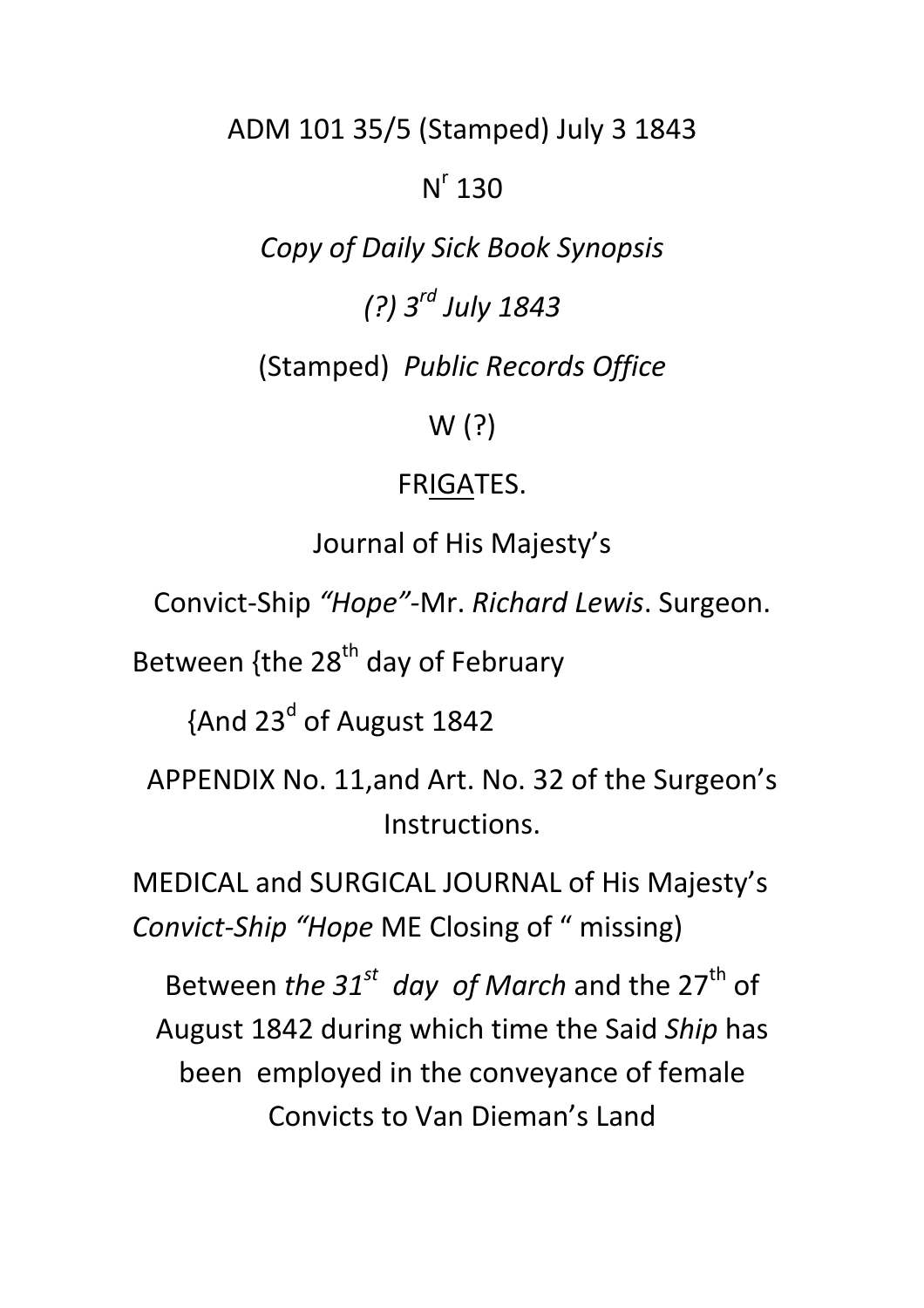| <b>Nature of Disease</b> | No of | Men's Names, Ages,              | The History, Symptoms,                                                                     |
|--------------------------|-------|---------------------------------|--------------------------------------------------------------------------------------------|
|                          | case  | <b>Qualities, Time when</b>     | <b>Treatment, and Daily</b>                                                                |
|                          |       | where taken ill, and            | <b>Progress of the Disease or</b>                                                          |
|                          |       | how disposed of                 | <b>Hurt</b>                                                                                |
|                          |       |                                 |                                                                                            |
|                          |       |                                 |                                                                                            |
|                          |       |                                 |                                                                                            |
| Erysipelas simplex       |       | Ellen Smith; Aged 26 was        | Smith was a woman of stout                                                                 |
|                          |       | taken ill April $3rd$ in Dublin | figure and dull habit-She had                                                              |
|                          |       | Harbour                         | been ailing a day or two                                                                   |
|                          |       |                                 | before she made complaint.                                                                 |
|                          |       |                                 | The Patient was first affected                                                             |
|                          |       |                                 | with swelling and redness of                                                               |
|                          |       |                                 | the face; the left cheek being                                                             |
|                          |       |                                 | most affected; and complained                                                              |
|                          |       |                                 | of the burning or stinging pain,                                                           |
|                          |       |                                 | peculiar to this affection-The                                                             |
|                          |       |                                 | febrile symptoms were<br>considerable, the pulse being                                     |
|                          |       |                                 | full and frequent; headache;                                                               |
|                          |       |                                 | tongue loaded, thirst, and loss                                                            |
|                          |       |                                 | of appetite, and increase heat                                                             |
|                          |       |                                 | of skin-16 ounces of blood                                                                 |
|                          |       |                                 | was taken from the arm; a                                                                  |
|                          |       |                                 | cooling lotion was applied to                                                              |
|                          |       |                                 | the face and the patient                                                                   |
|                          |       |                                 | observed the lowest diet;                                                                  |
|                          |       |                                 | indeed she had no inclination                                                              |
|                          |       |                                 | for food of any kind In the                                                                |
|                          |       |                                 | evening she was found nearly<br>in the same state, the cellular                            |
|                          |       |                                 | membrane of the face had                                                                   |
|                          |       |                                 | become a little infiltred (sic)                                                            |
|                          |       |                                 | by serum; the face                                                                         |
|                          |       |                                 | consequently puffed up and                                                                 |
|                          |       |                                 | there was much constitutional                                                              |
|                          |       |                                 | irritation She nevertheless lay                                                            |
|                          |       |                                 | quietly and was occasionally                                                               |
|                          |       |                                 | disposed to sleep-The bowels                                                               |
|                          |       |                                 | were opened by 4 grains of                                                                 |
|                          |       |                                 | Calomel and a saline aperient                                                              |
|                          |       |                                 | E. Smith's case contin <sup>d</sup> April<br>5 <sup>th</sup> the Patient has been feverish |
|                          |       |                                 | and thirsty during the night;                                                              |
|                          |       |                                 | the face is become more                                                                    |
|                          |       |                                 | swelled (sic), the skin tensely                                                            |
|                          |       |                                 | stretched and shining and the                                                              |
|                          |       |                                 | eyelids filled by serum and                                                                |
|                          |       |                                 | nearly closed The bowels had                                                               |
|                          |       |                                 | been sufficiently open by the                                                              |
|                          |       |                                 | medicine given yesterday- She                                                              |
|                          |       |                                 | was kept on low diet and                                                                   |
|                          |       |                                 | lemonade and barley-water                                                                  |
|                          |       |                                 | given her for her usual drink-In                                                           |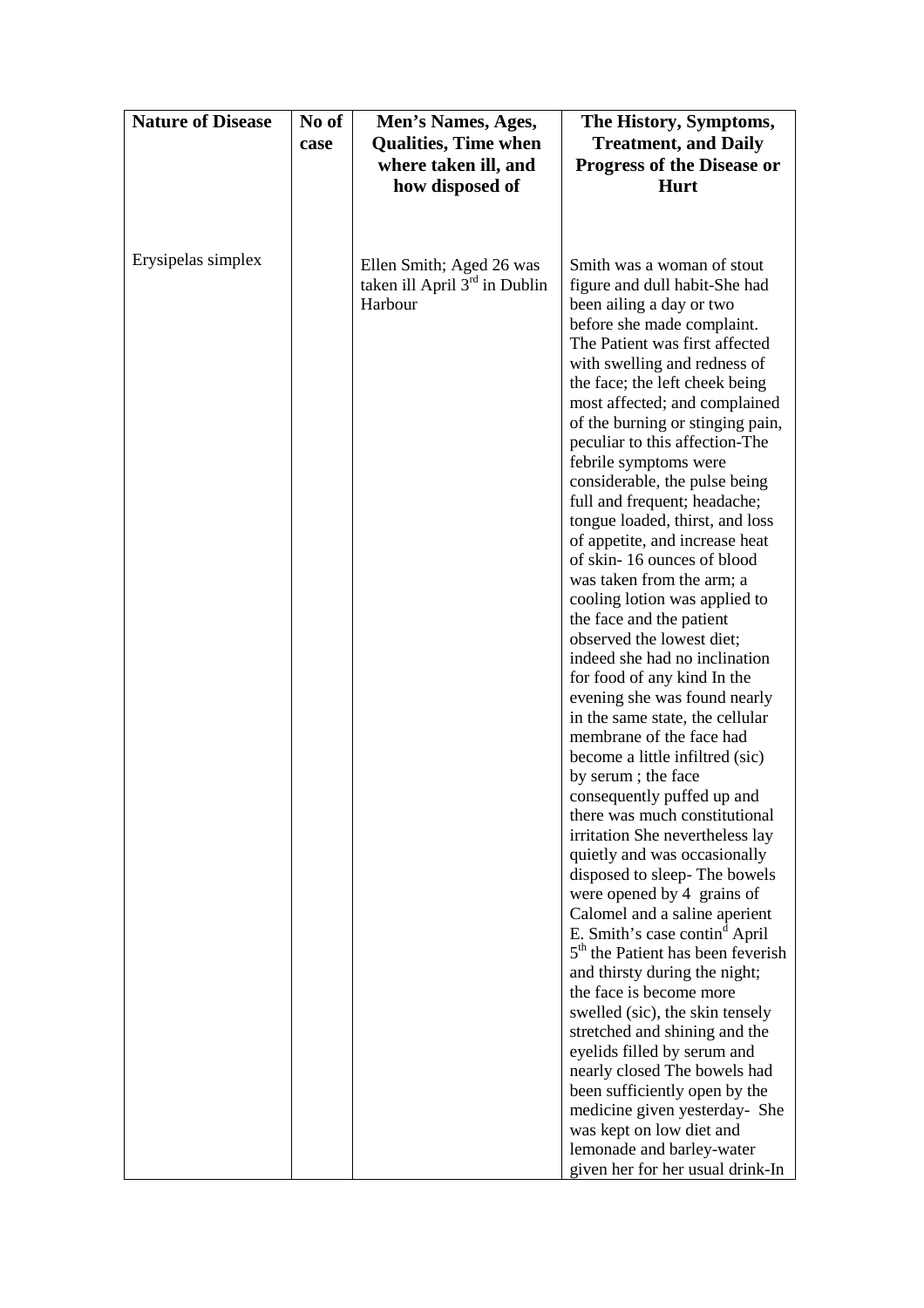|  | the evening her condition was             |
|--|-------------------------------------------|
|  | but little altered-                       |
|  | April 6 <sup>th</sup> The swelling is     |
|  | increased, but principally                |
|  | confined to one cheek; the face           |
|  |                                           |
|  | is much disfigured, and eyelids           |
|  | on the side affected are closed           |
|  | and the general symptoms are              |
|  | nearly the same as yesterday.-            |
|  | The bowels were again opened              |
|  |                                           |
|  | by neutral salts; the same                |
|  | treatment as yesterday was                |
|  | continued-absolute rest;                  |
|  | cooling lotions and diluting              |
|  | drinks- In the evening some               |
|  | appearance of vesication was              |
|  |                                           |
|  | visible on the cheek-                     |
|  | April 7 <sup>th</sup> This morning a      |
|  | widely extended blister spreads           |
|  | over the cheek; the face being            |
|  | much disfigured by it, giving             |
|  |                                           |
|  | and unusual expression to the             |
|  | countenance The febrile                   |
|  | symptoms are rather on the                |
|  | decline-The (?) -mineral                  |
|  | lotion was continued to the               |
|  | face, and the same diluting               |
|  |                                           |
|  | regimen persevered in E.                  |
|  | Smith's case contin <sup>d</sup>          |
|  | April $8th$ the face is still much        |
|  | swelled but the febrile                   |
|  | symptoms are declining-The                |
|  | vesications on the cheek, and             |
|  |                                           |
|  | the Patient lay quiet easy-The            |
|  | state of the bowels rendered it           |
|  | necessary to give and aperient            |
|  | draught The chick was dressed             |
|  | with a saturnine ointment "and"           |
|  | the diluting regimen was                  |
|  | continued.                                |
|  |                                           |
|  | April 9 <sup>th</sup> The swelling of the |
|  | face is subsiding and, the                |
|  | eyelids begin to open, and the            |
|  | patient 's feelings are                   |
|  | altogether more comfortable -             |
|  | The saturnine dressing is                 |
|  |                                           |
|  | continued to the face, and a              |
|  | more nourishing diet is                   |
|  | allowed.                                  |
|  | April 10 <sup>th</sup> The patient is     |
|  | gradually recovering The                  |
|  |                                           |
|  | cheek, which was affected is              |
|  | healing, and sinking by degrees           |
|  | to its ordinary dimensions, and           |
|  | there seems to be no prospect             |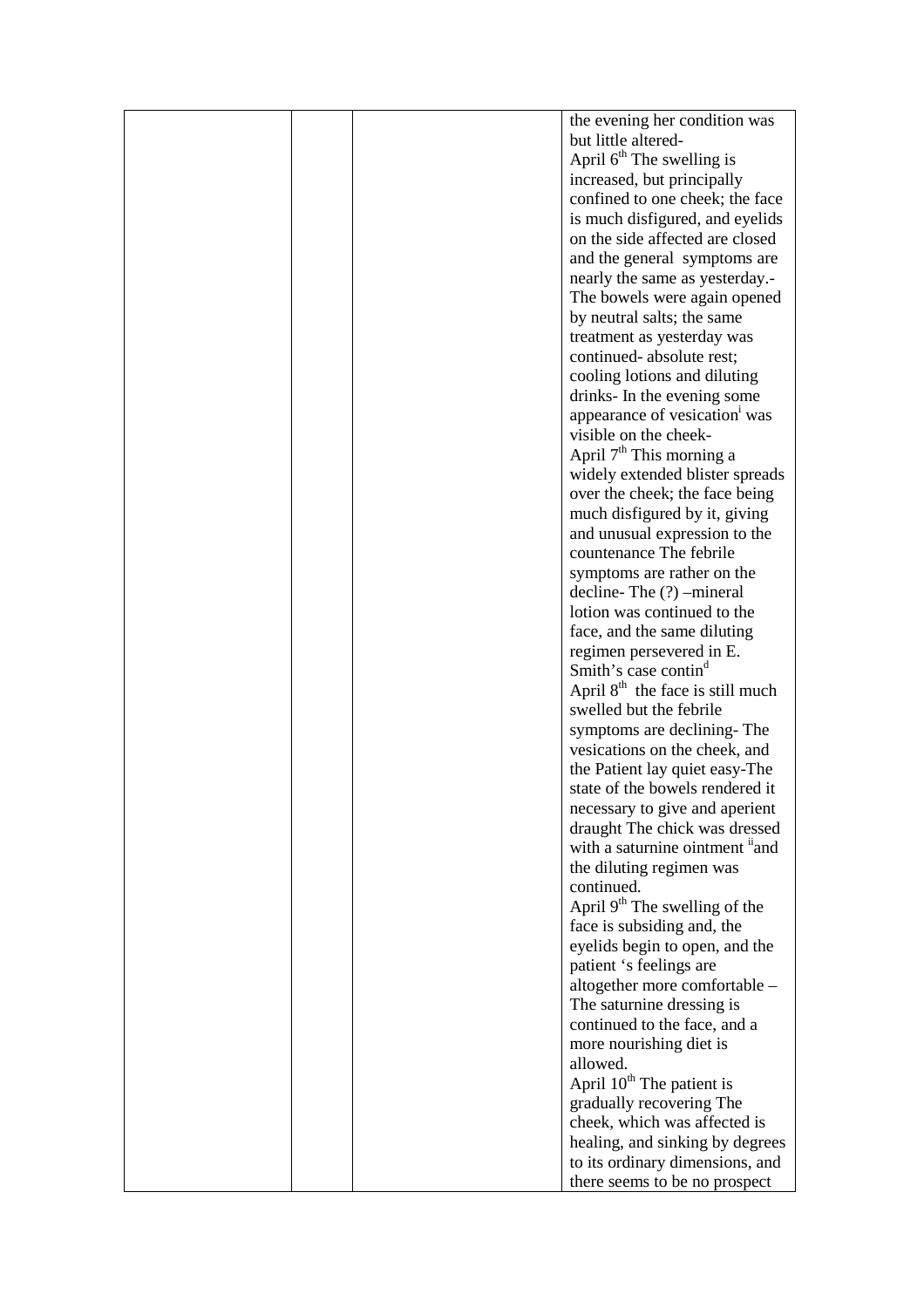|          |                |                                                                                                  | of interruption to the patient's<br>recovery<br>Put off the sick list April 15 <sup>th</sup><br>Several of the prisoners have<br>been affected in a similar<br>manner, tho' not to the same<br>degree which leads to the<br>suspicion, that all might have<br>been affected by a common<br>exciting cause <sup>111</sup> , perhaps it<br>might have been the change<br>from simple food, to a full diet<br>of meat the prison allowance<br>having been bread and milk for<br>all meals – And perhaps the<br>irritation of spirituous liquor<br>might have been added to the<br>above, for even with the<br>greatest care and watching<br>when laying so near the shore,<br>it was impossible entirely<br>To prevent this cause of<br>mischief – This added to chill<br>on the surface, might be<br>sufficient to cause to local and<br>constitutional disturbance -<br>The other cases having been<br>required no more than mild<br>aperients, with cooling lotions |
|----------|----------------|--------------------------------------------------------------------------------------------------|---------------------------------------------------------------------------------------------------------------------------------------------------------------------------------------------------------------------------------------------------------------------------------------------------------------------------------------------------------------------------------------------------------------------------------------------------------------------------------------------------------------------------------------------------------------------------------------------------------------------------------------------------------------------------------------------------------------------------------------------------------------------------------------------------------------------------------------------------------------------------------------------------------------------------------------------------------------------|
| Hysteria | $\overline{2}$ | Mary Crimey<br>30 years of age Was taken<br>ill $3a$ of April in the<br><b>Harbour of Dublin</b> | This woman was affected with<br>griping and flatulent distension<br>of the bowels; Nausea, tongue<br>covered by mucous, head-ache,<br>pulse weak, but hurried -<br>Catamenia <sup>iv</sup> has been<br>suppressed for several months<br>$\Im$ j of Pulvis Special <sup>a v</sup> was<br>given for a vomit and after its<br>operation, an aperient<br>composed of 15 grains of<br>powdered rhubarb and five<br>grains of ginger in peppermint<br>water $-$ April $4th$ The irritation<br>of the stomach and bowels was<br>relieved; the tongue was still<br>white; the Patient appeared<br>uncomfortable, and suffering<br>from nervous irritation – She<br>was a weak subject with rather<br>an exsanguinous countenance -<br>she was allowed a moderate                                                                                                                                                                                                            |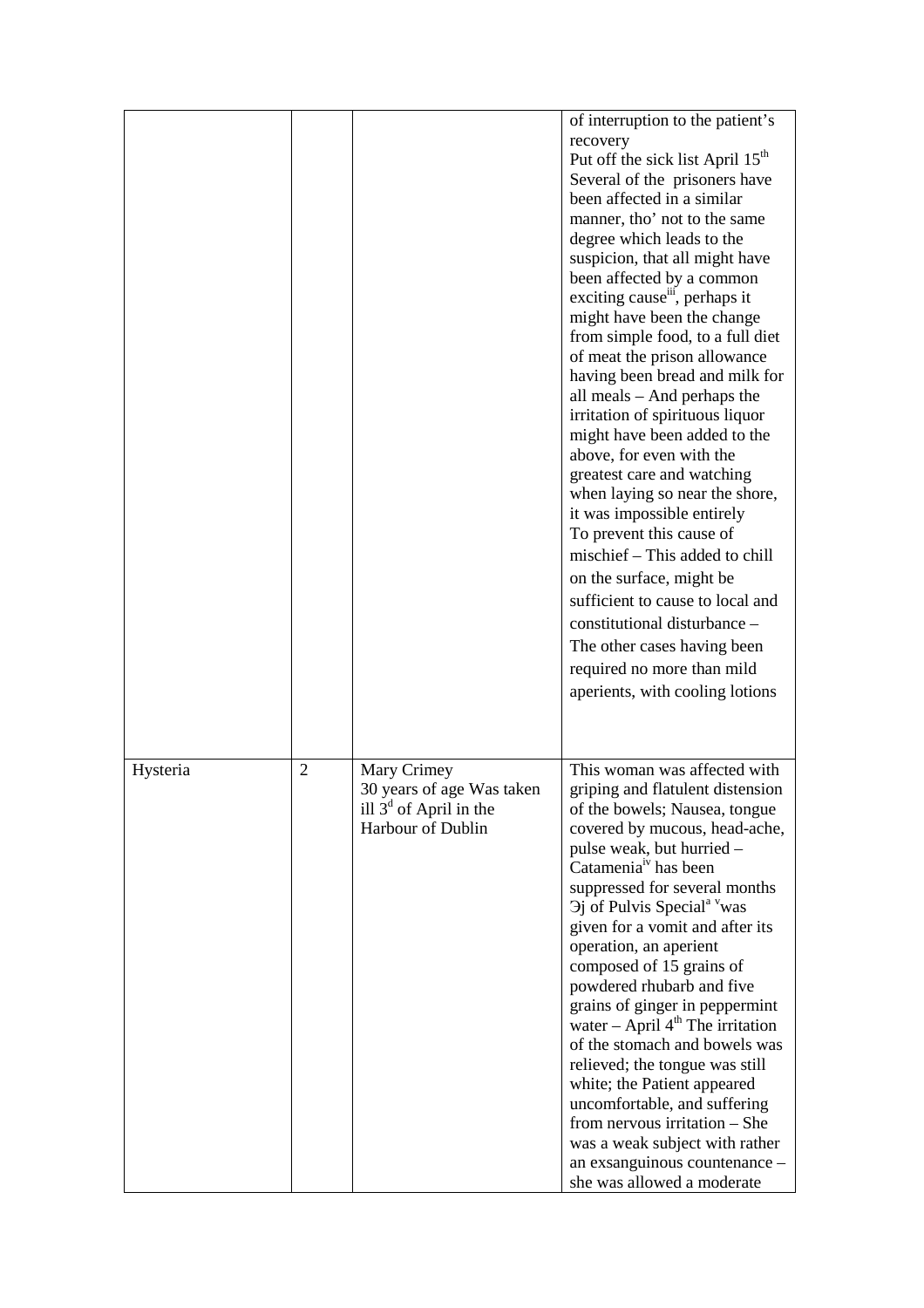|  | diet, with some wine. - April                |
|--|----------------------------------------------|
|  | 5 <sup>th</sup> She complained still of pain |
|  | in the lower part of the                     |
|  | abdomen with griping or spasm                |
|  | coming on at intervals; bowels               |
|  | had not been relieved since $3rd$            |
|  | $inst$ – Calomel $gr$ iij with (???)         |
|  | of Magnesia vitriolata was                   |
|  |                                              |
|  | given dissolved in Infusion of               |
|  | senna <sup>vi</sup> , and an opiate given in |
|  | the evening April 5 <sup>th</sup> The pain   |
|  | was relieved – the same diet                 |
|  | was continued, and the opiate                |
|  | was repeated in the evening.                 |
|  | April $7th$ The patient made but             |
|  | little complaint of continued                |
|  | pain, but was in a nervous                   |
|  | irritable state, and was                     |
|  | sometimes affected with                      |
|  | stitches in the side - Bowels                |
|  | regularly relieved Not any                   |
|  | appearance of menses. She                    |
|  | took 10 grains of nitrate of                 |
|  | potash with ten drops of                     |
|  | tincture of opium three times a              |
|  | $day - April 9th$ The patient                |
|  | continued near the same; the                 |
|  | nitrate was increased to 15                  |
|  | grains three times a day                     |
|  | April 10 <sup>th</sup> The Patient being     |
|  | affected by sea-sickness, her                |
|  | medicine was for a time                      |
|  | suspended – Effervescing                     |
|  | draughts were occasionally                   |
|  | given to allay the disturbance               |
|  | of the stomach, and the patient              |
|  | was kept as quiet and                        |
|  | undisturbed as possible April                |
|  | $17th$ The weather becoming                  |
|  | more calm, the sea-sickness                  |
|  | subsided, and the patient                    |
|  | complained of stitches in the                |
|  | side, with acute pain under the              |
|  | sternum - The bowels once                    |
|  | again confined and there had                 |
|  | been no appearance of                        |
|  | Catamenia – she took 3 grains                |
|  | of Calomel with ten grains of                |
|  | <b>Extract Poloc: comp</b>                   |
|  | April 18 <sup>th</sup> The bowels having     |
|  | been sufficiently relieved, the              |
|  | patient returned to the use of               |
|  | nitrate of potash, with tincture             |
|  | of opium 15 grains of the                    |
|  | former, with 10 grains of the                |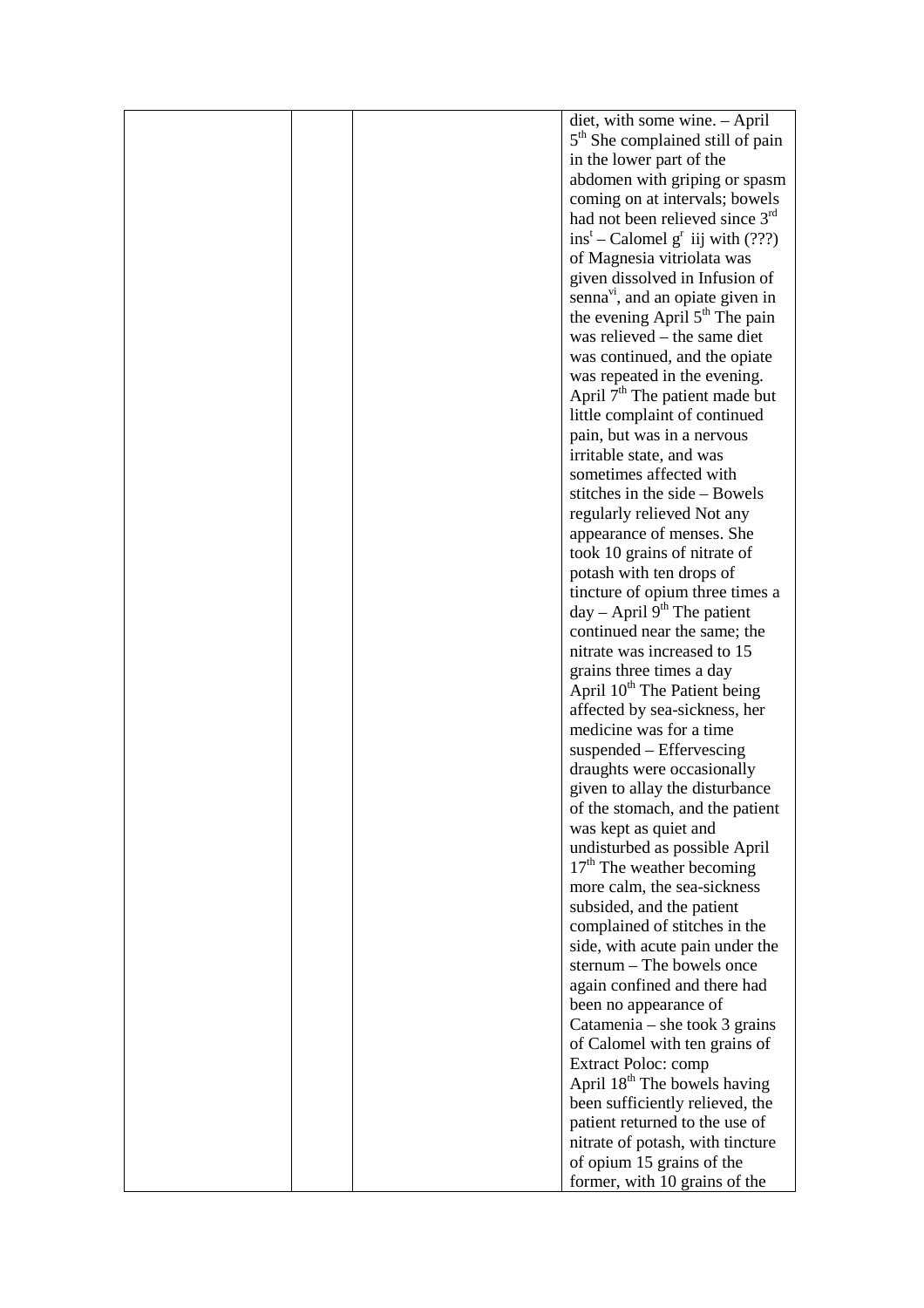|  | latter, three times a day. This              |
|--|----------------------------------------------|
|  | was continued 'till the 25 <sup>th</sup> and |
|  |                                              |
|  | during this interval the dose of             |
|  | the nitrate was increased to 25              |
|  | grs three times a day, and no                |
|  | other effect seemed too have                 |
|  |                                              |
|  | been produced than a little                  |
|  | irritation of the urinary organs-            |
|  | The nervous symptoms                         |
|  | prevailing as before the patient             |
|  |                                              |
|  | being sometimes easy and                     |
|  | sometimes much otherwise;                    |
|  | there was also the same                      |
|  | difference in the state of the               |
|  |                                              |
|  | spirits, sometimes elevated to               |
|  | mirth; at others much                        |
|  | depressed, with great                        |
|  | fretfulness - The bowels were                |
|  | relieved when necessary by an                |
|  |                                              |
|  | alsatie aperient- No appearance              |
|  | of menses medicine was                       |
|  | discontinued until the 30 <sup>th</sup> last |
|  | when the patient renewed her                 |
|  | complaint of being affected                  |
|  |                                              |
|  | with nervous pains, principally              |
|  | in the side and stomach; she                 |
|  | has head-ache with a pulse                   |
|  | small and rather slow-ten                    |
|  |                                              |
|  | drops of the tinctura (sic) ferre            |
|  |                                              |
|  |                                              |
|  | Muriate viiwas given three                   |
|  | times a day; the diet being as               |
|  |                                              |
|  | nourishing as could be                       |
|  | afforded-This was continued                  |
|  | until the 5 <sup>th</sup> May, during which  |
|  | time the tincture was increased              |
|  |                                              |
|  | to 20 drops for a dose, and an               |
|  | aloetic viiipill was given, when             |
|  | required by the state of the                 |
|  | bowels-May the 6 <sup>th</sup> there was     |
|  | yet no appearance of                         |
|  |                                              |
|  | Catamenia; the nervous                       |
|  | symptoms were sometimes                      |
|  | quite relieved and at others                 |
|  | more urgent-The tincture was                 |
|  | continued with 20 grains of                  |
|  |                                              |
|  | Powder of bark in each dose;                 |
|  | and the aloetic aperient was                 |
|  | given occasionally – At the end              |
|  | of week, she shewed a                        |
|  | disinclination to take medicine              |
|  |                                              |
|  | longer but she came                          |
|  | occasionally for aperient                    |
|  | medicine-                                    |
|  |                                              |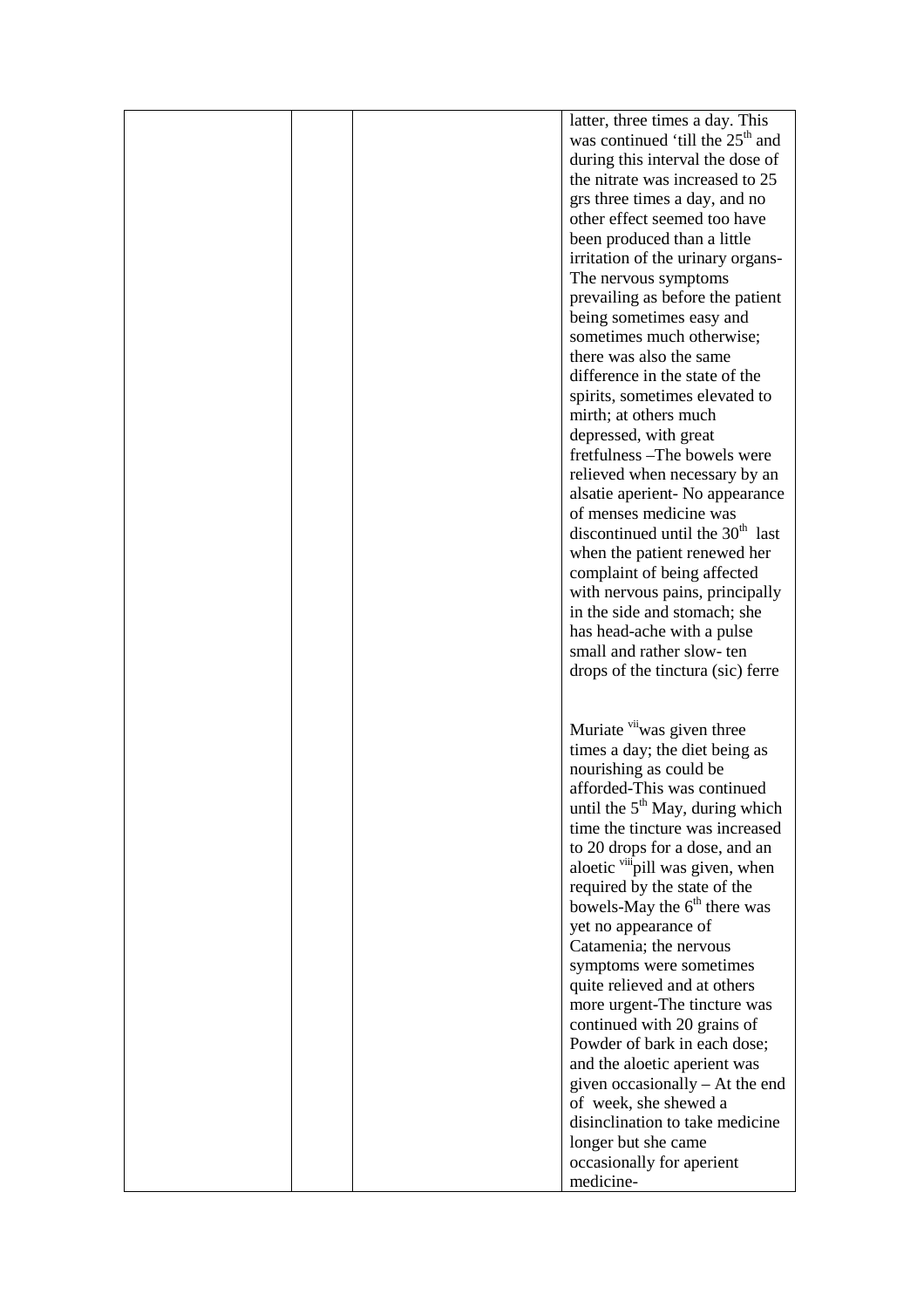| Enteritis | Eleonor Lynch's child aged<br>5 weeks was taken April 6 <sup>th</sup><br>in the Harbor of Dublin and<br>died on the $17th$ of same<br>month | This child came on board<br>yesterday and was this day<br>severely affected with a bowel<br>complaint it became unwilling<br>to take the breast, and the milk<br>that was swallowed was<br>usually rejected by the<br>stomach-It was ill a day or two<br>before it came on board and at<br>the time I saw it appeared<br>much exhausted - a thin drink<br>of sage with a little nutmeg<br>was given to it, and to the<br>mother who appeared in a<br>healthy state was given 4<br>grains of Calomel and a saline<br>aperient April 7 <sup>th</sup> The infant<br>has been restless during the<br>night, his skin felt hot and his<br>tong felt warm to the nipple of<br>its mother, he threw up his<br>milk as yesterday and he had a<br>frequent discharge of thin<br>scanty stools- two doses of<br>powder ipecacuanha were<br>given, $2$ grs (GRAIN) $(?)$ ,<br>which appeared to operate<br>on the stomach and bowels- In<br>the evening time thin arrow-<br>root was prepared, to which a<br>single drop of tinct opii was<br>added-<br>April 8 <sup>th</sup> The child had been<br>restless the whole night he was<br>still very feverish and cried<br>when disturbed he kept his<br>knees vent closely over the<br>abdomen (sic)- he frequently<br>soiled his cloths, yet the<br>motions were very small-2 grs<br>of Calomel were given with a<br>small teaspoonful- of Castor-<br>oil, and in the evening some<br>thin mucilage of gum-arabic<br>with two drops of tincture of<br>opium- |
|-----------|---------------------------------------------------------------------------------------------------------------------------------------------|--------------------------------------------------------------------------------------------------------------------------------------------------------------------------------------------------------------------------------------------------------------------------------------------------------------------------------------------------------------------------------------------------------------------------------------------------------------------------------------------------------------------------------------------------------------------------------------------------------------------------------------------------------------------------------------------------------------------------------------------------------------------------------------------------------------------------------------------------------------------------------------------------------------------------------------------------------------------------------------------------------------------------------------------------------------------------------------------------------------------------------------------------------------------------------------------------------------------------------------------------------------------------------------------------------------------------------------------------------------------------------------------------------------------------------------------------------------------------------------------------|
|           |                                                                                                                                             | April 9 <sup>th</sup> the night was again<br>passed in a restless manner-the                                                                                                                                                                                                                                                                                                                                                                                                                                                                                                                                                                                                                                                                                                                                                                                                                                                                                                                                                                                                                                                                                                                                                                                                                                                                                                                                                                                                                     |
|           |                                                                                                                                             | belly was tender to the touch<br>and warm to the hand-the                                                                                                                                                                                                                                                                                                                                                                                                                                                                                                                                                                                                                                                                                                                                                                                                                                                                                                                                                                                                                                                                                                                                                                                                                                                                                                                                                                                                                                        |
|           |                                                                                                                                             | discharge from the bowels was<br>thin and acrid, occasioning                                                                                                                                                                                                                                                                                                                                                                                                                                                                                                                                                                                                                                                                                                                                                                                                                                                                                                                                                                                                                                                                                                                                                                                                                                                                                                                                                                                                                                     |
|           |                                                                                                                                             | much redness around the seat,                                                                                                                                                                                                                                                                                                                                                                                                                                                                                                                                                                                                                                                                                                                                                                                                                                                                                                                                                                                                                                                                                                                                                                                                                                                                                                                                                                                                                                                                    |

ŕ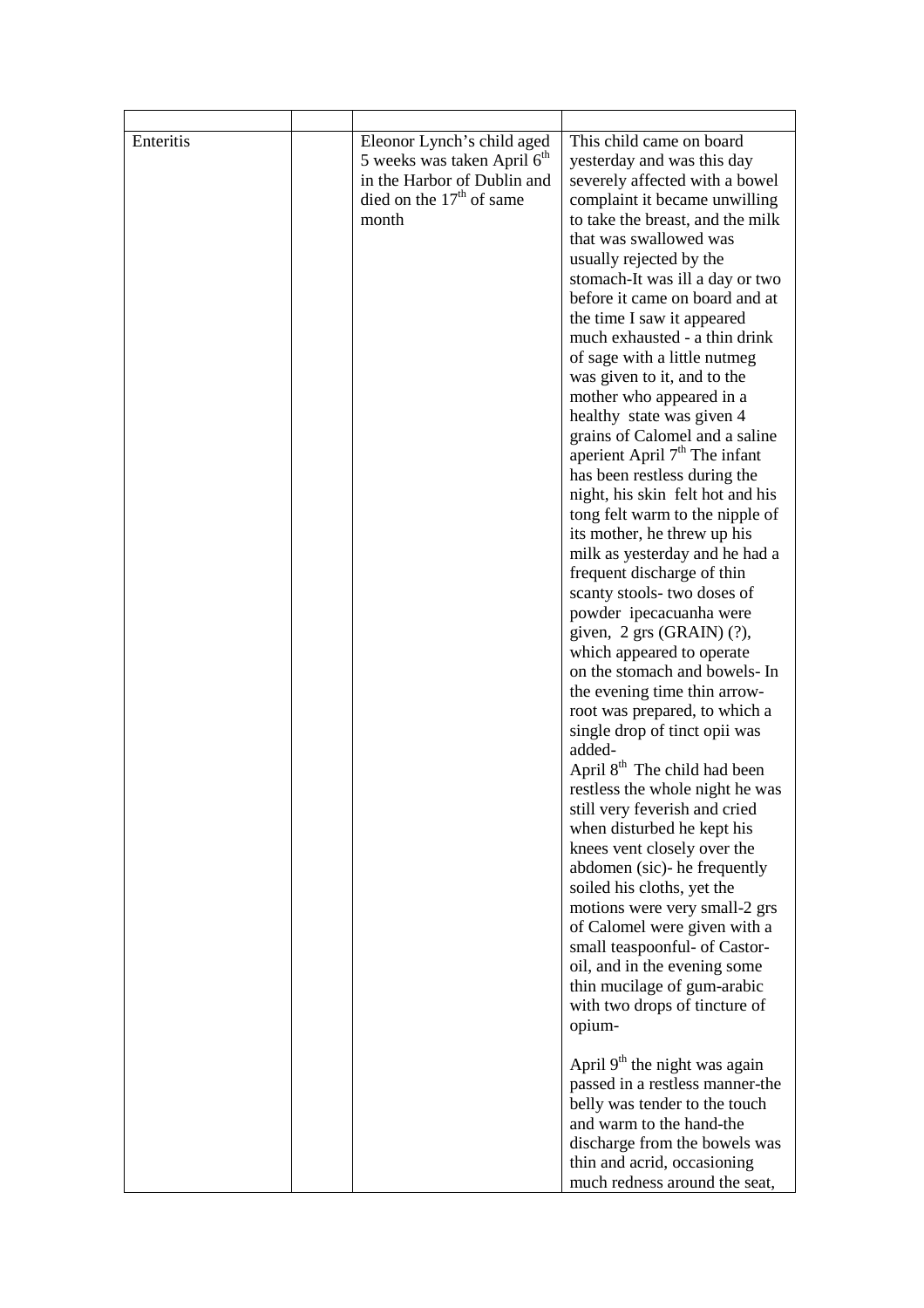|  | his abdomen was formented<br>twice with warm water, he took<br>some mucilage of gum Arabic<br>during the day and a drink of<br>thin sago occasionally- a little<br>aromatic confection was given<br>in the evening-                                                                                                                                                                                                                                                                                                                                                                                                                                              |
|--|------------------------------------------------------------------------------------------------------------------------------------------------------------------------------------------------------------------------------------------------------------------------------------------------------------------------------------------------------------------------------------------------------------------------------------------------------------------------------------------------------------------------------------------------------------------------------------------------------------------------------------------------------------------|
|  | April 10th the child lay rather<br>quiet during the night being<br>disturbed only at intervals but<br>there was but little alteration in<br>his condition this morning-the<br>belly was tender to the touch<br>rather humid and warm to the<br>hand the fomentation was used<br>twice, and apparently some<br>ease to the infant; the discharge<br>from the bowels was thin and<br>acrid and occasioned<br>considerable irritation around<br>the infant's seat Small quantity<br>of aromatic confection to allay<br>irritation, and neutralize any<br>acid that may be present; and<br>thin fluids given, sometimes of<br>mucilage and at other of thin<br>sago- |
|  | April 11 <sup>th</sup> The infant showed<br>nearly the same symptoms the<br>stools did not appear to be so<br>frequent, but the belly was<br>painful when touched-he cried<br>at intervals and was always<br>uneasy when disturbed-The<br>fomentations were repeated<br>and two grains of Calomel<br>given The diet of thin sago was<br>continued-                                                                                                                                                                                                                                                                                                               |
|  | April 12 <sup>th</sup> The symptoms were<br>near the same, the motions<br>were thin with a sour smell In<br>the evening 2 drops of tincture<br>of opium were given, and the<br>fomentation was repeated                                                                                                                                                                                                                                                                                                                                                                                                                                                          |
|  | April 13 <sup>th</sup> The child lay quiet<br>except when disturbed by the<br>mother-the fomentation was<br>repeated: some beef-tea was<br>prepared for him and given by<br>teaspoonful, and an enema of<br>thin sago was given to him-                                                                                                                                                                                                                                                                                                                                                                                                                          |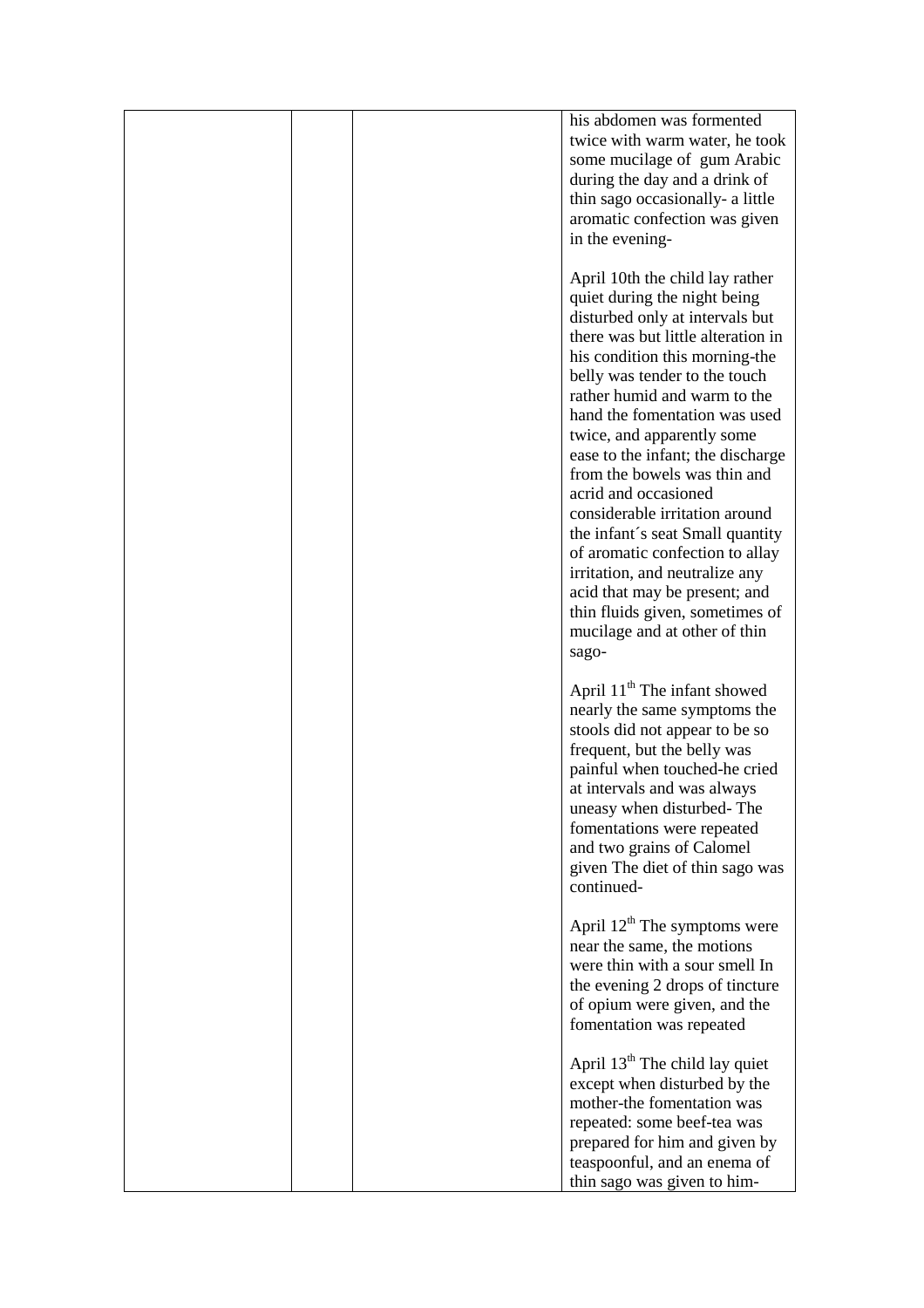|            |   |                                                                                   | April 14 <sup>th</sup> The child is in a<br>weak state; the state of the<br>bowels is near the same-Beef-<br>tea was repeatedly given and<br>an enema of thin sago as<br>yesterday<br>April 15 The child is in the<br>same state as yesterday, and<br>the same treatment was<br>continued<br>April 16 <sup>th</sup> The poor child<br>continued gradually to get<br>weaker and weaker until<br>towards the morning of 17 <sup>th</sup><br>when it was relieved from<br>suffering                                                                                                                                                                                                                                                                                                                                                                                                                                                                                                                                                                                                                                          |
|------------|---|-----------------------------------------------------------------------------------|---------------------------------------------------------------------------------------------------------------------------------------------------------------------------------------------------------------------------------------------------------------------------------------------------------------------------------------------------------------------------------------------------------------------------------------------------------------------------------------------------------------------------------------------------------------------------------------------------------------------------------------------------------------------------------------------------------------------------------------------------------------------------------------------------------------------------------------------------------------------------------------------------------------------------------------------------------------------------------------------------------------------------------------------------------------------------------------------------------------------------|
| Hemoptysis | 4 | Mary Jane Iles<br>Aged 30 was taken ill April<br>9 <sup>th</sup> in Dublin harbor | I was called to her about 9<br>o'clock in the evening and<br>found that she had spit up two<br>or three mouth-fulls of blood;<br>she had then no febrile<br>symptoms but she complained<br>of a sense of fullness of the<br>chest, rendering her breathing<br>not so free as usual-I proposed<br>bleeding to her but she begged<br>it might be deferred 'till the<br>morning-40 drops of tincture of<br>opium was given her with 20<br>grains of nitrate of Potash, and<br>she had a supply of acid drink<br>left her, for use during the<br>night-April 10 <sup>th</sup> There was no<br>return of bleeding during the<br>night; she felt quite easy<br>without any sensible irritation<br>of the lung 4 grains of Calomel<br>followed by a saline aperient<br>were given her-No unfavorable<br>symptom occurred until the<br>evening, when after feeling a<br>little irritation more blood was<br>spit up leaving a feeling of<br>fullness and the pulse had<br>become full and throbbing-The<br>menses had not appeared for<br>several periods-She was<br>removed into the sick birth:<br>and about 20 ounces of blood |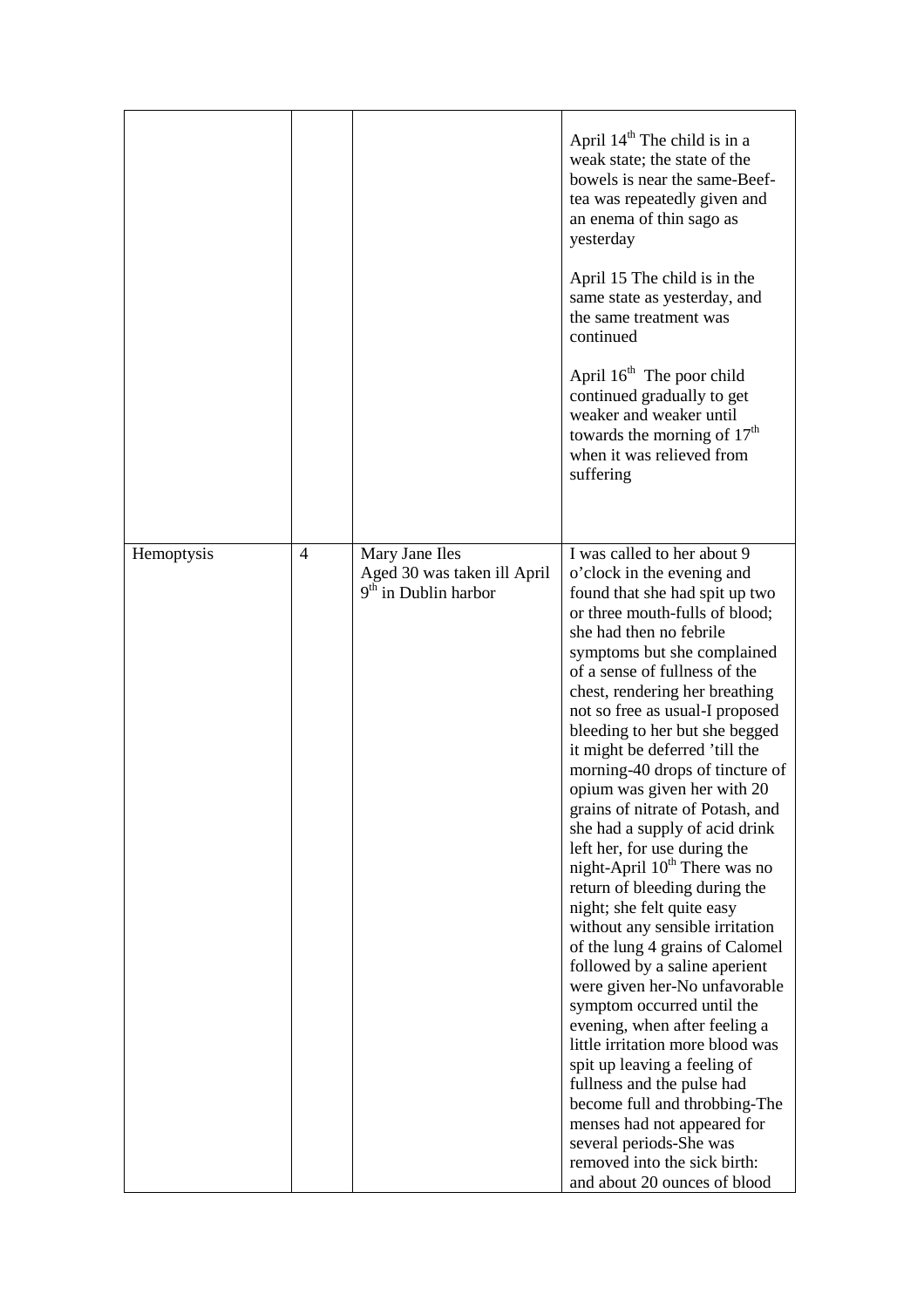|  | was taken from the arm, and               |
|--|-------------------------------------------|
|  | the same kind of draught was              |
|  | given to her as the evening               |
|  |                                           |
|  | before                                    |
|  | April 11 <sup>th</sup> There was not any  |
|  | return of hemoptysis during               |
|  | last night-She slept undisturbed          |
|  | except by a little cough at               |
|  | intervals-She was this morning            |
|  | free from fever and without               |
|  |                                           |
|  | any unpleasant sensation-15               |
|  | grains of nitrate of Potash was           |
|  | given her during the day-She              |
|  | kept herself quite at rest, and           |
|  | recumbent-The bowels not                  |
|  | having been relieved, the                 |
|  | cathartic pills were repeated in          |
|  | the evening-                              |
|  | April 12 <sup>th</sup> the Patient passed |
|  |                                           |
|  | the night without any cough or            |
|  | pain in the chest no complaint            |
|  | is made of fulness (sic) or of            |
|  | any other uneasy feeling -The             |
|  | nitrous draughts were repeated            |
|  | and every article of diet or              |
|  | drink was given to her cold               |
|  | April 13 <sup>th</sup> There has been no  |
|  | return of hemorrhage during               |
|  |                                           |
|  | the night-. The cough has quite           |
|  | ceased, and there is no fever             |
|  | thirst, or uneasiness of any              |
|  | kind indicating and undue                 |
|  | determination of blood to any             |
|  | organ-She followed the same               |
|  | regimen as yesterday, and                 |
|  | continued the nitrous draughts-           |
|  | April 14 <sup>th</sup> No unfavorable     |
|  | symptom has occurred since                |
|  | yesterday, she has kept herself           |
|  |                                           |
|  | quite at rest-The nitrous                 |
|  | draughts were continued and               |
|  | the same regimen persevered-              |
|  | April $15th$ In the morning I             |
|  | heard no complaint from her;              |
|  | and in the afternoon I found              |
|  | that she had left the sick -berth         |
|  | of her own accord; had placed             |
|  | herself at the hatchway, and              |
|  |                                           |
|  | was roaring out a song to the             |
|  | full extent of her powers-I               |
|  | explained to her the danger of            |
|  | her situation, and the ill,               |
|  | consequences to be                        |
|  | apprehended from her                      |
|  | imprudent conduct- I begged               |
|  |                                           |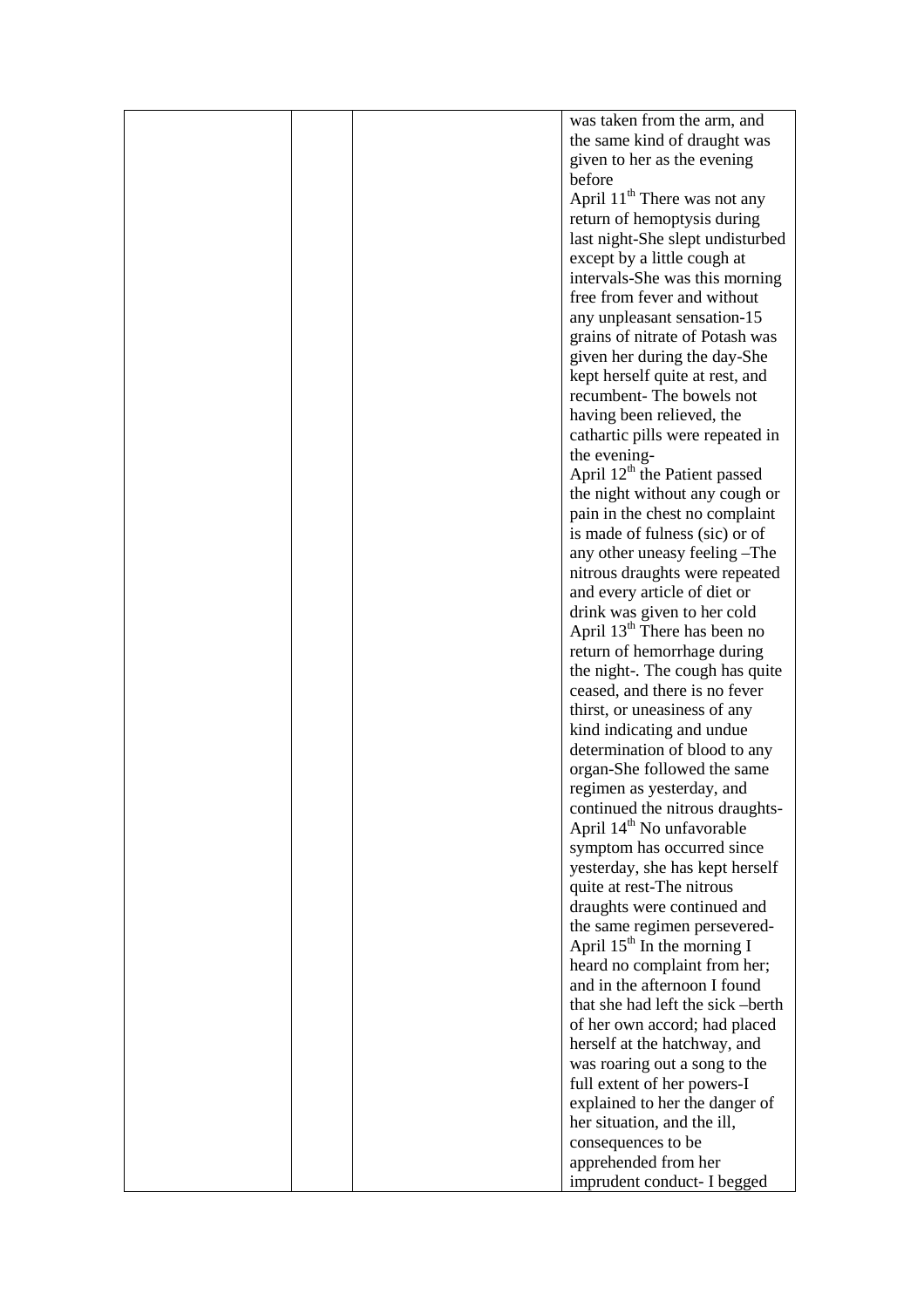|         |   |                                                                                                                                                                                  | her to return in quietness to the<br>sick-be; but nothing but force<br>could effect it-There was<br>however no return of<br>hemorrhage-There was no<br>appearance of menses and<br>there being no state of the<br>system to forbid its use, 10<br>drops of Tinct ferre (?) were<br>given morning and evening and<br>the dose gradually increased to<br>20 drops- The aloetic pills<br>were also occasionally given to<br>her                                                                                                                                                                                                                                                                                                                                                                                                                                                                                                                                                                                                                                                                                                                                                                                                                                                                                                                     |
|---------|---|----------------------------------------------------------------------------------------------------------------------------------------------------------------------------------|--------------------------------------------------------------------------------------------------------------------------------------------------------------------------------------------------------------------------------------------------------------------------------------------------------------------------------------------------------------------------------------------------------------------------------------------------------------------------------------------------------------------------------------------------------------------------------------------------------------------------------------------------------------------------------------------------------------------------------------------------------------------------------------------------------------------------------------------------------------------------------------------------------------------------------------------------------------------------------------------------------------------------------------------------------------------------------------------------------------------------------------------------------------------------------------------------------------------------------------------------------------------------------------------------------------------------------------------------|
| Vaccina | 5 | Celia Hart<br>Aged 20 submitted to a trial<br>of the Lymph<br>April 18 <sup>th</sup> in Longitude<br>16.40 N Lat: $36.1/2$ (H <sup>h</sup> of<br>Thermometer 58 1 <sup>o</sup> ) | Having previously ascertained,<br>that there was not any person<br>on board, but who had been<br>already either vaccinated or<br>had the small pox-I prevailed<br>on this young woman a very<br>healthy subject, to submit to a<br>trial of the lymph sent on board<br>and a portion of it having being<br>carefully moistened (sic) by the<br>vapor of warm -water, was<br>inserted into each arm, and<br>very little, if any oozing of<br>blood followed the puncture<br>April 21 <sup>st</sup> One arm only gave<br>some sign of success-This<br>made the usual progress-but<br>with less inflam <sup>e</sup> than<br>commonly (?)<br>April 27 <sup>th</sup> The vesicle had fully<br>formed and contained a small<br>quantity of thin and limpid<br>lymph<br>April 28 <sup>th</sup> I prevailed on<br>another of the prisoners to<br>submit to a fresh trial; the arm<br>of this person was punctured<br>and portion of the lymph from<br>Celia Hart was inserted : and<br>another portion of the dried<br>lymph, sent on board was<br>inserted into the other arm-<br>Every care and precaution was<br>taken to prevent a failure but it<br>did not succeed in either arm;-<br>I have great reason to believe<br>that de lymph which had been<br>supplied had been collected so<br>long before it was used that it<br>had lost the power of |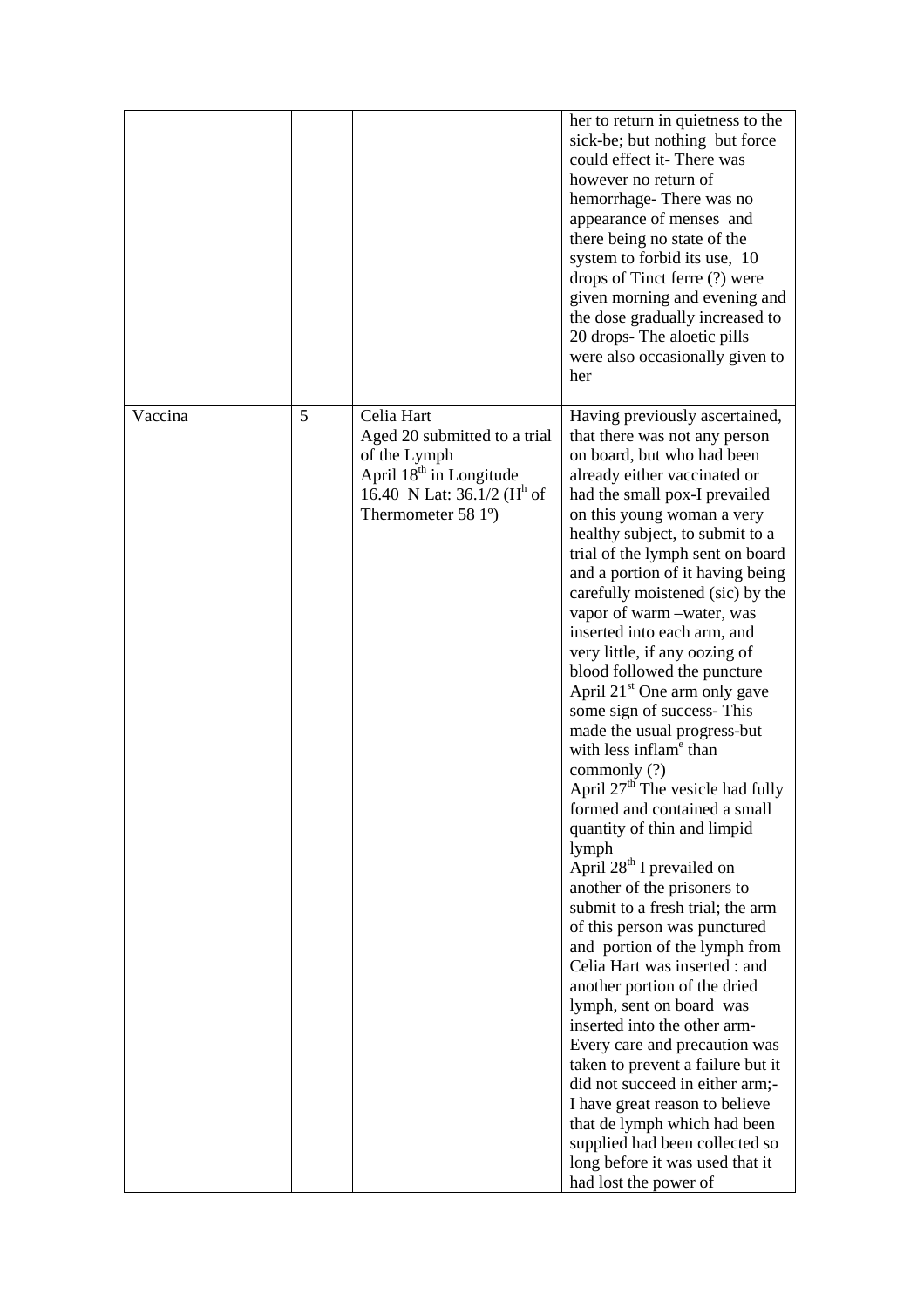|        |   |                                                                   | communicat <sup>8</sup> the disease; for in<br>the first case, (that of Celia<br>Hart) the inflammation altho 'it<br>observed a regular progress yet<br>it was so inconsiderable and so<br>small a quantity of lymph was<br>secreted, as to occasion a doubt<br>of its power of communicating<br>the disease to another Person.<br>After this second failure, a<br>third attempt was made with<br>fresh portions of dried lymph<br>one portion having been<br>inserted dry, in one arm; and<br>moistened (sic) by the vapour<br>of warm water in the other; but<br>both trials failed                                                                                                                                                                                                                                                                                                                                                                                                                                                                                                         |
|--------|---|-------------------------------------------------------------------|-----------------------------------------------------------------------------------------------------------------------------------------------------------------------------------------------------------------------------------------------------------------------------------------------------------------------------------------------------------------------------------------------------------------------------------------------------------------------------------------------------------------------------------------------------------------------------------------------------------------------------------------------------------------------------------------------------------------------------------------------------------------------------------------------------------------------------------------------------------------------------------------------------------------------------------------------------------------------------------------------------------------------------------------------------------------------------------------------|
| Colica | 6 | Mary Halfpenny<br>Was taken ill April 18 <sup>th</sup><br>Aged 51 | She was the mother of four<br>children, & all of them were on<br>board; - and was affected with<br>violent griping pain, attended<br>with nausea and tendency to<br>syncope- The patient was weak<br>and irritable, yet it seemed<br>probable that she had not<br>suffered much from illness, as<br>she expressed great alarm at<br>her condition-The spasm was<br>very violent, which led me to<br>give in the first instance. An<br>opiate<br>combined with an aromatic, as<br>Tinct<br>opii<br>gH.<br>XI<br>tinct:<br>Cinnam. (?????)<br>April 19 <sup>th</sup> She was disturbed by<br>pain at intervals during the<br>night-this morning she<br>complains of head-ache, pulse<br>small and quick; tongue rather<br>brown; pain of abdomen, when<br>pressure was made over it-<br>Countenance anxious- She<br>took 4 drams of Ol: Ricini<br>twice in the day and some<br>broth from preserved meat was<br>prepared for her; and in the<br>evening she became more<br>easier<br>April 20 <sup>th</sup> The griping pains<br>and tenderness of the bowels<br>were in great measure relieved |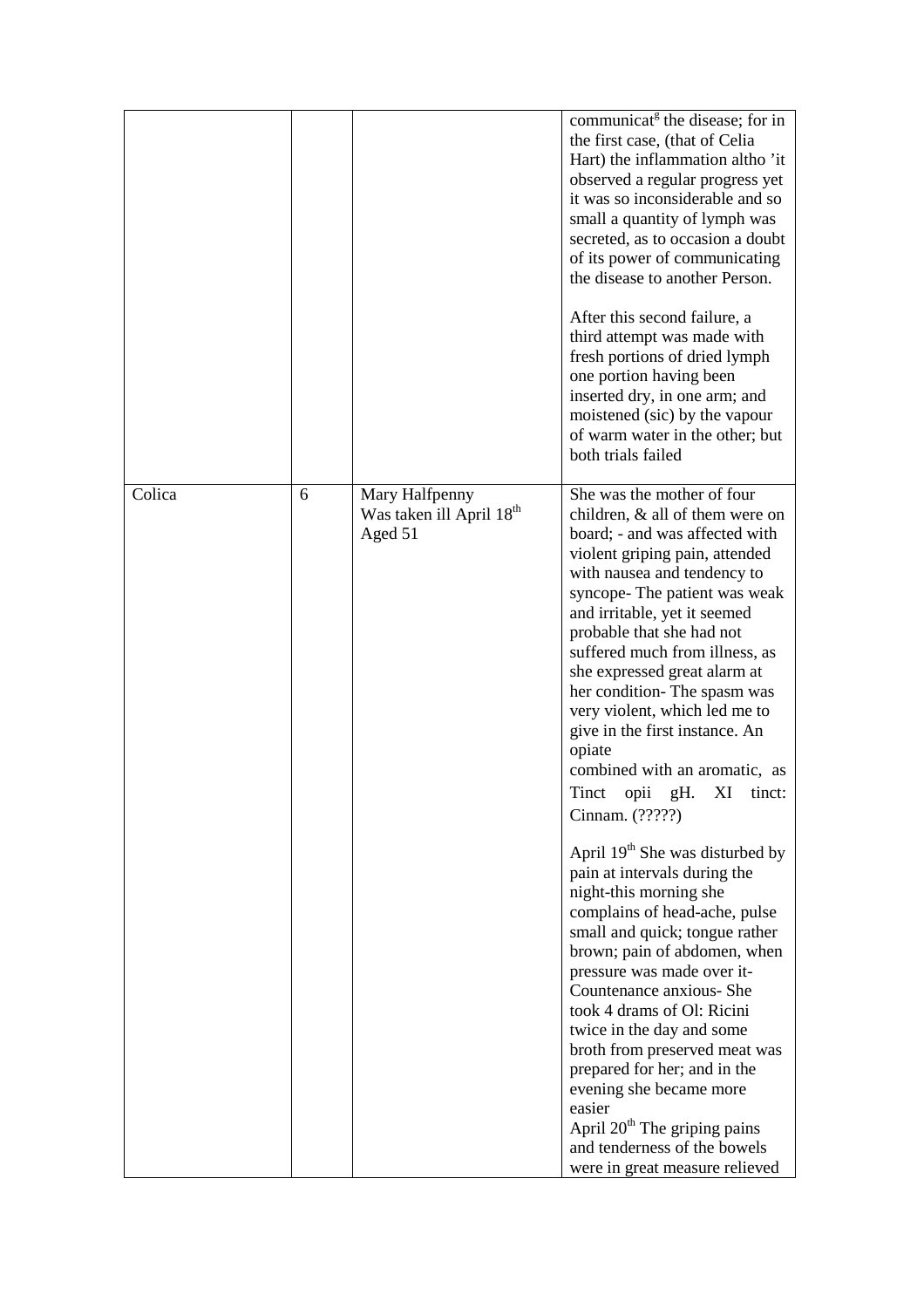|           |        |                                                                                                                                              | but the patient complained of<br>great weakness she had still a<br>small and quick pulse, and the<br>most anxious expression of<br>countenance-Her diet was<br>made more nourishing, and<br>she took in the evening 30<br>drops of Tincture of opium-<br>She continued in the sick-<br>berth till the end of the month,<br>when she found herself<br>sufficiently recovered to return<br>to her family.                                                                                                                                                                                                                                                                                                                                                                                                                                                                                                                                                                                                                                                                                                                                                                                                                                                                                                                                                                                       |
|-----------|--------|----------------------------------------------------------------------------------------------------------------------------------------------|-----------------------------------------------------------------------------------------------------------------------------------------------------------------------------------------------------------------------------------------------------------------------------------------------------------------------------------------------------------------------------------------------------------------------------------------------------------------------------------------------------------------------------------------------------------------------------------------------------------------------------------------------------------------------------------------------------------------------------------------------------------------------------------------------------------------------------------------------------------------------------------------------------------------------------------------------------------------------------------------------------------------------------------------------------------------------------------------------------------------------------------------------------------------------------------------------------------------------------------------------------------------------------------------------------------------------------------------------------------------------------------------------|
| Pneumonia | $\tau$ | Ellen Murphy<br>Aged 30 was taken ill the<br>21 <sup>st</sup> April N. Lat: 26-<br>Longitude 17 and died May<br>$8th$ in N. Lat 5. Longit:19 | The patient had been several<br>days previously affected with<br>cough-She<br>complained<br>of<br>fullness, and uneasiness of the<br>chest, the breathing was quick<br>and oppressed, the pulse was<br>frequent, the skin, dry and hot<br>about 20 ounces of blood was<br>taken from the arm, and an<br>active aperient given of 5<br>grains Calomel, followed by a<br>solution of Epsom salt-in the<br>evening the symptoms were<br>nearly the same 40 drops of<br>Tincture of opium were given<br>with three grains of powder<br>$(????)$ ; and a solution of gum<br>Arabic<br>given<br>take<br>to<br>occasionally<br>April $22^{nd}$ . The breathing was<br>short and laborious there was a<br>dry, pungent heat of the skin<br>pulse<br>frequent<br>the<br>and<br>contracted-<br>The<br>great<br>oppression breathing, shewing<br>a congested state of the Lungs<br>induced me to propose the<br>taking away of more blood, but<br>the patient refused saying that<br>she felt too weak to bear it- I<br>then gave 1 gr of antim : tart:<br>with 10 drops of tincture of<br>opium every three hours; and<br>as the first doses occasioned<br>vomit <sup>g</sup> the tincture of opium<br>increased<br>in<br>the<br>was<br>subsequent ones; but it would<br>not counteract the irritative<br>action of the tartar emetic on<br>the coats of the stomach; The<br>patient complained much of |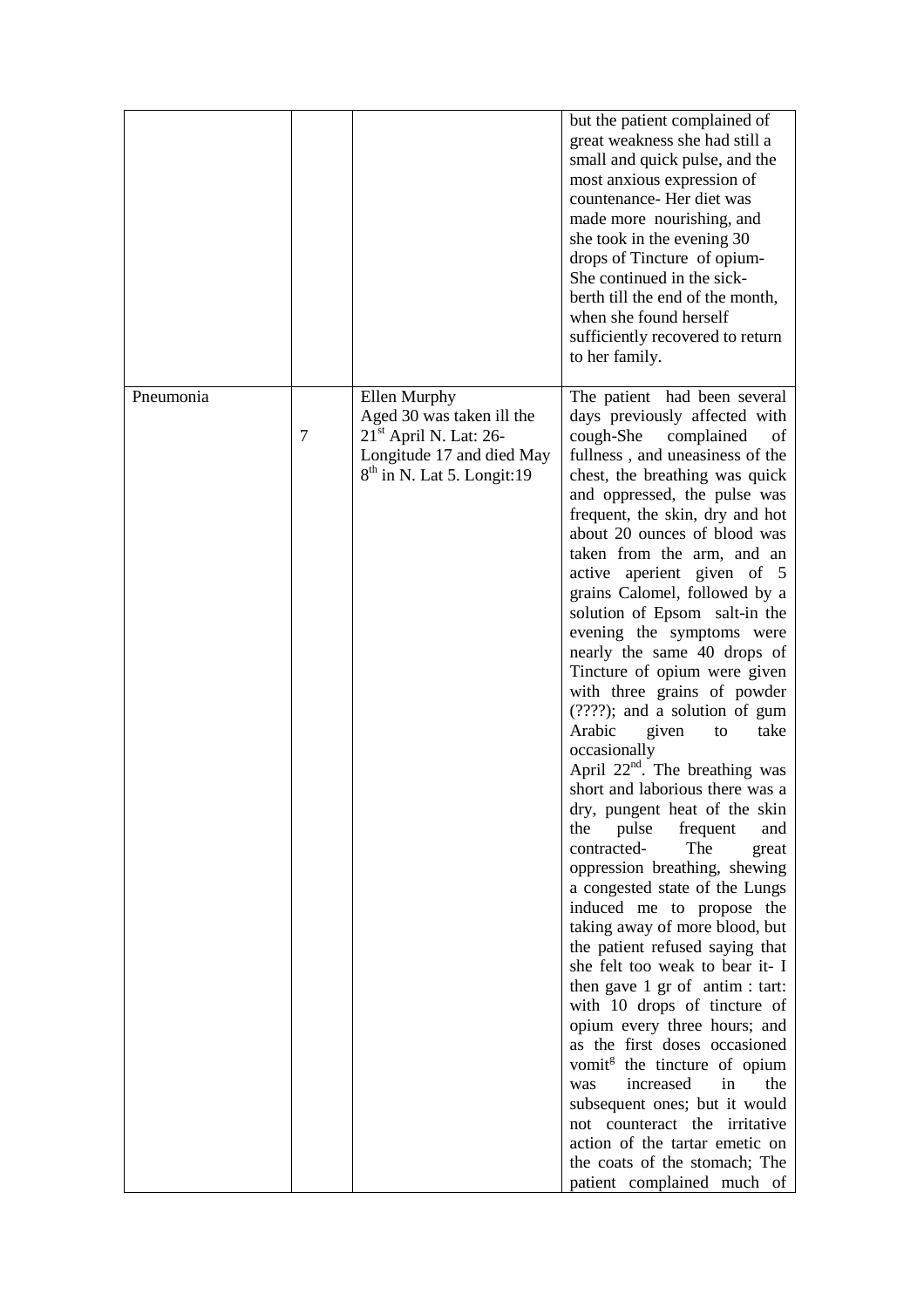|  | this medicine and expressed                  |
|--|----------------------------------------------|
|  | her determination not to take it             |
|  | again-                                       |
|  | $23^d$ There<br>April<br>was<br>no           |
|  | favorable alteration<br>in the               |
|  | symptoms; there was the same                 |
|  | morbid heat of skin                          |
|  | and                                          |
|  | the<br>weakness<br>of<br>pulse;              |
|  | expectoration was thicker and                |
|  | dislodged with more difficulty-              |
|  | She complained of griping pain               |
|  | in the bowels, and a dose of                 |
|  | castor-oil was given her- In the             |
|  | evening the bowels<br>were                   |
|  | relieved, but dyspnaea (ME                   |
|  | shortness of breath) was not at              |
|  | all diminished, and the other                |
|  | symptoms continued as before-                |
|  | She submitted after entreaty to              |
|  | the application of a blister and             |
|  | a mixture prepared 40 drops                  |
|  | Of tincture of opium 4gr <sup>s</sup>        |
|  | Specae and 20 grains of                      |
|  | carbonate of potash with, with               |
|  | mucilage which she took when                 |
|  | the cough was urgent                         |
|  |                                              |
|  | April 24 <sup>th</sup> She passed a restless |
|  | night<br>and<br>seemed<br>much               |
|  | exhausted; the blister was very              |
|  | active, but did not allay the                |
|  | internal irritation<br>in<br>any             |
|  | perceptively degree- The heat                |
|  | of skin and state of pulse was               |
|  | the same as yesterday- The                   |
|  | expectoration<br>thicker<br>and              |
|  | dislodged with more difficulty-              |
|  | 5 drops of Tincture of digitalis             |
|  | with 10 drops of tinct: of                   |
|  | opium was given to her three                 |
|  |                                              |
|  | times<br>in<br>the<br>day;<br>The            |
|  | demulcent<br>mixture<br>was                  |
|  | continued                                    |
|  | $25^{\text{th}}$                             |
|  | April<br>there<br>was<br>no<br>alteration    |
|  | favorable<br>in<br>the                       |
|  | patient's condition; the same                |
|  | distress of breathing; small                 |
|  | and frequent pulse and dry and               |
|  | parched skin-The bowels were                 |
|  | regular She was sponged with                 |
|  | warm water and vinegar and                   |
|  | carefully<br>wiped<br>dry-The                |
|  | digitalis<br>tincture<br>of<br>was           |
|  | continued in doses of up to                  |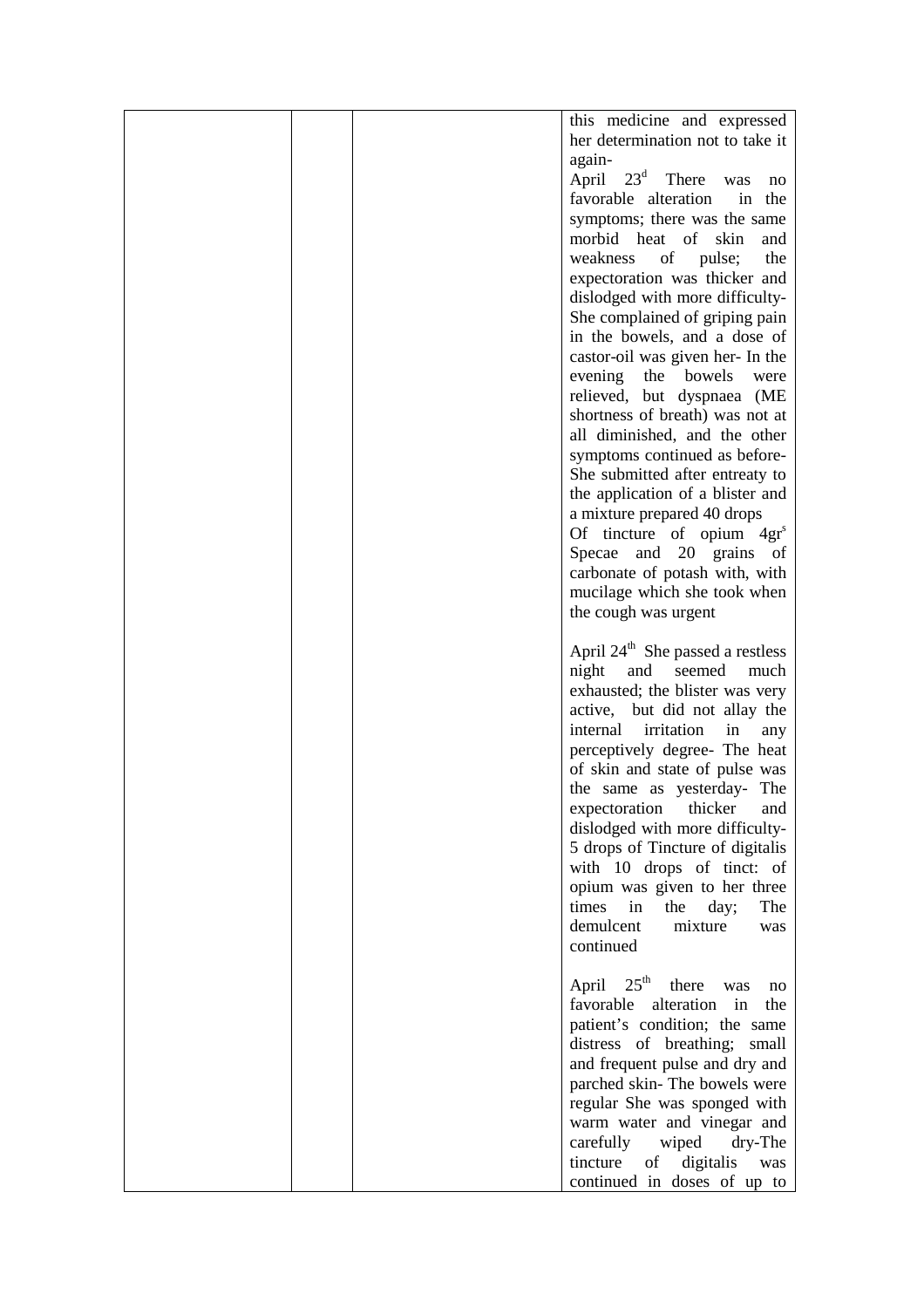| eight drops, with 10 drops of                               |
|-------------------------------------------------------------|
|                                                             |
| tinct opii with each dose-                                  |
| April $26th$ . All the symptoms                             |
| were the same as yesterday, the                             |
| tinct of digitalis was repeated                             |
| in doses of 10 to 12 drops, with                            |
| laudanum as before- in the                                  |
| evening that the digitalis had                              |
| nauseated her stomach,<br>and                               |
| occasion much distressed-The                                |
| sponging with warm water was                                |
|                                                             |
| repeated, and she felt refreshed                            |
| by its use, but it occasioned no                            |
| relaxation of the vessels of the                            |
| skin-                                                       |
| April $27^{\text{th}}$ -. The<br>patient                    |
| suffered so much from<br>her                                |
| medicine yesterday, that she                                |
| refused<br>to continue<br>it-She                            |
| complained also of griping                                  |
| pains in her bowels, altho' the                             |
| precaution had been taken of                                |
| adding and opiate to each dose-                             |
| A small dose of castor-oil was                              |
|                                                             |
| given to her and in the evening                             |
| a draught composed of Tinct:                                |
| opii $g^{hd}$ 30 vin: antim: $g^{h}$ XXY                    |
| Potasa subcarbonatis $g^nX$ —On                             |
| 28 <sup>th</sup><br>the difficulty of<br>the                |
| breathing was not altered, it                               |
| was quick and laborious- The                                |
| tongue was red rather dark-                                 |
| coloured in the center pulse                                |
| very frequent, and the same dry                             |
| and smothered heat of the                                   |
| surface-She was supported by a                              |
| diet<br>of<br>simple<br>kind<br>as                          |
| nourishing as possible without                              |
| being stimulant such as<br>- a                              |
| potatoe or<br>two sago,<br>and                              |
| morning and evening she took                                |
|                                                             |
| some milk- and water with                                   |
| toasted bread- The medicine                                 |
| prepared for her consisted of                               |
| Calomel $g^{\text{r}}$ ii opii $g^{\text{r}}$ s- and in the |
| evening the same draught as                                 |
| the day before- April 29 <sup>th</sup>                      |
| There was not any alteration of                             |
| symptoms for the better, the                                |
| dyspnea was distressing and                                 |
| with<br>cough<br>urgent                                     |
| expectoration of a thicker sputa                            |
| of a more yellow colour; There                              |
| was the same dryness of skin                                |
| and pungent heat                                            |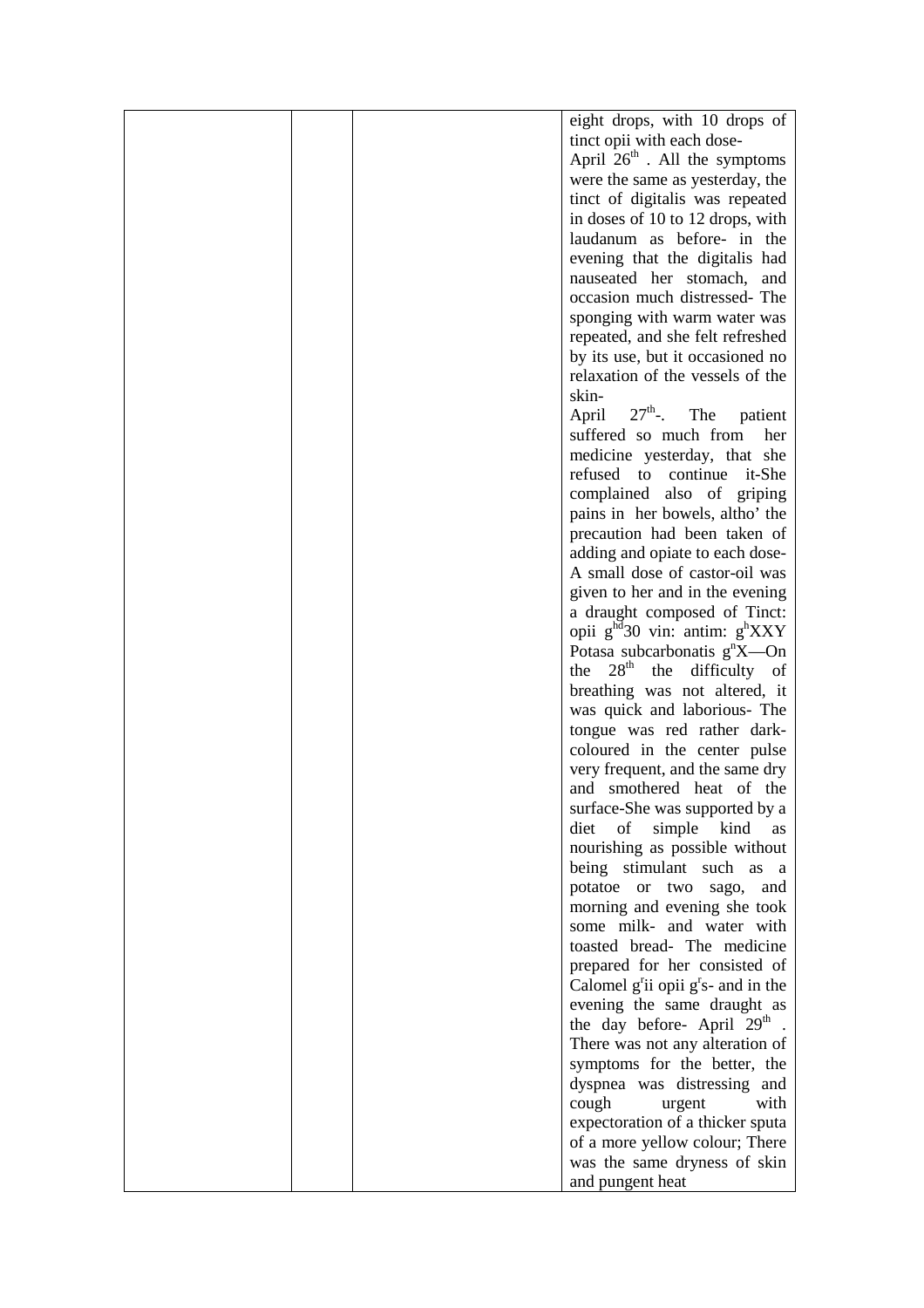|  | The calomel and opium pills              |
|--|------------------------------------------|
|  | were repeated twice and the              |
|  | evening draught was given as             |
|  | before-April $30th$ .<br>The             |
|  | symptoms were not at<br>all              |
|  | mitigated in severity; there was         |
|  | the same degree of morbid                |
|  | head of skin, and frequent               |
|  | pulse; the same obstructed and           |
|  | harried respiration, with sputa          |
|  | of the same description- The             |
|  | pills of calomel and opium               |
|  | were repeated and the same               |
|  | diet was continued-May $2nd$ .           |
|  |                                          |
|  | The gums were this morning a             |
|  | little tender; but there was not         |
|  | any favorable change in her              |
|  | condition-The sputa was more             |
|  | copious<br>and<br>easier                 |
|  | expectorated-<br>She had and             |
|  | appetite for the light food              |
|  | given her, and the same diet             |
|  | continued- The<br>was<br>same            |
|  | medicine<br>repeated-<br>was             |
|  | May4th. The medicine she has             |
|  | lately taken seemed to have              |
|  | fully affected the system, but           |
|  | without<br>occasioning<br>any            |
|  | favorable<br>alteration<br>οf            |
|  | symptoms- The expectoration              |
|  | has become thinner,<br>more              |
|  | and<br>copious,<br>contains<br>a         |
|  | mixture of pus- the medicine             |
|  | was continued once a day and             |
|  | and (sic) as much support                |
|  | afforded her by diet as could be         |
|  | ventured upon-                           |
|  |                                          |
|  | May 6 <sup>th</sup> . I can only repeat  |
|  | distressing symptoms,<br>the             |
|  | expectoration<br>has<br>become           |
|  | purulent and of a darker colour          |
|  | The respiration is equally               |
|  | hurried; there is the same               |
|  | morbid heat of skin, with                |
|  | purple tint of countenance-The           |
|  | high<br>degree<br>the<br>of              |
|  | thermometer $(76^{\circ})$<br>be<br>must |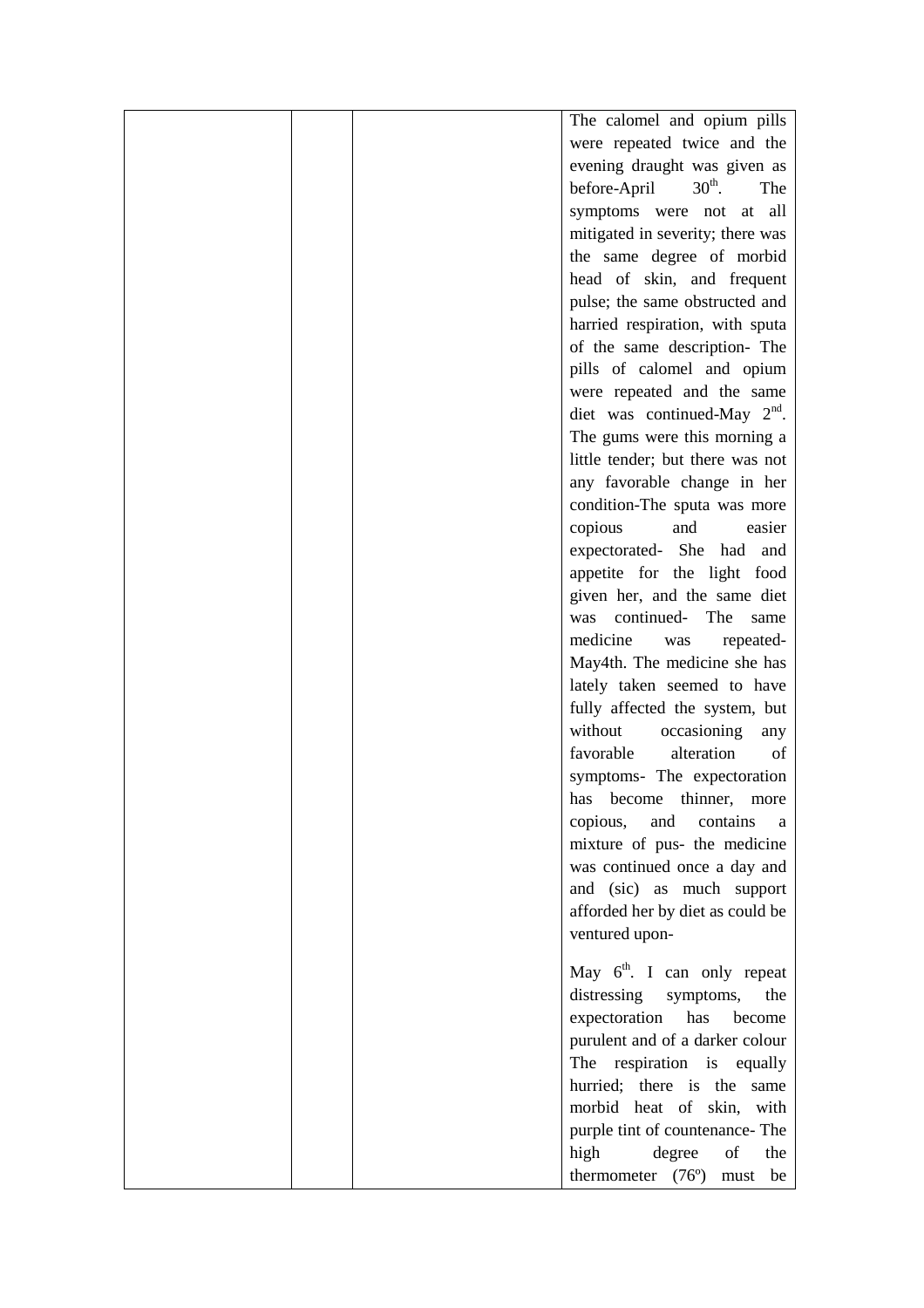|          |   |                            | unfavorable to her condition- I                             |
|----------|---|----------------------------|-------------------------------------------------------------|
|          |   |                            | could only endeavor to support                              |
|          |   |                            | nature with the kind of food                                |
|          |   |                            | before<br>mentioned,<br>and<br>to                           |
|          |   |                            | relieve the distress of coughing                            |
|          |   |                            | by demulcents and opiates May                               |
|          |   |                            | $7th$ . The unfortunate sufferer                            |
|          |   |                            |                                                             |
|          |   |                            | has not experienced any relief;                             |
|          |   |                            | the sputa is very thin, copious,                            |
|          |   |                            | of a dark colour and foeted the                             |
|          |   |                            | breathing very short, and the                               |
|          |   |                            | patient's<br>strength<br>much                               |
|          |   |                            | exhausted- the same diet and                                |
|          |   |                            | the emulcents were continued,                               |
|          |   |                            | and every assistant within our                              |
|          |   |                            | reach or power was afforded                                 |
|          |   |                            | her- May $8^{th}$ - She appeared                            |
|          |   |                            | sinking very fast during the                                |
|          |   |                            | day and in the evening her                                  |
|          |   |                            | sufferings were terminated.                                 |
|          |   |                            |                                                             |
|          |   |                            |                                                             |
|          |   |                            |                                                             |
|          |   |                            |                                                             |
|          |   |                            |                                                             |
|          |   |                            |                                                             |
| Hysteria | 8 | Mary Hannikan Aged 18      | She at first suffered very much                             |
|          |   | was taken ill early in the | from sea-sickness- with this                                |
|          |   | voyage-                    | young person who possessed a                                |
|          |   |                            | delicate<br>constitution<br>and                             |
|          |   |                            | temperament,<br>nervous<br>it                               |
|          |   |                            | proved very distressing<br>and                              |
|          |   |                            | obstinate- The vomiting was                                 |
|          |   |                            | almost incessant, with severe<br>pain of the stomach – The  |
|          |   |                            | catamenia were suppressed and                               |
|          |   |                            | had been for a considerable                                 |
|          |   |                            | time before she was embarked;                               |
|          |   |                            | bowels<br>the<br>and<br>were                                |
|          |   |                            | obstinately costive – medicines                             |
|          |   |                            | of every kind were ejected: the                             |
|          |   |                            | croton oil from its its irritating                          |
|          |   |                            | quality<br>cannot<br>well<br>be                             |
|          |   |                            | employed internally in these                                |
|          |   |                            | cases, but I have<br>found                                  |
|          |   |                            | advantage in mixing a few<br>drops in sweet oil and rubbing |
|          |   |                            | it over the surface of the                                  |
|          |   |                            | abdomen<br>Effervescing                                     |
|          |   |                            | draughts were<br>used which                                 |
|          |   |                            | seemed to allay the irritation                              |
|          |   |                            | for a short time $- I$ also<br>employed<br>liniment<br>a a  |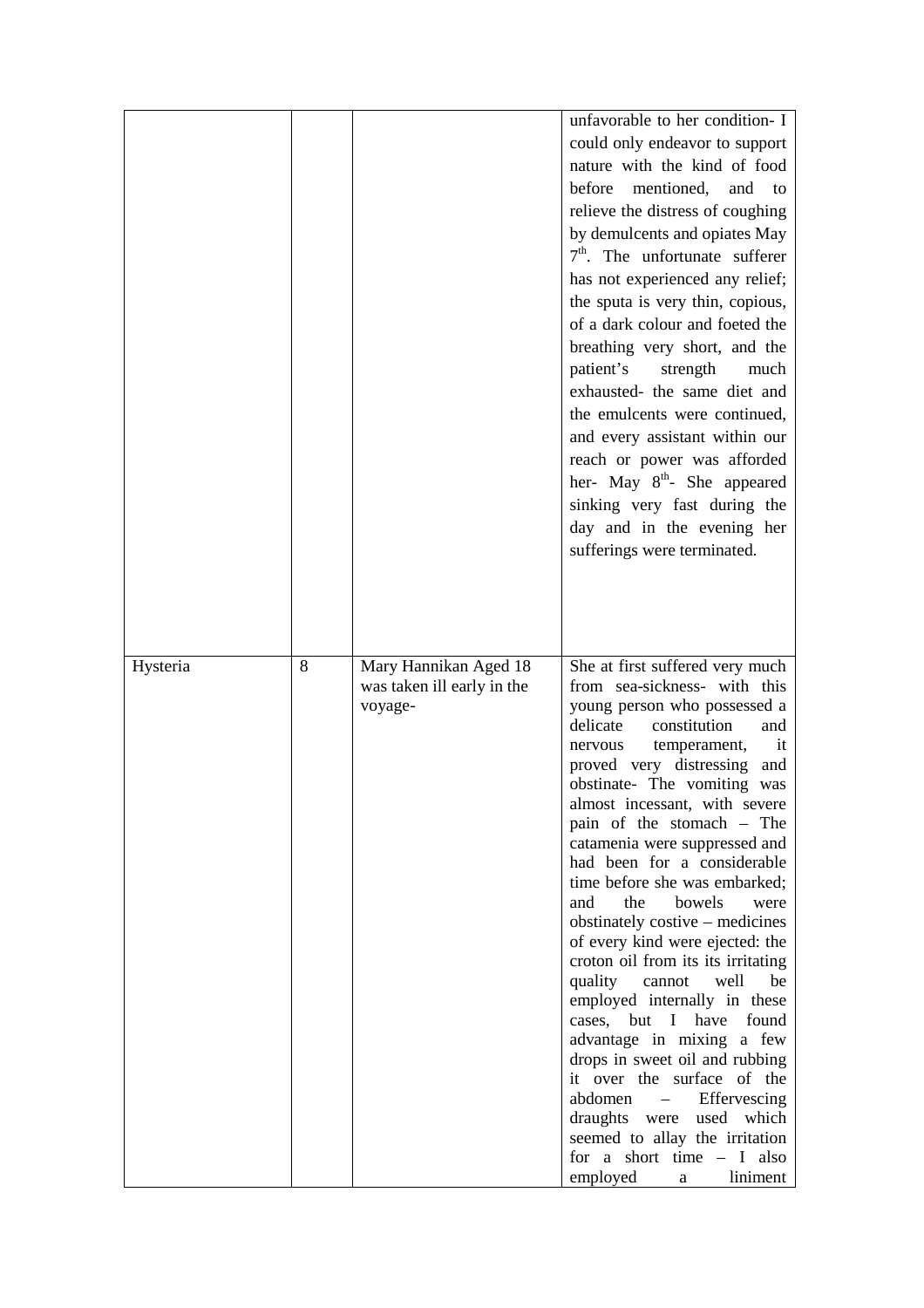|            |   |                            | containing volatile alkali with a           |
|------------|---|----------------------------|---------------------------------------------|
|            |   |                            | little (?) tincture of opium, in            |
|            |   |                            | order to excite some external               |
|            |   |                            | irritation, this was rubbed over            |
|            |   |                            | the region of the stomach $-$ On            |
|            |   |                            | the 28 <sup>th</sup> April she became       |
|            |   |                            | with<br>affected                            |
|            |   |                            | hysterical<br>convulsions – The bowels were |
|            |   |                            |                                             |
|            |   |                            | opened with difficulty by                   |
|            |   |                            | calomel and cathartic extract -             |
|            |   |                            | On the 8 <sup>th</sup> of May she vomited   |
|            |   |                            | blood, perhaps about 3 or 4                 |
|            |   |                            | ounces might have<br>been                   |
|            |   |                            | There<br>ejected<br>was<br>no               |
|            |   |                            | fulness<br>remarkable<br>(sic)              |
|            |   |                            | pulse or headache,<br>but I                 |
|            |   |                            | thought it best to take away                |
|            |   |                            | some from the arm, and she                  |
|            |   |                            | was bled to the amount of 10                |
|            |   |                            | ounces, and the reaching (sic)              |
|            |   |                            | and vomiting was allayed -                  |
|            |   |                            | May 9 <sup>th</sup> The stomach was         |
|            |   |                            | easier.<br>But<br>the<br>bowels             |
|            |   |                            | continued obstinately costive -             |
|            |   |                            | 2 gr <sup>s</sup> of Calomel was given      |
|            |   |                            | morning and evening until the               |
|            |   |                            | mouth became affected by it                 |
|            |   |                            |                                             |
|            |   |                            | and the bowels were more                    |
|            |   |                            | frequently relieved – There                 |
|            |   |                            | was still no appearance of                  |
|            |   |                            | menses and she was put on a                 |
|            |   |                            | course of bitters with tincturea            |
|            |   |                            | ferri muriate, and after a long             |
|            |   |                            | continuance she at last returned            |
|            |   |                            | to a tolerable state of health $- I$        |
|            |   |                            | was told that she had                       |
|            |   |                            | previously<br>suffered<br>from              |
|            |   |                            | Hematemesis,<br>and she<br>had              |
|            |   |                            | been under teatment in the                  |
|            |   |                            | prison-hospital<br>some<br>time             |
|            |   |                            | before she came on board.                   |
| Dysenteria | 9 | Jane Mucklehare (sic)      | She was a woman of large                    |
|            |   | (McIlhaire the convict's   | frame and full (?? Could be                 |
|            |   | real name. The surgeon     | tall)<br>habit<br>She<br>first<br>$\equiv$  |
|            |   | misheard or mistranscribed | complained of frequent dark-                |
|            |   | or she came on board with  | coloured motions, mixed with                |
|            |   | that name) Aged 40 was     | blood, and attended by severe               |
|            |   | taken ill May $1st$ in Lat | griping pains, and painful                  |
|            |   | $N.16 - Long31$            | The<br>tenesmus<br>colon<br>was             |
|            |   | Thermometer 68°            |                                             |
|            |   |                            | examined by pressure, but                   |
|            |   |                            | altho' the abdomen was rather               |
|            |   |                            | inflated there was no severe                |
|            |   |                            | pain<br>experienced<br>The<br>$\equiv$      |
|            |   |                            | catamenia regular - Twelve                  |
|            |   |                            | grains of specae with 2 gr: of $\vert$      |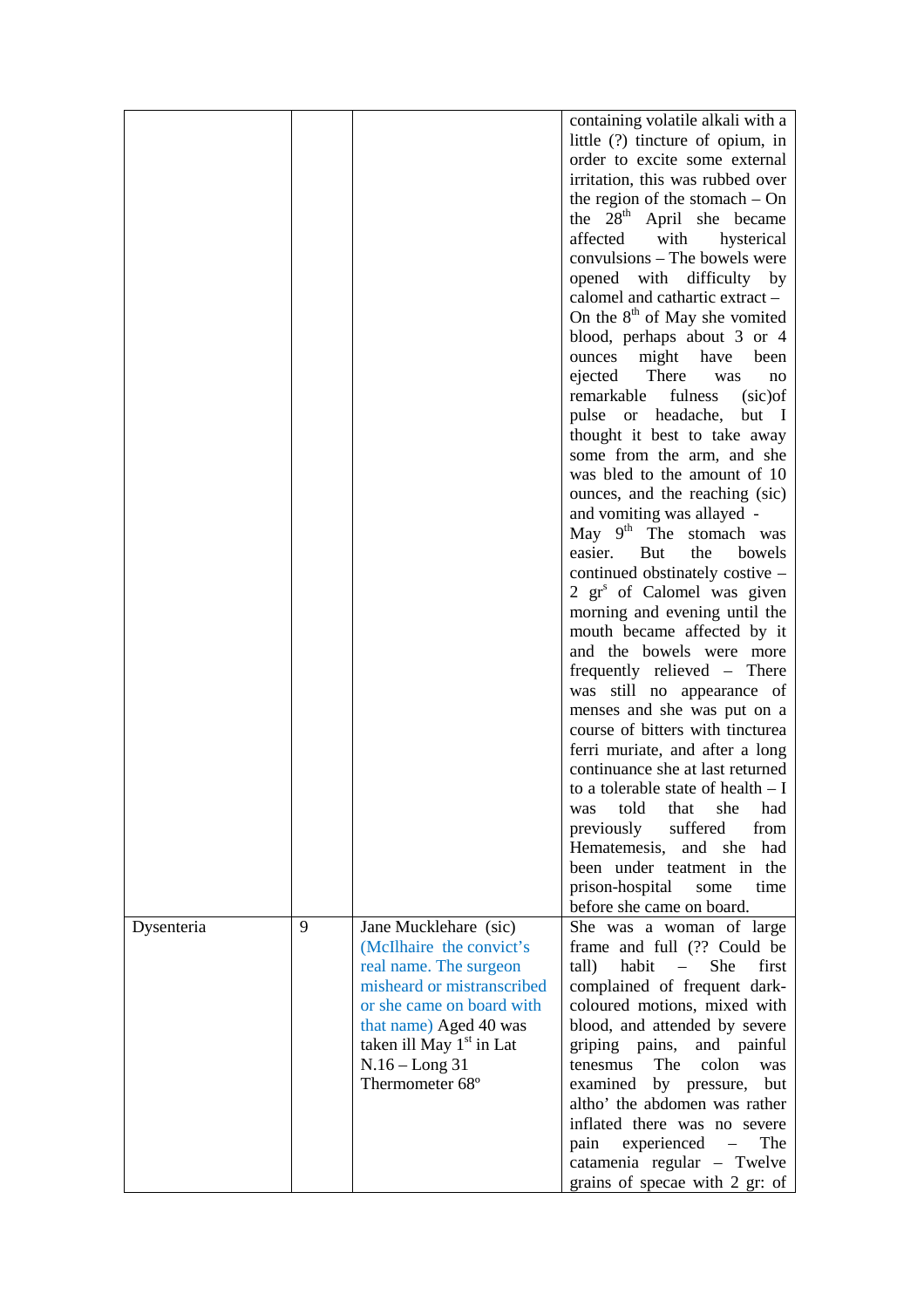|  | tartarised antimony was given              |
|--|--------------------------------------------|
|  | her for an emetic; and after its           |
|  | operation an ounce of Castor-              |
|  | $oil$ – In the evening was given           |
|  |                                            |
|  | 40 drops of Tincture of opium.             |
|  | May $2^{nd}$ . The last night was          |
|  | passed undisturbed, but this               |
|  | morning the irritable state of             |
|  | bowels returned: the motions               |
|  |                                            |
|  | becoming<br>frequent<br>and                |
|  | consisting mostly of dark-                 |
|  | coloured blood - The abdomen               |
|  | is rather puffed-up. Some                  |
|  |                                            |
|  | tenderness is felt in left iliac           |
|  | region when pressed on by the              |
|  | hand - There was still much                |
|  | griping and painful tenesmus               |
|  | The pulse was not much                     |
|  |                                            |
|  | affected, if there was<br>any              |
|  | change it was more slow than               |
|  | usual. A fomentation was                   |
|  | applied to the abdomen and 4               |
|  | grains of Calomel with 10                  |
|  |                                            |
|  | grains of                                  |
|  | Of (Sic)Dover's powder were                |
|  | given in the forenoon and                  |
|  | repeated in the evening – Her              |
|  | diet consisted of Rice, Sago               |
|  |                                            |
|  | $etc-$                                     |
|  | May $3rd$ . The patient passed a           |
|  | restless night and is this                 |
|  | morning disturbed by constant              |
|  | inclination to go to stool – The           |
|  |                                            |
|  | motions consist for the most               |
|  | part of a thin dark-coloured               |
|  | bloody fluid - The belly is still          |
|  | humid and the tongue has a                 |
|  | mucous covering $-$ The griping            |
|  | relieved<br>after<br>the<br>was            |
|  |                                            |
|  | fomentation of yesterday and it            |
|  | was repeated to day as were                |
|  | also the pills of Calomel and              |
|  | Dover's powder; and the same               |
|  | diet was continued – May $4^{\text{th}}$ . |
|  |                                            |
|  | The motions had the same                   |
|  | yesterday<br>appearance<br>as              |
|  | consisting of mucus; with thin             |
|  | dark-coloured bloody,<br>fluid             |
|  | without any natural faces -                |
|  | The Ol: Ricini (Ricini oil) was            |
|  |                                            |
|  | repeated, which produced some              |
|  | natural motions during the day,            |
|  | and in the evening she felt                |
|  | much easier - The pills of                 |
|  | Calomel and dover's powder                 |
|  |                                            |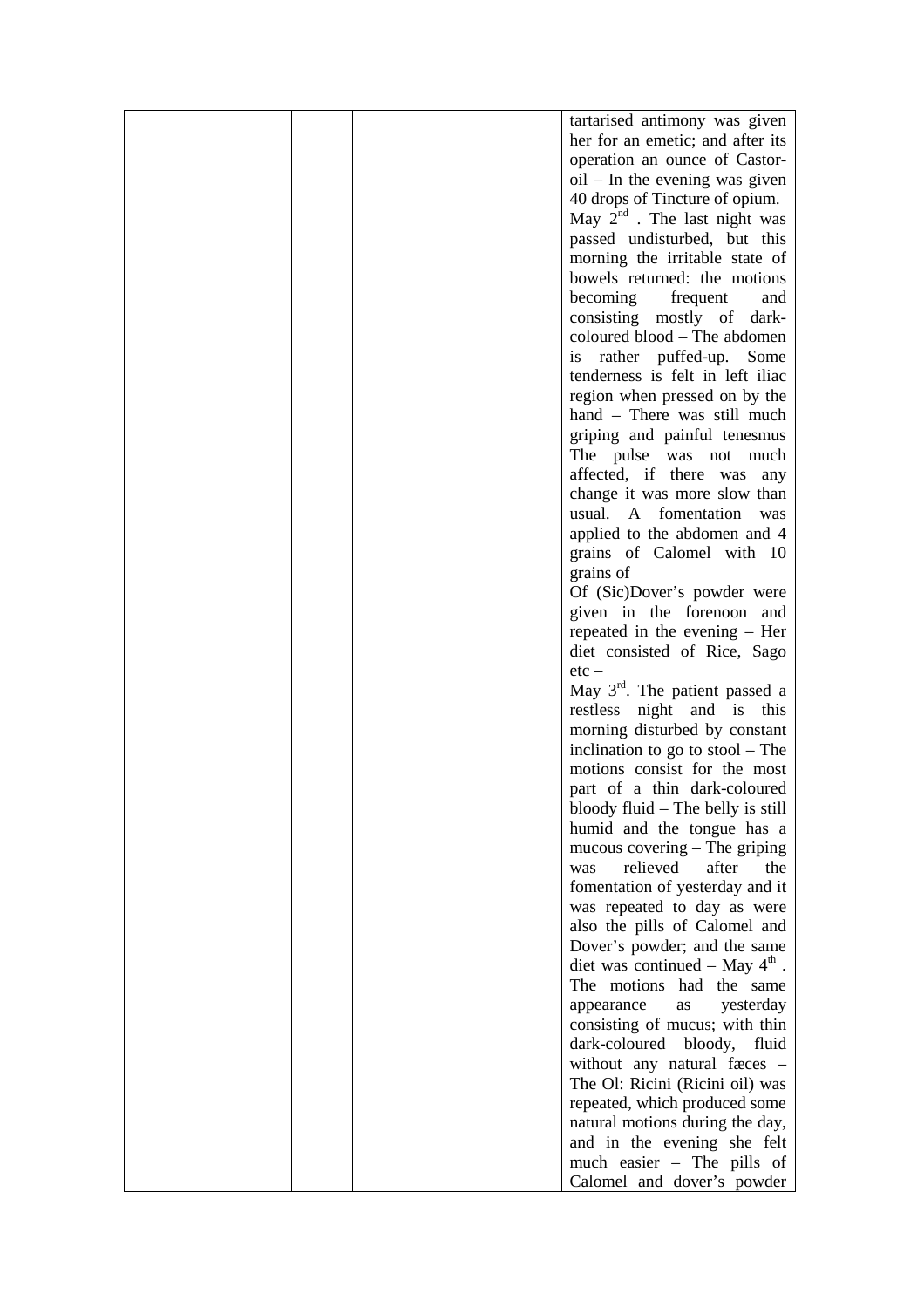|           |                                                                                                                                | were repeated twice this day;<br>and sage with some wine was<br>given her as a diet. $-$ May $5th$ .<br>The<br>were<br>rather<br>gums<br>inflamed, and the patient, and<br>the patient experienced relief<br>almost immediately after it<br>(After what he does not say!)<br>- The griping and the tenesmus<br>was not so urgent the motions<br>less<br>frequent<br>but<br>were<br>consisting still of dark coloured<br>matter $-3$ grains of Calomel<br>were given in the evening,<br>$1.1/2$ gr: of opium – The diet<br>consisting of boiled rice and<br>sago with a Potatoe (sic) or two<br>May $7th$ . The patient was quite<br>yesterday<br>the<br>easy<br>and<br>symptoms of her complaint<br>having been less urgent – This<br>morning she again complains<br>of a little uneasiness; and<br>altho' the motions are not so<br>unhealthy, yet very little of<br>natural faces appears in them -<br>1 oz of Castor Oil was this day<br>given and the diet of rice and<br>Sago was continued $-$ The pill<br>of Calomel and Opium was<br>repeated in the evening. -<br>$10th$ . The motions have become<br>much less frequent, being<br>about three during the last 24<br>hours: they are still of a dark<br>appearance and seldom contain<br>any natural faces unless after<br>the use of aperient medicine.<br>She took this day a dose of<br>Calomel<br>with<br>a<br>draught<br>containing<br>sulphate<br>οf<br>magnesia which was repeated<br>when found necessary and after<br>this, there was no interruption<br>to her recovery $-$ |
|-----------|--------------------------------------------------------------------------------------------------------------------------------|------------------------------------------------------------------------------------------------------------------------------------------------------------------------------------------------------------------------------------------------------------------------------------------------------------------------------------------------------------------------------------------------------------------------------------------------------------------------------------------------------------------------------------------------------------------------------------------------------------------------------------------------------------------------------------------------------------------------------------------------------------------------------------------------------------------------------------------------------------------------------------------------------------------------------------------------------------------------------------------------------------------------------------------------------------------------------------------------------------------------------------------------------------------------------------------------------------------------------------------------------------------------------------------------------------------------------------------------------------------------------------------------------------------------------------------------------------------------------------------------------------------------------------------------|
| Enteritis | Joannah Duggan's child,<br>aged 11 months was taken<br>ill May $1st$ Long: $31o$ W<br>Lat.N.16° Height of thermo<br>$68^\circ$ | This child previous to its being<br>received on board got its<br>nourishment mostly from the<br>breast; and the change of diet<br>to which both mother and child<br>have been lately subjected to<br>was no doubt for the most part                                                                                                                                                                                                                                                                                                                                                                                                                                                                                                                                                                                                                                                                                                                                                                                                                                                                                                                                                                                                                                                                                                                                                                                                                                                                                                            |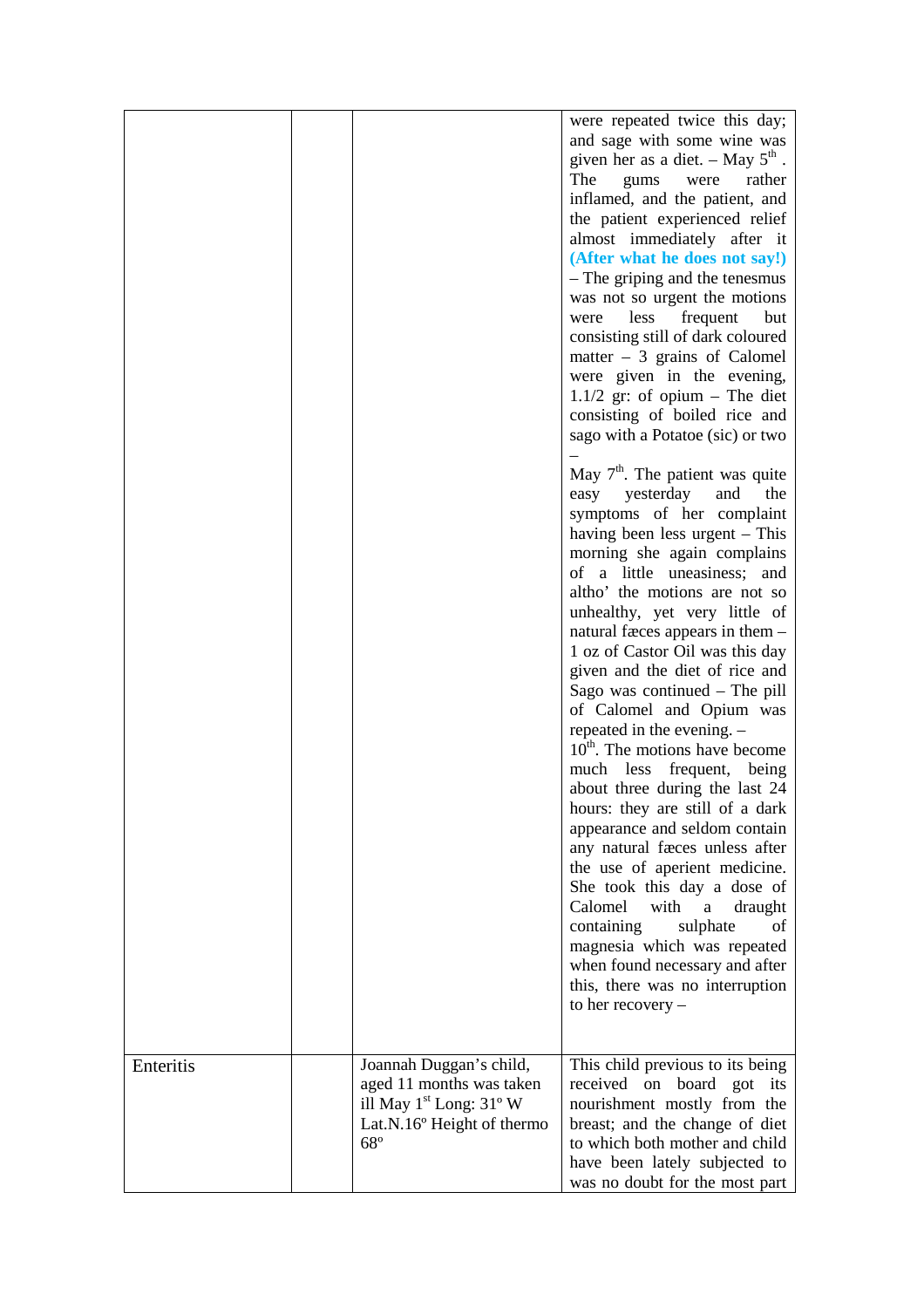|  | the cause of the present ailment            |
|--|---------------------------------------------|
|  | The child's food since she has              |
|  | been on board has for the most              |
|  | part consisted for the most part            |
|  | oatmeal porridge,<br>with<br>οf             |
|  | potatoes occasionally and the               |
|  | mother continued to suckle her              |
|  |                                             |
|  | infant The child has shown a a              |
|  | healthy appearance until lately.            |
|  | The mother says that the child              |
|  | has been ailing several days,               |
|  | has been feverish thirsty and               |
|  | unwilling to be moved The                   |
|  | abdomen now (May $21st$ ) is                |
|  | very tender when touched the                |
|  | child has frequent loose, and               |
|  | greenish-coloured motions, is               |
|  | thirsty, and very fretful when              |
|  | moved $-2$ grains <sup>1</sup> : of Calomel |
|  | an ounce of Ol: Ricini was                  |
|  | given in the forenoon, and a                |
|  | soothing diet of thin sago                  |
|  | prepared for it – May $3rd$ The             |
|  | mother supposes the motions to              |
|  | have been frequent during the               |
|  | night; the belly is rather humid            |
|  | and painful when touched, and               |
|  | the extremities appear wasted –             |
|  | child continues fretful<br>The              |
|  | when moved<br>A fomentation                 |
|  | was applied to the belly, and               |
|  | the diet of thin sago continued             |
|  | $-$ May $4^{\text{th}}$ The child does not  |
|  | appear in so much pain, altho'              |
|  | there is little alteration in the           |
|  | appearance of the motions - It              |
|  | has always its head resting on              |
|  | the mother's shoulder and if                |
|  | disturbed becomes fretful                   |
|  | The mother does not appear in               |
|  | a state to supply nourishment               |
|  | fully to her infant, and she has            |
|  | promised to endeavor to wean                |
|  | $it$ – The Calomel (grs) with Ol            |
|  |                                             |
|  | Ricini was repeated $-$ May $6th$           |
|  | child<br>has<br>the<br>the<br>same          |
|  | unhealthy appearance; is still              |
|  | fretful but the belly is not so             |
|  | tender, nor the motions quite so            |
|  | unhealthy $-$ the diet has mostly           |

<sup>&</sup>lt;u>a</u><br>The Symbol grs

 $2$  The sign in the journal is a three loop z ie 1 ounce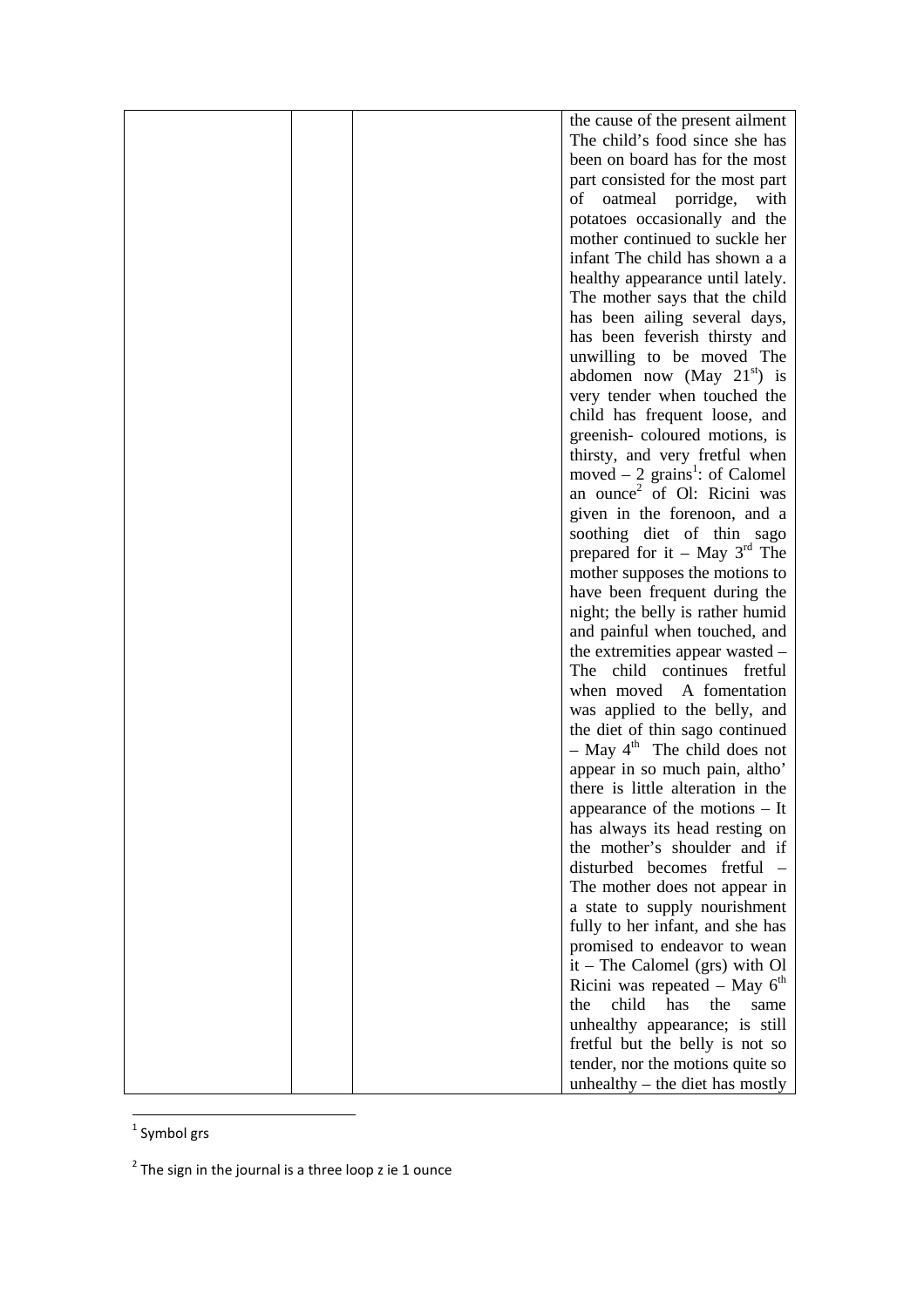|          |    |                                                                                                                  | consisted of sago; goat's milk<br>and sometimes a potatoe (sic)-<br>This was persevered in for a<br>considerable time, giving the<br>Calomel with Ol: Ricini every<br>three or four days, with a little<br>magnesia mixed I its morning<br>and evening milk; and the child<br>gradually recovered its usual<br>healthy state but the mother<br>could not be prevailed on,<br>entirely to leave off suckling<br>which much impeded<br>the<br>child's recovery.                                                                                                                                                                                                                                                                                                                                                                                                                                                                                                                                                                                                                                                                                                                                                                                                                                                                                                |
|----------|----|------------------------------------------------------------------------------------------------------------------|--------------------------------------------------------------------------------------------------------------------------------------------------------------------------------------------------------------------------------------------------------------------------------------------------------------------------------------------------------------------------------------------------------------------------------------------------------------------------------------------------------------------------------------------------------------------------------------------------------------------------------------------------------------------------------------------------------------------------------------------------------------------------------------------------------------------------------------------------------------------------------------------------------------------------------------------------------------------------------------------------------------------------------------------------------------------------------------------------------------------------------------------------------------------------------------------------------------------------------------------------------------------------------------------------------------------------------------------------------------|
| Hysteria | 11 | Ellen Lovett Aged 22 was<br>taken ill the $2nd$ . May N. Lat<br>13°-Longit: 21 East Height<br>of Thermometer 68° | According to her own account,<br>the<br>menses<br>had<br>been<br>suppressed for several periods<br>before she was embarked –<br>Very early in the voyage, she<br>became affected with severe<br>pain in the left side, with short<br>and rapid respiration; the pulse<br>was frequent and irritable, but<br>not remarkable for fulness<br>(sic);<br>the<br>patient<br>also<br>complained of throbbing pain<br>in the temples. – She was bled<br>to the amount of 16 ounces and<br>took an aperient consisting of<br>four<br>grains<br>Calomel,<br>of<br>followed by a solution of Salts<br>in Infus <sup>n</sup> of Senna. <sup>ix</sup> The pain<br>of the side after this treatment<br>and also the head-ache and<br>hurried respiration were soon<br>removed – Tinct ferre muriate<br>was then given daily, and the<br>bowels kept in an easy and<br>relaxed state by means of<br>occasional doses of Calomel<br>and cathartic extract-<br>No particular complaint was<br>made by the patient for some<br>time.<br>there<br>still<br>was<br>no<br>appearance of any periodical<br>discharge. On the $2nd$ . May she<br>was suddenly affected by great<br>and<br>difficulty<br>distress of<br>breathing. There had not been<br>any pain or uneasiness in the<br>chest immediately preceding<br>the attack but the dyspnoea<br>suddenly became so urgent as |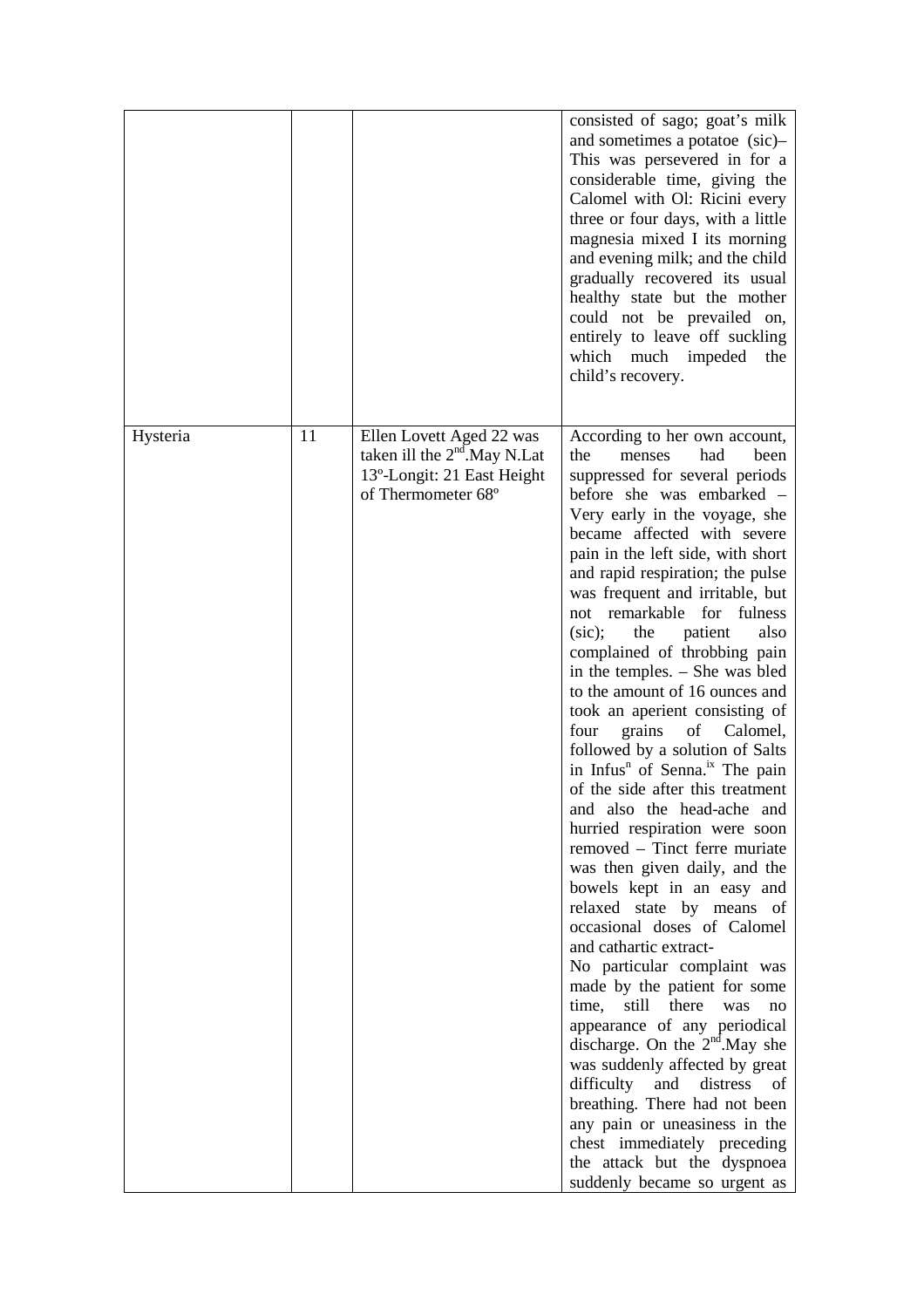|  | nearly to occasion suffocation,          |
|--|------------------------------------------|
|  |                                          |
|  | and presented a most alarming            |
|  | appearance $-$ Supposing it to           |
|  | arise on account of irritation           |
|  | affecting a distant organ, I             |
|  | thought it might be removed by           |
|  | counter-<br>irritation practised         |
|  | (sic) on the membrane of the             |
|  | this<br>stomach,<br>with<br>and          |
|  |                                          |
|  | intention I gave 2 grains of             |
|  | Antimon <sup>m</sup> $\arctan x$ with 12 |
|  | grains of Powdered Specae –              |
|  | Very soon after the emetic               |
|  | began to operate, the irritation         |
|  | of the Lungs ceased, and the             |
|  | patient soon afterward fell into         |
|  | an easy and quiet slumber, with          |
|  |                                          |
|  | undisturbed respiration -, and           |
|  | continued so the whole day;              |
|  | the bowels were opened by                |
|  | Infusion of Senna and Pulvis             |
|  | Jalapii <sup>xi</sup> She continued easy |
|  | until about nine o'Clock (sic)           |
|  | when she had suddenly an                 |
|  | attack of dyspnoea, similar to           |
|  | that to which she had been               |
|  | affected, on the preceding               |
|  | evening It came on an hour or            |
|  |                                          |
|  | two earlier than the last attack,        |
|  | but was so extremely severe as           |
|  | to produce a very alarming               |
|  | appearance I immediately took            |
|  | away about 20 ounces of                  |
|  | blood, which gave<br>almost              |
|  | instant relief and the patient, as       |
|  | before fell-off into an easy and         |
|  | quiet sleep,<br>and continued            |
|  | undisturbed the whole night.             |
|  | May $4^{\text{th}}$ In the morning the   |
|  |                                          |
|  | patient made no complaint of             |
|  | any kind, not any pain in the            |
|  | chest or side; and she was               |
|  | encouraged<br>hope<br>to<br>her          |
|  | distressing ailment had ceased           |
|  | finally, so complete was the             |
|  | respite from suffering - But             |
|  | this calm was delusion, for              |
|  | about the same time as on the            |
|  | evening before the difficulty of         |
|  |                                          |
|  | breathing came on again with             |
|  | unremitted<br>violence,<br>and           |
|  | occasioning great distress - As          |
|  | soon as possible the same                |
|  | remedy was employed as the               |
|  | preceding evening, and with              |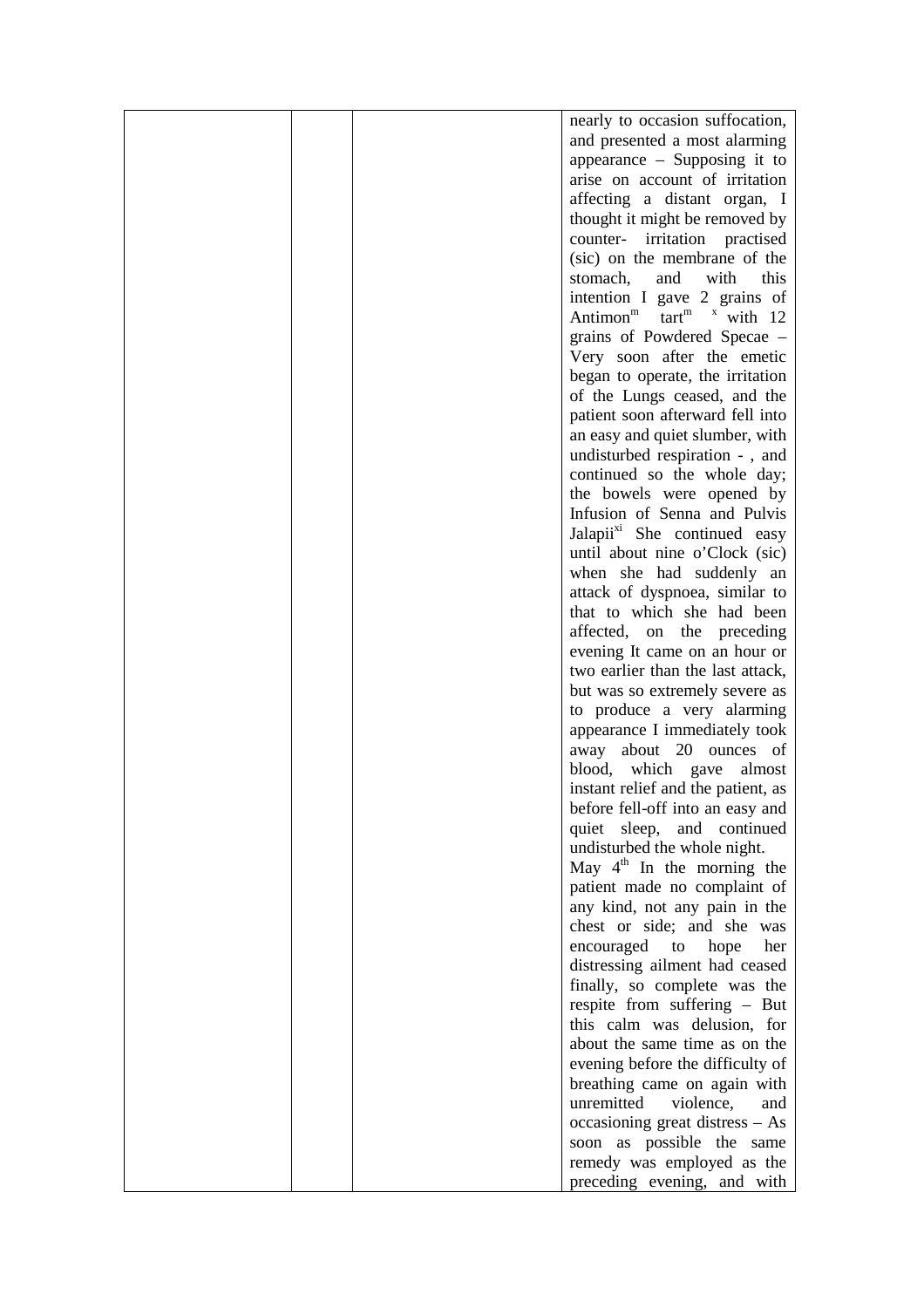|           |    |                                                                                                                                                                                                                | the like instant relief --- On the<br>5 <sup>th</sup> May 4 grains of Calomel<br>were given with 10 grains of<br>cathartic extract - The bowels<br>were seldom regularly relieved<br>without the<br>assistance<br>of<br>medicine $-$ In the evening 50<br>drops of tincture of opium<br>$taken - The patient$<br>were<br>escaped the attack of Dyspnoea<br>in the evening, and continued<br>free from a similar visitation -<br>After this she occasionally took<br>aperient medicines, and<br>Returned to the use of the<br>ferre<br>Tinct:<br>some<br>warm<br>fomentations were also applied<br>to the Loins and Pubis, but<br>there<br>was<br>never<br>any<br>appearance of menstruation, all<br>the time she continued on<br>board.                                                                                                                                                                                                                                                                                                      |
|-----------|----|----------------------------------------------------------------------------------------------------------------------------------------------------------------------------------------------------------------|----------------------------------------------------------------------------------------------------------------------------------------------------------------------------------------------------------------------------------------------------------------------------------------------------------------------------------------------------------------------------------------------------------------------------------------------------------------------------------------------------------------------------------------------------------------------------------------------------------------------------------------------------------------------------------------------------------------------------------------------------------------------------------------------------------------------------------------------------------------------------------------------------------------------------------------------------------------------------------------------------------------------------------------------|
| Pneumonia | 12 | Mary Jane Iles Aged 30<br>was again taken ill on the<br>$2nd$ May in N.Lat 11 <sup>o</sup> and<br>Longitude 21° The height<br>of the Therm <sup>r</sup> being 69 $\&$<br>upward and died 29 <sup>th</sup> June | This person had been affected<br>by Hemophthisis in the early<br>part of the voyage and her case<br>is detailed in Page 10 - She<br>was again taken ill with a<br>return of spitting of blood,<br>attended by an oppression<br>fulness (sic) or "stuffing" of<br>the chest, with an irritation<br>bringing on a cough<br>and<br>expectoration of frothy blood<br>in considerable quantity - The<br>pulse was frequent and skin hot<br>- She was bled to the amount<br>of 20 ounces, and the bowels<br>were opened by means of<br>calomel and neutral salts.<br>May $4th$ . She passed the night<br>without<br>any<br>return<br>of<br>hemorrhage - The respiration<br>was obstructed but there was<br>no acute pain felt in the chest –<br>3fs <sup>xii</sup> of nitrate of Potash was<br>given three times during the<br>day.<br>May $5^{\text{th}}$ . The respiration was<br>obstructed but no more blood<br>discharged from<br>the<br>was<br>Lung; the pulse was frequent<br>and small with a dry heat of<br>skin; 12 ounces more of blood |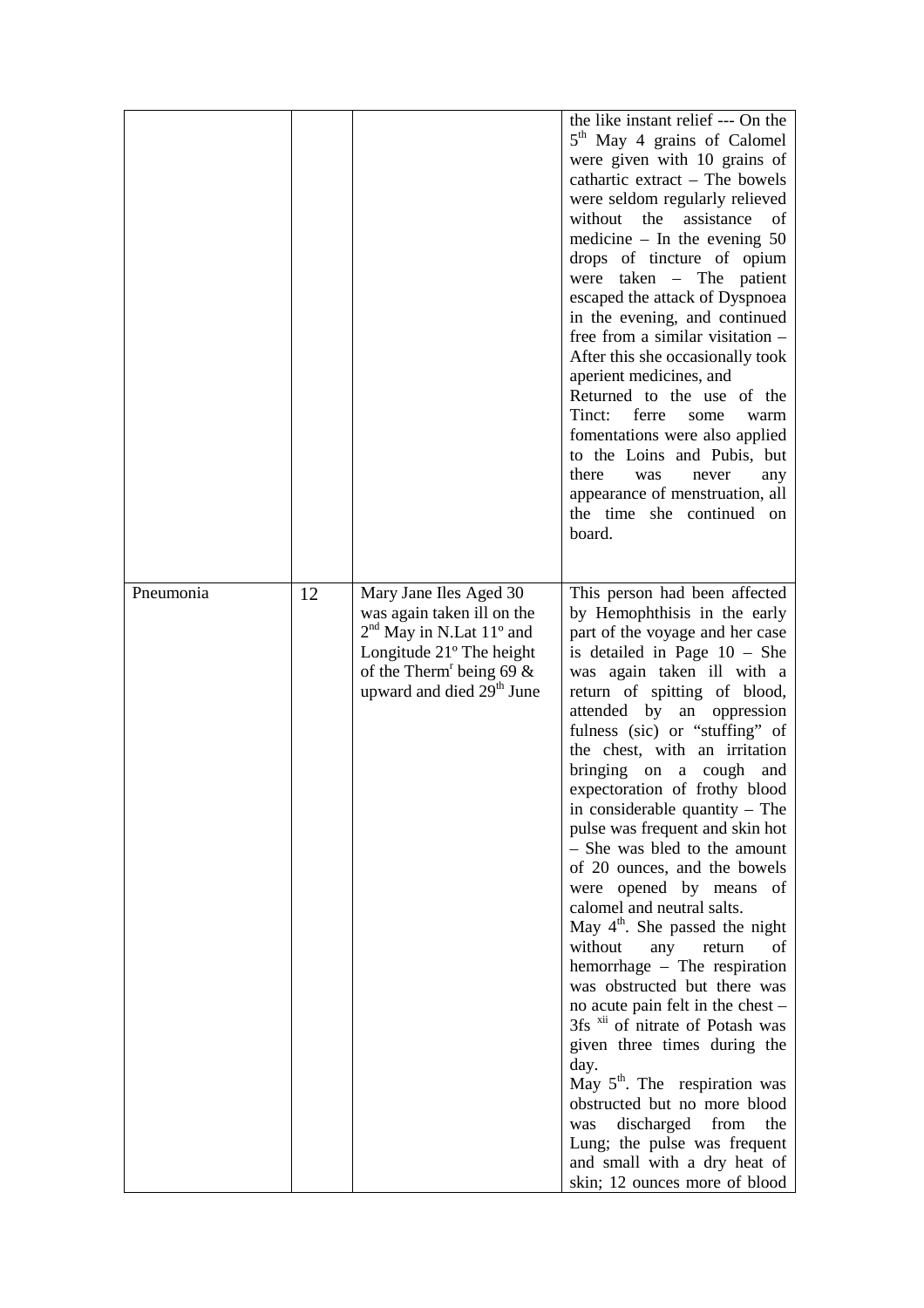|  | was taken from the arm- The            |
|--|----------------------------------------|
|  |                                        |
|  | nitrate of Potash was continued        |
|  | and the patient was supplied           |
|  | with acid drinks. - May $5th$ .        |
|  | There is no pain complained            |
|  | of, but the breathing<br>$\frac{1}{1}$ |
|  | oppressed and attended by a            |
|  |                                        |
|  | short irritating cough the Pulse       |
|  | if frequent and small, and there       |
|  | is a dry pungent heat of skin-         |
|  | The bowels had been freely             |
|  | opened<br>and<br>a blister<br>was      |
|  | applied to the sternum- 5 drops        |
|  |                                        |
|  | of Tincture of Digitalis with 30       |
|  | drops of tincture of opium             |
|  | were given in the evening. $-$         |
|  | May $7th$ . -The blister rose well     |
|  | but without producing<br>any           |
|  | marked difference in the state         |
|  |                                        |
|  | of the patient – The same              |
|  | hurried respiration, frequency         |
|  | of pulse and head (sic) of skin        |
|  | -Tincture of digitalis<br>was          |
|  | given three times during the           |
|  | day with 10 drops of Tincture          |
|  | of opium in each dose –                |
|  |                                        |
|  | Farinaceous<br>food<br>and             |
|  | acidulated drinks-                     |
|  | May $9th$ . The patient lies quiet,    |
|  | without making any complaint           |
|  | of uneasiness, except from the         |
|  | irritation of coughing;<br>the         |
|  | breathing is quick and short,          |
|  |                                        |
|  | the expectorated matter yellow         |
|  | adhesive<br>Tincture<br>and<br>of      |
|  | digitalis increase to 8 drops          |
|  | May $11th$ Ten drops of tincture       |
|  | of digitalis have been given for       |
|  | each dose, and has sometimes           |
|  | occasioned nausea; but there is        |
|  |                                        |
|  | no perceptible change either in        |
|  | circulation or<br>the<br>in<br>the     |
|  | pulmonary<br>symptoms;<br>and          |
|  | there is the same pungent heat         |
|  | of skin- The sputa became              |
|  | more adhesive and are brought          |
|  | up with more difficulty The            |
|  | skin was refreshed by sponging         |
|  |                                        |
|  | with vinegar and cool water,           |
|  | and after opening the bowels           |
|  | which was found necessary,             |
|  | the tincture of digitalis was          |
|  | repeated                               |
|  | May $13th$ . The dose of tincture      |
|  | of digitalis has been increased        |
|  |                                        |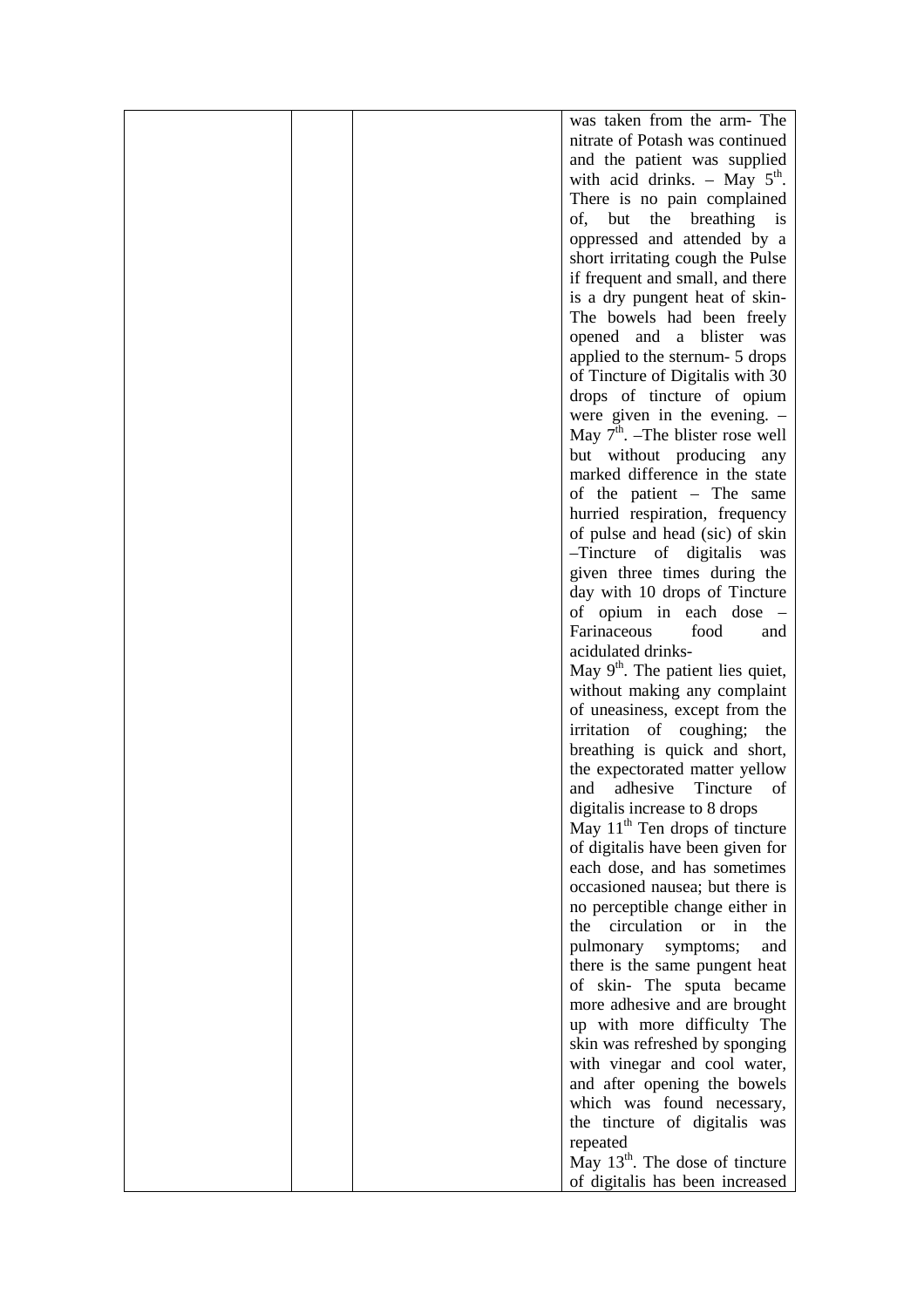|  | to 14 drops for a dose, but                |
|--|--------------------------------------------|
|  | without effecting any favorable            |
|  | change- The surface of the                 |
|  | body has been cooled each day              |
|  | by sponging- A simple diet has             |
|  | been used and all causes of                |
|  | irritation obviated as much as             |
|  | possible; -May 15 <sup>th</sup> . The dose |
|  | of tincture of digitalis has been          |
|  | increased to 16 drops and has              |
|  | occasioned irritation<br>of the            |
|  | bladder<br>and<br>frequent                 |
|  | inclination to void urine -The             |
|  | dose was diminished and the                |
|  | patient<br>supplied<br>with                |
|  | demulcent and diluting drinks              |
|  | May $17th$ . The tincture if               |
|  | digitalis continuing to occasion           |
|  | irritation<br>of<br>the                    |
|  | bladder,                                   |
|  | without any apparent beneficial            |
|  | change<br>in the<br>pulmonary              |
|  | symptoms- It was omitted and               |
|  | an aperient of Castor oil given-           |
|  | In the evening 40 drops of                 |
|  | tincture of opium with $\zeta$ fs of       |
|  | nitrate of potash- May 19 <sup>th</sup> .  |
|  | The patient lays easy except               |
|  | with disturbed by cough-The                |
|  | irritation of the bladder has              |
|  | subsided-The expectoration is              |
|  | increased the pulse is equally             |
|  | quick, and there is the same               |
|  | pungent heat of the skin-She               |
|  | was sponged with tepid water,              |
|  | and the nitrate of potash was              |
|  | continued-                                 |
|  | $21^{\rm st}$<br>There<br>May<br>is<br>no  |
|  | of the<br>amendment in any                 |
|  | symptoms; the expectoration is             |
|  | thinner<br>and<br>apparently               |
|  | purulent-There is the same dry             |
|  | heat of skin and quickness of              |
|  | pulse- 8 drops of tincture of              |
|  | digitalis with 10 drops of                 |
|  | Tincture of opium were added               |
|  | to each dose nitrate of potash-            |
|  | The<br>diet<br>was<br>farinaceous          |
|  | principally; with some goat's              |
|  | milk and water morning and                 |
|  | evening- May 24 (sic) The                  |
|  | dose of tincture of digitalis has          |
|  | been gradually increased and               |
|  | similar irritation of the urinary          |
|  | organs has again shewn itself              |
|  | This painful disturbance has               |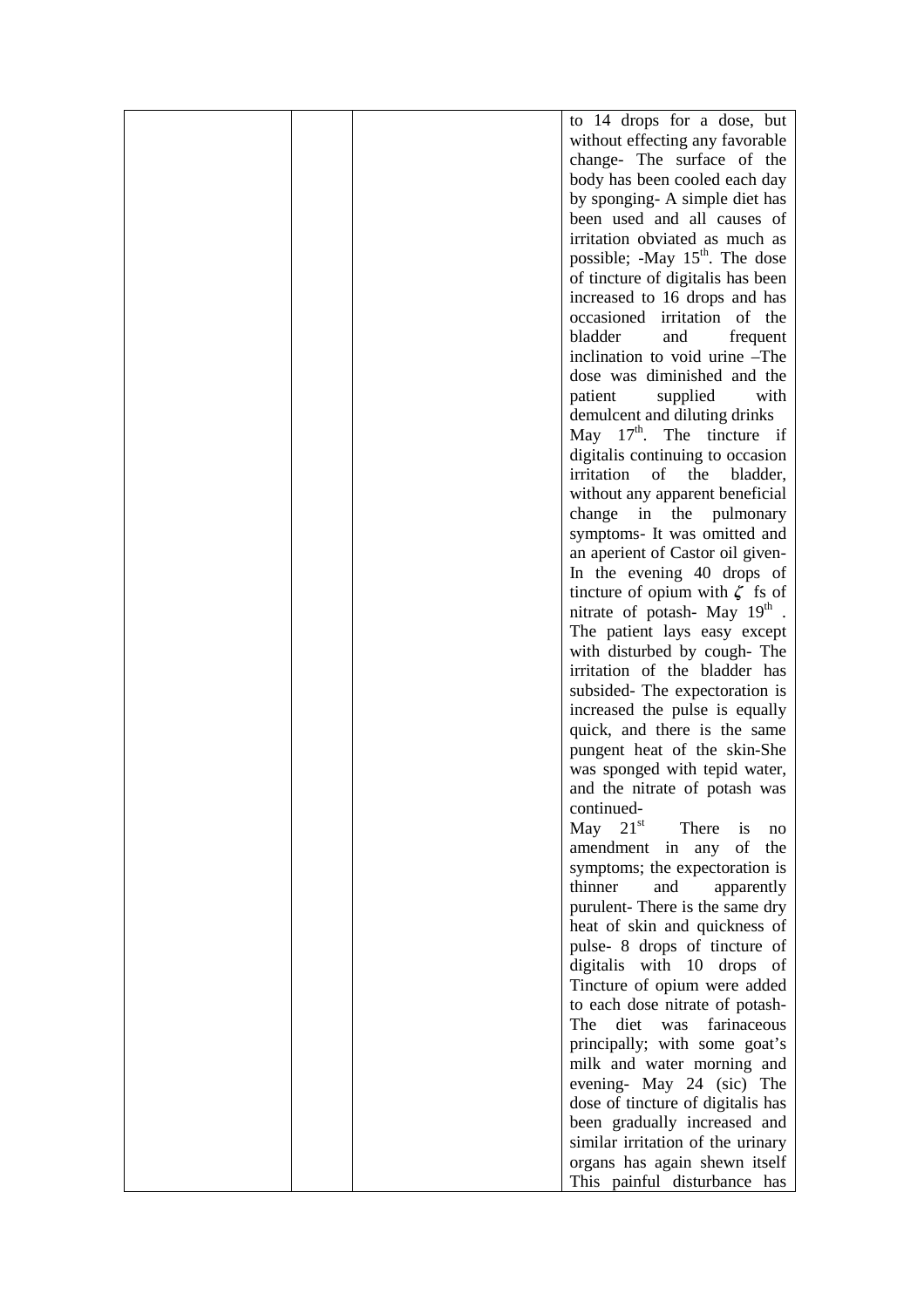|  | been so much complained of                                  |
|--|-------------------------------------------------------------|
|  | that the digitalis was again                                |
|  | omitted,<br>and<br>soothing                                 |
|  | mucilaginous drinks made use                                |
|  | of instead- The fullness which                              |
|  | follows the sponging affords                                |
|  | refreshment to the patient for a                            |
|  | short time-                                                 |
|  | May $27th$ . The expectoration is                           |
|  | become more abundant and                                    |
|  | more purulent- The patient is                               |
|  | much exhausted the heat of the                              |
|  | climate being 81o –Nitrate of                               |
|  | Potash was continued                                        |
|  | May 30 <sup>th</sup> . The expectoration                    |
|  | has become thinner and more                                 |
|  | purulent-The heat of<br>the                                 |
|  | climate is very exhausting-The                              |
|  | diet is a little more nourishing-                           |
|  | The milk and water has been                                 |
|  | continued<br>evening<br>and                                 |
|  | morning- 3 grains of Calomel                                |
|  | with 1 gr. of opium has been                                |
|  | given with the intention of                                 |
|  | affecting the system                                        |
|  | June 4 <sup>th</sup> . The Calomel and                      |
|  | opium has been continued and                                |
|  | the gums have become tender                                 |
|  | but there is not any visible                                |
|  | change in the pulmonary                                     |
|  | symptoms- It is now given                                   |
|  | once a day and the same diet                                |
|  | continued                                                   |
|  | <b>June 10 (sic)</b> The patient has                        |
|  | been daily getting weaker-The                               |
|  | expectorated matter<br>has                                  |
|  | become more thin, and of a<br>darker colour and the calomel |
|  | rather foeted The diet is made a                            |
|  | little<br>nourishing<br>the<br>more                         |
|  | Calomel has been continued of                               |
|  | and evening only and in small                               |
|  | doses -She takes a drink                                    |
|  | acidulated with Acid: vitriolic                             |
|  | dilution-                                                   |
|  | June $20th$ . It is painful to report                       |
|  | daily the progress<br>of<br>a a                             |
|  | distressing case, which gives                               |
|  | so little hopes of recovery- I                              |
|  | have employed every mean                                    |
|  | (sic) I could think of to give                              |
|  | relief have given support as far                            |
|  | as could be ventured or without                             |
|  | stimulating too much and have                               |
|  | endeavored to relieve the most                              |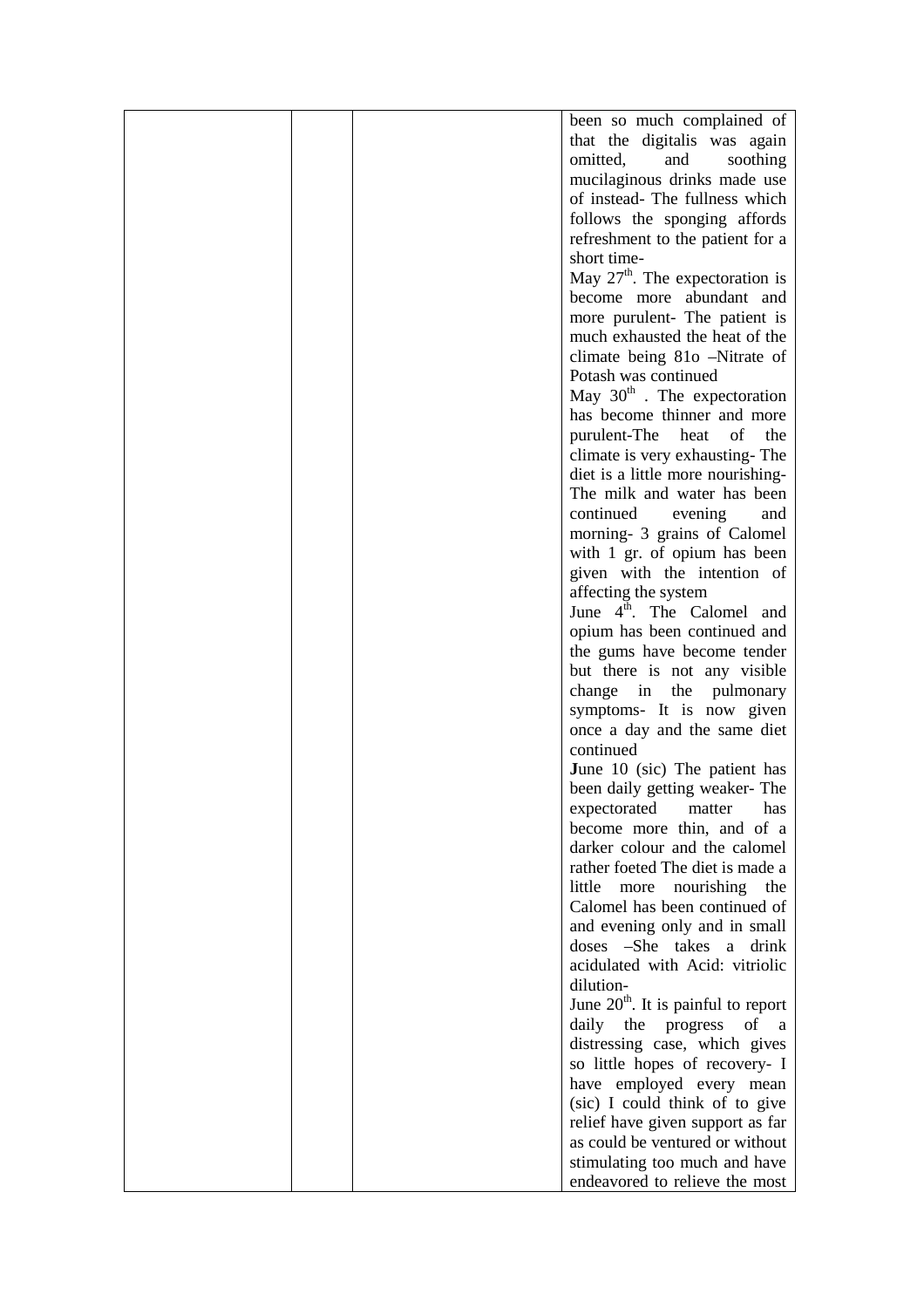|          |    |                                                                                                                  | urgent symptoms-<br>June 29 <sup>th.</sup> She has daily got<br>weaker and weaker and early<br>this morning she was relieved<br>from suffering-                                                                                                                                                                                                                                                                                                                                                                                                                                                                                                                                                                                                                                                                                                                                                                                                                                                                                                                                                                                                                                                                                                                                                                                                                                                                                                                                                                                                                                                                                                                   |
|----------|----|------------------------------------------------------------------------------------------------------------------|-------------------------------------------------------------------------------------------------------------------------------------------------------------------------------------------------------------------------------------------------------------------------------------------------------------------------------------------------------------------------------------------------------------------------------------------------------------------------------------------------------------------------------------------------------------------------------------------------------------------------------------------------------------------------------------------------------------------------------------------------------------------------------------------------------------------------------------------------------------------------------------------------------------------------------------------------------------------------------------------------------------------------------------------------------------------------------------------------------------------------------------------------------------------------------------------------------------------------------------------------------------------------------------------------------------------------------------------------------------------------------------------------------------------------------------------------------------------------------------------------------------------------------------------------------------------------------------------------------------------------------------------------------------------|
| Hysteria | 13 | Abigail Calaghan<br>Aged 23 was taken ill the<br>$17th$ of May in Lat 2.13<br>North Height of<br>Thermometer 79° | This person who is of a weak<br>and irritable habit, was for<br>sometime under treatment I the<br>prison-hospital, of which warm<br>fomentation formed a part. The<br>last bath having been used the<br>evening<br>before<br>her<br>embarkation<br>She<br>$\frac{1}{2}$<br>now<br>complains of pain on the right<br>side a little below the ribs,<br>which is felt very acute after<br>each inspiration. The bowels<br>were costive she had not<br>menstruated since she had been<br>a prisoner, which was several<br>months ago $-4$ gr <sup>s</sup> of Calomel<br>given to<br>her<br>were<br>and<br>afterwards a draught of infus <sup>n</sup><br>of Senna with Pulv: Jalapii and<br>fomentation<br>warm<br>was<br>a<br>applied to the side.<br>May 18 <sup>th</sup> . The bowels have<br>been only partially relieved<br>She is this morning thirsty and<br>feverish, with a white tongue;<br>and appears very weary. She<br>complains much of pain in the<br>side - Ten ounces of blood was<br>taken from the arm and the<br>aperient<br>draught<br>and<br>fomentation was repeated -<br>May 19 <sup>th</sup> . The pain in the side<br>is but little relieved - The<br>digestive organs seem much<br>disordered, the patient being<br>restless, irritable, uneasy, the<br>tongue foul, and bowels<br>indolent $-25$ grains of pulvis<br>specae <sup>a</sup> was given; and in the<br>evening an opiate. -<br>May $21st$ , The pain in the side<br>is easier, but the patient is now<br>affected with acute or aching<br>pain in the right arm, which is<br>so tender she can scarcely bear<br>her clothes to touch her, and<br>extends from the elbow to the |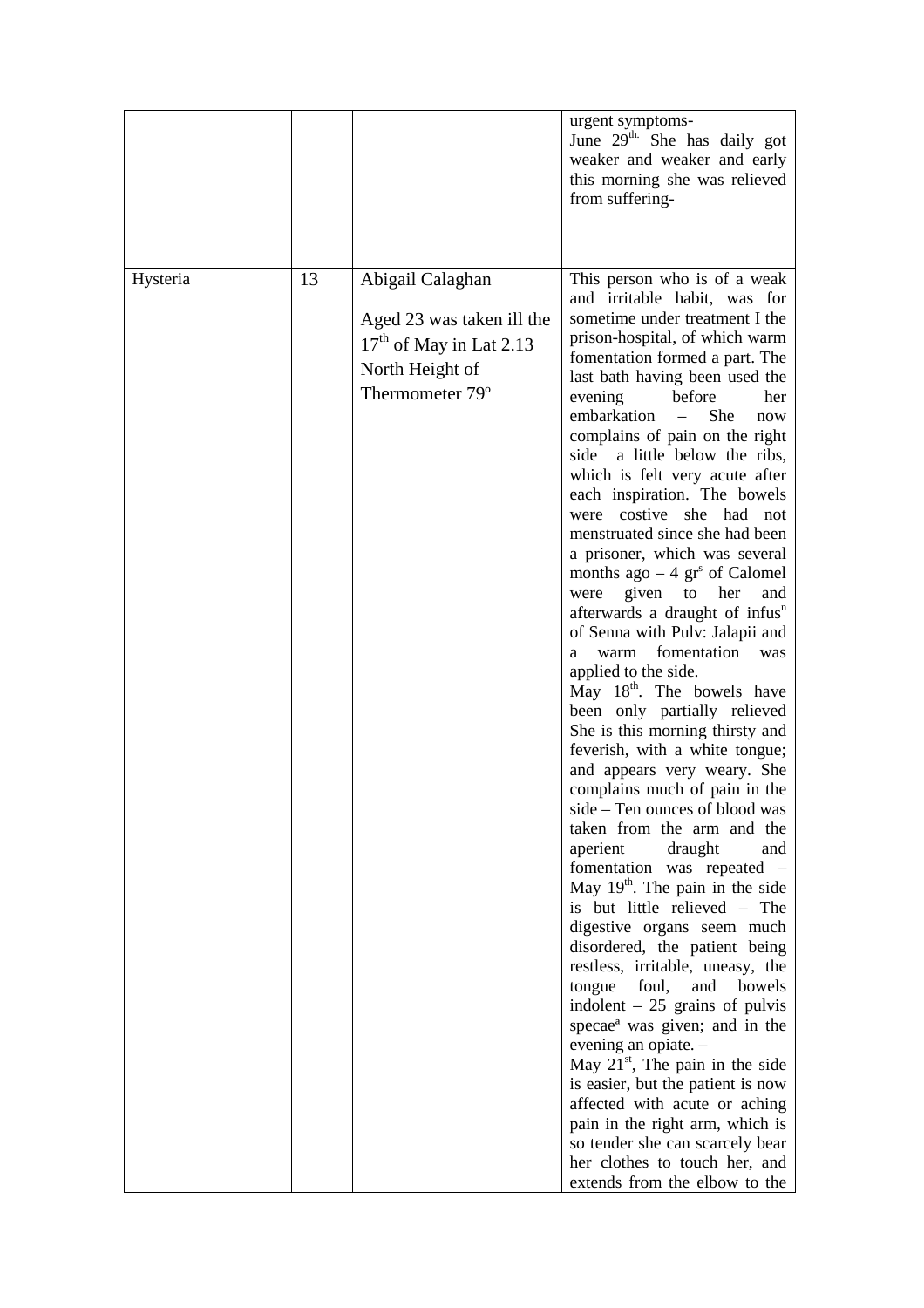|  | wrist- The arm was fomented                                                                |
|--|--------------------------------------------------------------------------------------------|
|  | with<br>warm<br>and<br>water<br>a                                                          |
|  | of<br>lineament<br>composed                                                                |
|  | camphorated oil with tincture                                                              |
|  | of opium was applied to it,                                                                |
|  | both ion the forenoon and in                                                               |
|  | the evening $-$                                                                            |
|  | May $23^d$ . (Sic) The pain in the                                                         |
|  | arm is easier, but there is a                                                              |
|  | return of pain to the side $-$ The                                                         |
|  | bowels are relieved only when                                                              |
|  | acted on by aperient medicine                                                              |
|  | $-3grs$ of Calomel with 1 gr <sup>n</sup> of                                               |
|  | opium were given evening and                                                               |
|  | morning.                                                                                   |
|  | May 28 <sup>th</sup> . The gums are now                                                    |
|  | tender from the<br>use<br>οf                                                               |
|  | Calomel, and the bowels are                                                                |
|  | now in a loose and irritable                                                               |
|  | with<br>considerable<br>state,                                                             |
|  | tenesmus griping, no other                                                                 |
|  | uneasiness is now spoken of                                                                |
|  | but the state of her bowels –                                                              |
|  | Spec: tar confect opiat gr x was                                                           |
|  | given three times a day, and                                                               |
|  | the fomentation was used over                                                              |
|  | the Abdomen.                                                                               |
|  | May $30th$ . She now complains                                                             |
|  | of pain in the Situation of the                                                            |
|  | bladder<br>with<br>frequent                                                                |
|  | inclination yet difficulty of                                                              |
|  | voiding urine $-10$ drops of                                                               |
|  | tincture ferre muriate with 15                                                             |
|  | drops of Laudanum was taken                                                                |
|  | three times during the day $-$                                                             |
|  | and a supply of acidulated                                                                 |
|  | barley water prepared for her                                                              |
|  | July 4 <sup>th</sup> . The chalibeate <sup>xiii</sup> has<br>been continued and the bowels |
|  |                                                                                            |
|  | were occasionally opened by<br>aper <sup>t</sup> . medicine – The mouth is                 |
|  | still tender and sheis now free                                                            |
|  | from pain of any kind, but feels                                                           |
|  | uneasy - She has had a scanty                                                              |
|  | appearance of menses – The                                                                 |
|  | tintincture free muriate was                                                               |
|  | continued twice a day to the                                                               |
|  | end of the month, when she                                                                 |
|  | had again a small appear <sup>ce</sup> of                                                  |
|  | menses-She<br>continued<br>her                                                             |
|  | medicine for some time, and                                                                |
|  | was preserved in a tolerable                                                               |
|  | state of health to the end of the                                                          |
|  | voyage.                                                                                    |
|  |                                                                                            |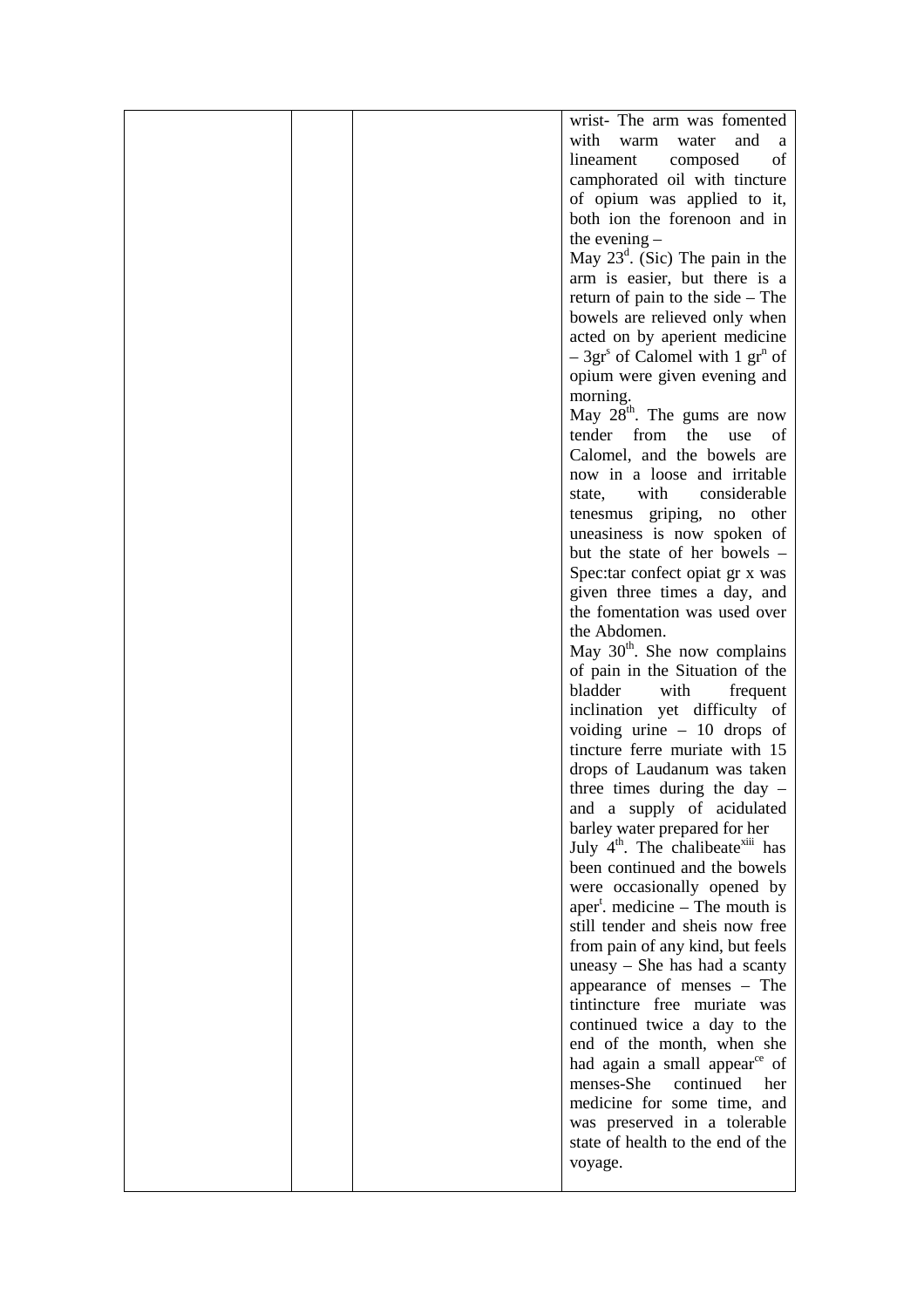| Hematesmisis |    | Margaret Griffin's son aged<br>about 8 years was taken ill<br>the $14th$ May in Lat 3.2<br>height of thermometer 79 <sup>o</sup>                | This child when he came on<br>board had a most unhealthy<br>appearance, indicative of some<br>disorder of the digestive organs                                                         |
|--------------|----|-------------------------------------------------------------------------------------------------------------------------------------------------|----------------------------------------------------------------------------------------------------------------------------------------------------------------------------------------|
|              |    | and upward – he died on<br>the $17th$ of same month                                                                                             | <b>His</b><br>countenance<br>was<br>anaemic<br>$(?)$ and his<br>limbs<br>wasted.<br>Nevertheless,<br>his                                                                               |
|              |    |                                                                                                                                                 | mother always declared he had<br>no ailment to disturb his rest;<br>being<br>subject<br>only<br>to<br>occasional<br>slight fits<br>of                                                  |
|              |    |                                                                                                                                                 | coughing – On the $14th$ of May<br>I was called to him in the<br>middle of the night and found                                                                                         |
|              |    |                                                                                                                                                 | that a great quantity of blood<br>had been lost both from the<br>stomach and Rectum - He                                                                                               |
|              |    |                                                                                                                                                 | appeared to lay in a very<br>exhausted state; - I prepared a<br>mixture with diluted vitriolic                                                                                         |
|              |    |                                                                                                                                                 | acid, and left 10 drops of<br>laudanum to be given in the<br>first dose – there was no return                                                                                          |
|              |    |                                                                                                                                                 | of hemorrhage, but in the<br>morning of the $15th$ he was in a<br>very exhausted state. I am<br>sorry to say that it is out of my                                                      |
|              |    |                                                                                                                                                 | power to give any further detail<br>of treatment, for the child<br>refused<br>with<br>the<br>greatest                                                                                  |
|              |    |                                                                                                                                                 | obstinacy to take anything in<br>the form of medicine Even a<br>dose of Calomel which was                                                                                              |
|              |    |                                                                                                                                                 | disguised was again spit up $-$<br>He was removed from below to<br>the after cabin of the poop-                                                                                        |
|              |    |                                                                                                                                                 | the<br>deck, to<br>give<br>him<br>advantage of a purer air, and<br>had all the attention that could                                                                                    |
|              |    |                                                                                                                                                 | be afforded but he persisted in<br>his obstinate determination to<br>the last, nor could one employ<br>any stratagem that<br>would                                                     |
|              |    |                                                                                                                                                 | deceive him - He lived 'till the<br>afternoon of the $17th$ -                                                                                                                          |
| Splenitis    | 15 | Cath <sup>ne</sup> Docherty Aged 20,<br>was taken ill 19 <sup>th</sup> May in<br>Lat N 1°.30' Height of<br>Thermo <sup>or</sup> 79 <sup>o</sup> | The patient complained of<br>severe pain in the left side,<br>increased by pressure and a<br>deep inspiration, attended by<br>all the symptoms of acute<br>inflammation - 16 ounces of |
|              |    |                                                                                                                                                 | blood were taken from the arm:<br>8 grains of calomel given with<br>aperient<br>of Magnesia<br>an                                                                                      |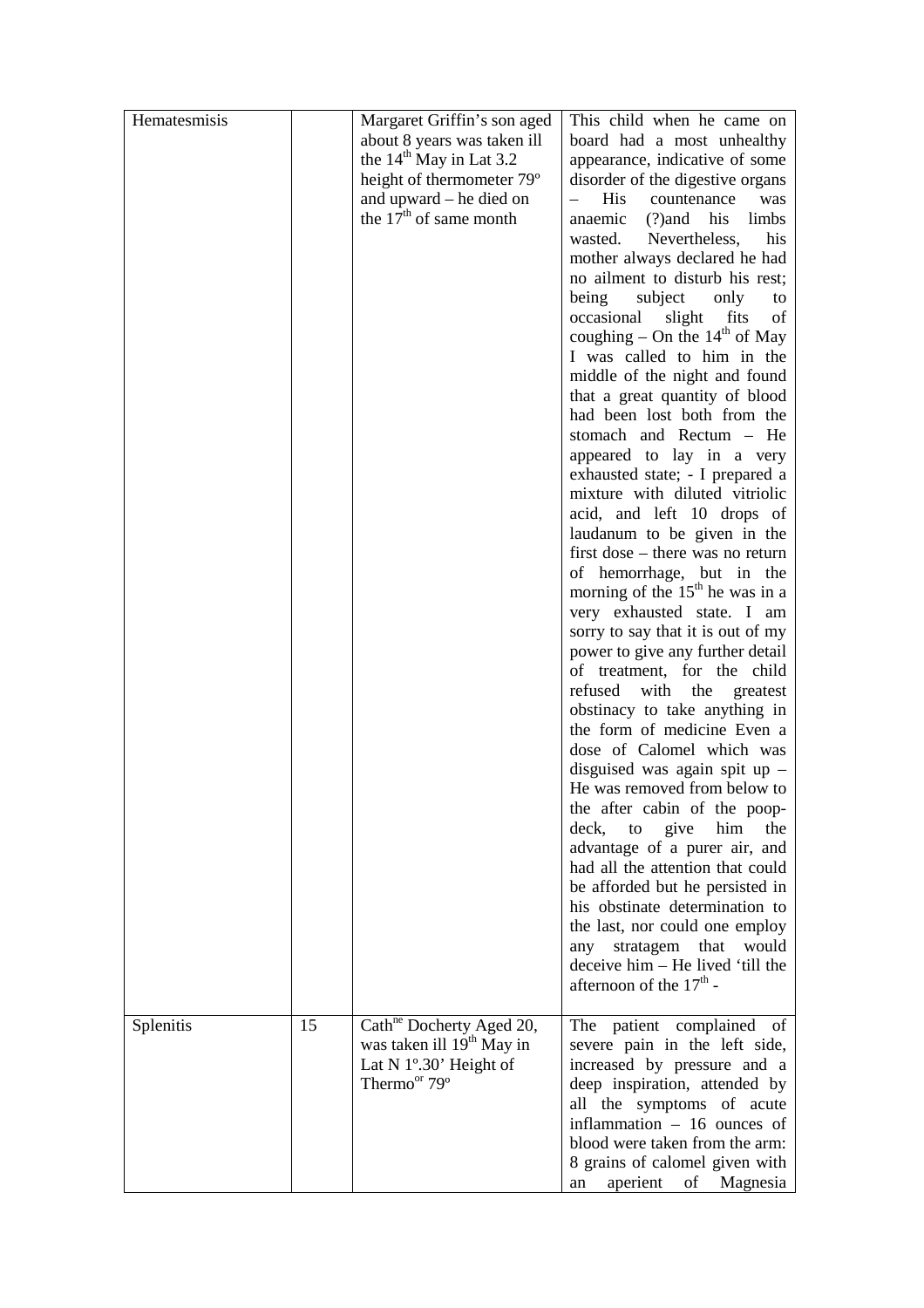| vitriolate in infus <sup>n</sup> of Senna -                |
|------------------------------------------------------------|
| she was removed to an airy                                 |
| birth (Sic) in the Hospital, with                          |
| directions to leave her as much                            |
| at rest as possible-                                       |
| May $22^d$ . (Sic) The side was<br>much relieved and       |
| other<br>symptoms were lessened, and I                     |
| pleased myself with the hope                               |
| there<br>would<br>be<br>that<br>no                         |
| interruption to her recovery-                              |
| But the patient was known to                               |
| posses an irritable mind, and                              |
| one of the women of the                                    |
| Hospital ridiculed her which                               |
| she felt so severely that she                              |
| suddenly rose from her bed,<br>rose from her bed, left the |
| Hospital and returned to her                               |
| own suffocating birth (Sic)-As                             |
| may be expected all the                                    |
| symptoms of her complaint                                  |
| within<br>returned<br>increased                            |
| severity, which rendered a                                 |
| second                                                     |
| Bleeding necessary; she was                                |
| kept on low diet<br>and                                    |
| supplied with<br>diluting                                  |
| drinks-                                                    |
|                                                            |
| May $23^d$ (Sic). The pain on                              |
| left side is still severely felt,                          |
| much increased<br>and<br>by                                |
| of<br>pressure, symptoms                                   |
| irritative fever, the same as                              |
| yesterday- Four cups were                                  |
| applied to the side, and the                               |
| of blood<br>flow<br>was                                    |
| encouraged by fomentations                                 |
| Calomel $g^{ry}$ -with a draught                           |
|                                                            |
| of Pulvis Jalapii in Infus <sup>n</sup> of                 |
| Senna She never had any                                    |
| interrp <sup>n</sup> . to<br>regular                       |
| menstruation which took                                    |
| place about two<br>weeks                                   |
| since- May $26th$ . The febrile                            |
|                                                            |
| symptoms are abated, but                                   |
| she insists on it that she feels                           |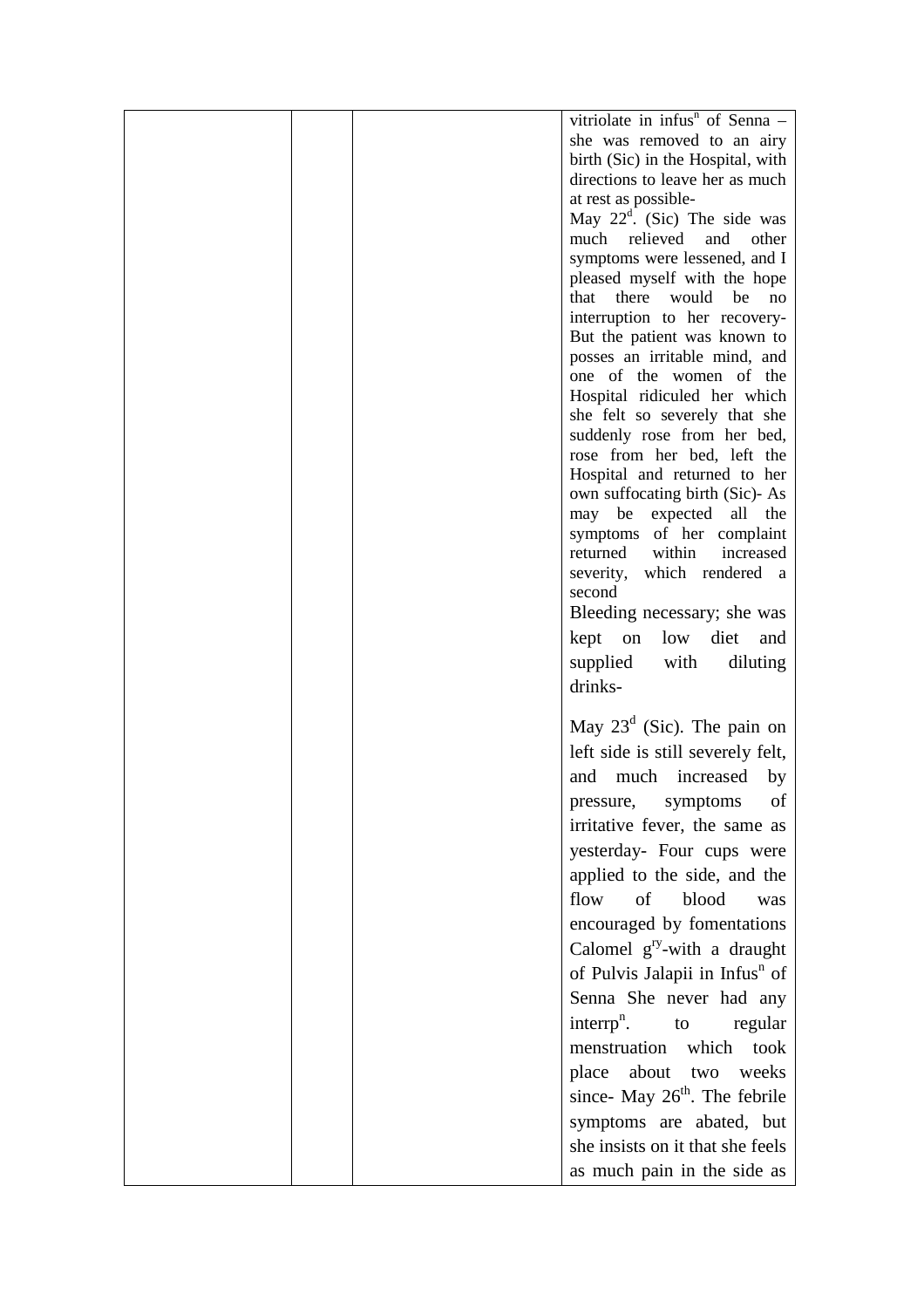|           |    |                                                                                                                                                                  | before, and is attended by a<br>feeling of great weight. In<br>the evening a fomentation<br>was used $-5$ grains of<br>Calomel was given and the<br>same dose repeated in the<br>$\text{morning} -$                                                                                                                                                                                                                                                                                                                                                                                           |
|-----------|----|------------------------------------------------------------------------------------------------------------------------------------------------------------------|-----------------------------------------------------------------------------------------------------------------------------------------------------------------------------------------------------------------------------------------------------------------------------------------------------------------------------------------------------------------------------------------------------------------------------------------------------------------------------------------------------------------------------------------------------------------------------------------------|
|           |    |                                                                                                                                                                  | June $2d$ The calomel has<br>been repeated evening and<br>morning but in the smaller<br>doses until the gums became<br>tender, when it was given<br>with still more caution; and<br>the patient has been lately<br>much easier $-10^{th}$ . (Sic) The<br>patient has contin <sup>d</sup> her<br>medicine until this time,<br>taking it only<br>when<br>necessary to keep the system<br>influence<br>under<br>its<br>Fomentations also have been<br>occasionally used.<br>The<br>patient from this time got<br>gradually better and towards<br>the end of the month was<br>completely relieved |
| Enteritis | 16 | Catherine Ryan Aged 55<br>was taken ill May 18 <sup>th</sup> . In N<br>Lat $1^{\circ}$ .50 $\check{ }$ North – Height<br>of Thermom <sup>r</sup> 80 <sup>°</sup> | This<br>appeared<br>to<br>be<br>an<br>affection<br>of<br>the<br>mucous<br>membrane<br>the<br>generally;<br>patient complaining of great<br>soreness over the abdomen;<br>Nausea with a furred tongue<br>and bad taste in the mouth -<br>An emetic of 2 grains of<br>tatarined antimony was given,<br>which operated easily and the<br>bowels<br>were<br>opened<br>by<br>Calomel with neutral salts-<br>May $20^{th}$ , - The symptoms of<br>fever are not at all relieved; the<br>skin is very hot, pulse frequent;<br>she is now much affected with<br>oppression of breathing, which        |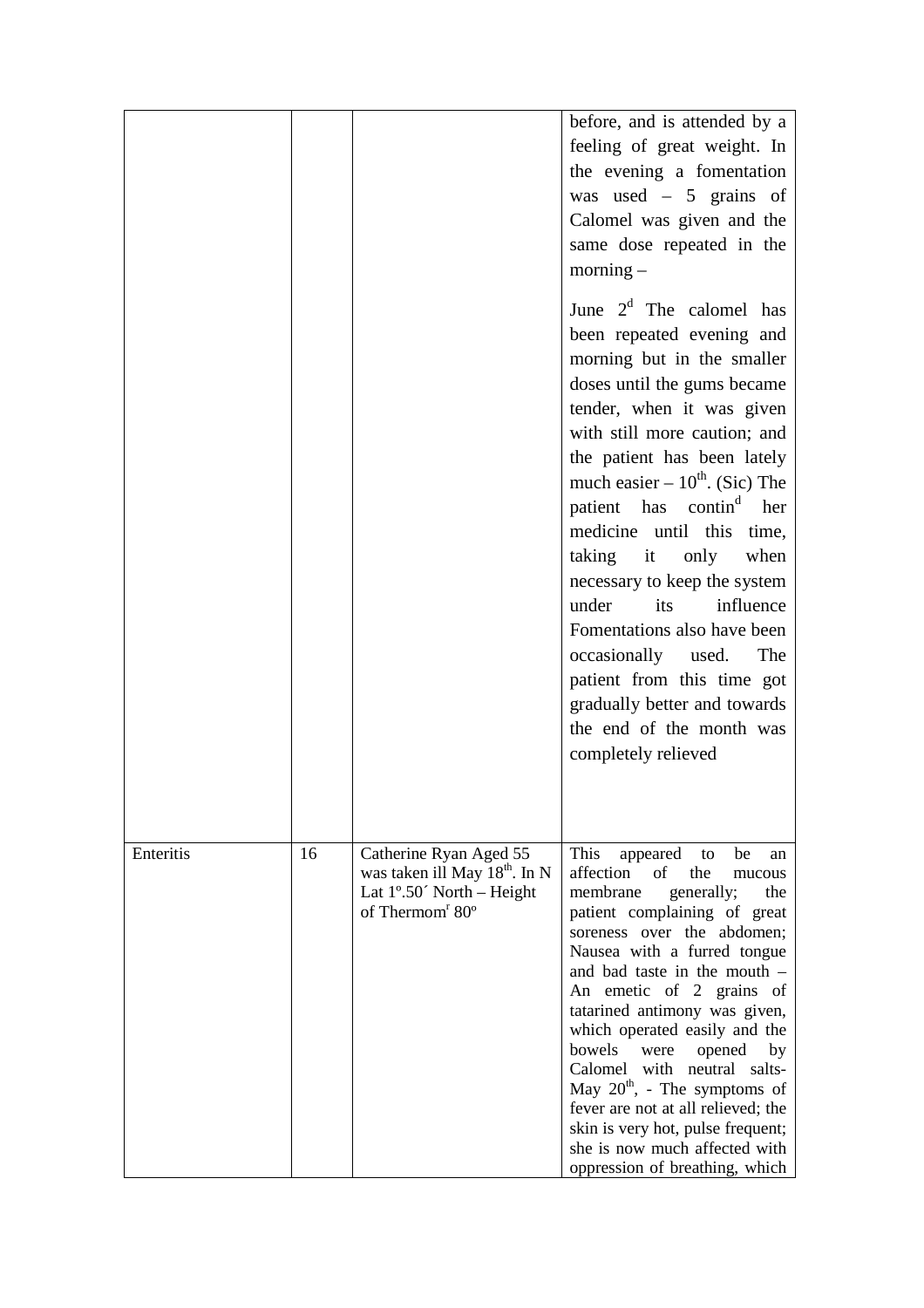|  | became short and frequent, and               |
|--|----------------------------------------------|
|  | a feeling of pain in the chest -             |
|  | To relieve this state I took                 |
|  | away about 12 ounces of                      |
|  |                                              |
|  | blood, and afterwards applied a              |
|  | blister to the<br>chest<br>The               |
|  | abdomen was still painfull                   |
|  | (Sic) but the bowels did not                 |
|  | act too frequently $-$ (??) of               |
|  | nitrate of Potash were was                   |
|  | given every three or four hours              |
|  | $-$ May 23 <sup>d</sup> . In the morning the |
|  | oppression of breathing is                   |
|  | found considerably relieved, as              |
|  | well as the increased heat of                |
|  | skin but there is an increase of             |
|  | these symptoms towards the                   |
|  | afternoon; with other febrile                |
|  |                                              |
|  | symptoms; and a troublesome<br>relieved      |
|  | cough<br>by                                  |
|  | expectoration of thick mucus –               |
|  | The nitrate of Potash was                    |
|  | gradually increased<br>2<br>to               |
|  | scruples for a dose with 10                  |
|  | drops of Tincture opii in each –             |
|  | May $25th$ . The evening fever is            |
|  | much less and the difficulty of              |
|  | breathing<br>relieved<br>is<br>1n            |
|  | proportional degree – There is               |
|  | not any uneasiness of chest,                 |
|  | sufficient<br>disturb<br>the<br>to           |
|  | patient's rest, tho' still a little          |
|  | cough<br>and<br>perceptible                  |
|  | accession of febrile symptoms                |
|  | toward evening – The nitrate of              |
|  | Potash was continued                         |
|  |                                              |
|  | May 29 <sup>th</sup> . The patient is daily  |
|  | recovering her health the cough              |
|  | is becoming less frequent and                |
|  | the skin quite $\text{cool}$ – The same      |
|  | medicine is continued Her diet               |
|  | is fresh soup, with a little wine            |
|  | & water There was afterwards                 |
|  | no interruption to her recovery              |
|  | but as her own birth was in a                |
|  | close and confined part of the               |
|  | ship, and from the trim of the               |
|  | vessel was exposed to damp;                  |
|  | on account of her age she was                |
|  | encouraged to keep her bed in                |
|  | the Hospital where she made                  |
|  | herself                                      |
|  | serviceable;<br>and                          |
|  | partook of the comforts which                |
|  | were daily distributed                       |
|  |                                              |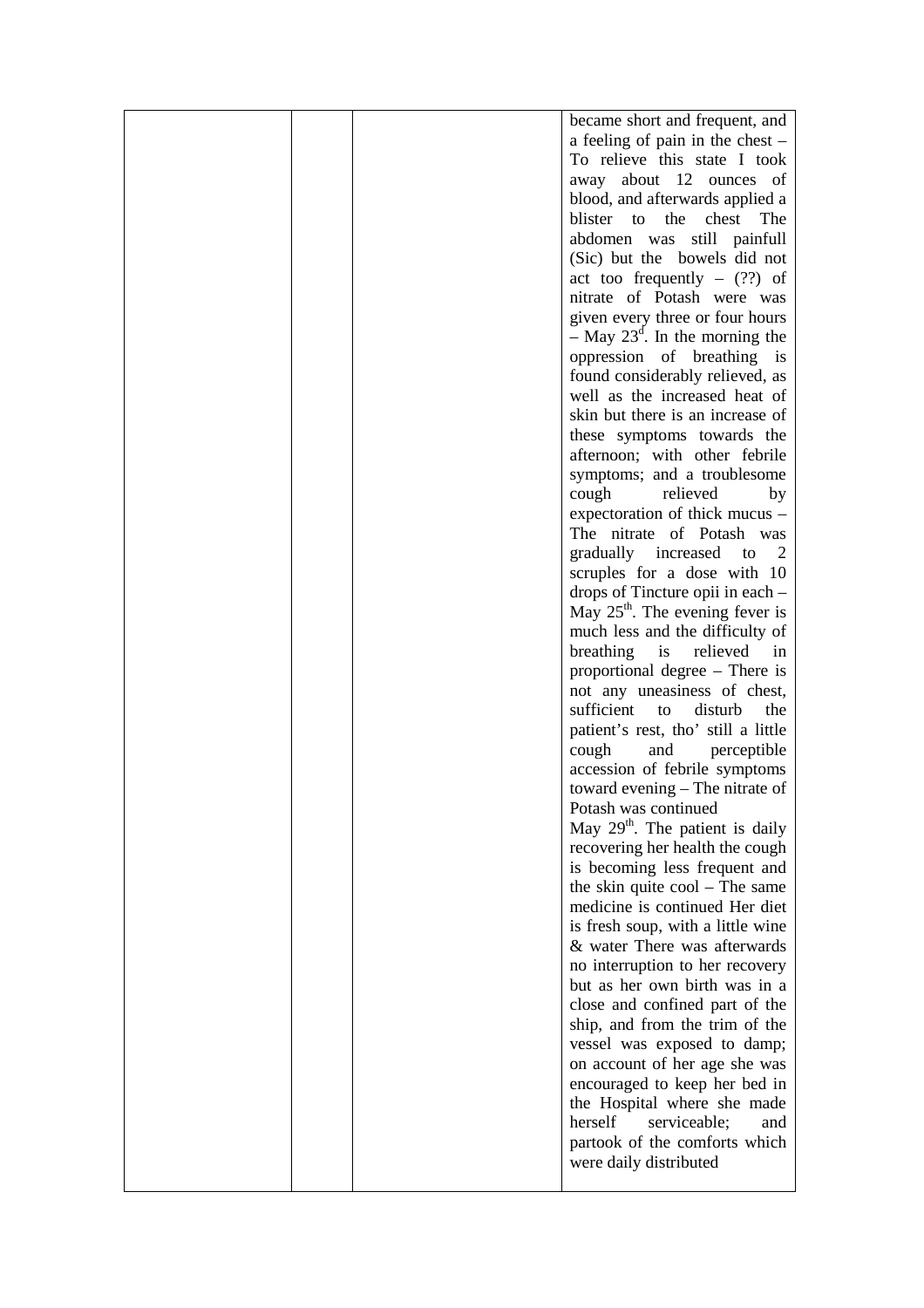| with<br>Labour<br>convulsions | 17 | Jane Holden Aged about 24<br>years, was taken ill the 30 <sup>th</sup> .<br>June in Lat: south 38°.<br>Height of Thermometer 62° | The patient complained during<br>the forenoon of Nausea, and of<br>the<br>those<br>changes<br>which<br>commonly<br>precede labour,<br>there was no head-ach (Sic) or<br>other<br>disposition<br>any<br>Considering the sickness to<br>arise from the irritation of the<br>uterus I gave 40 drops of<br>tinctura opii $-$ At 1 in the<br>morning of July $1st$ . I received<br>intimation of her having been<br>in labour some time (Sic), and<br>on going below I heard that she<br>had had several pains, which<br>gradually became more and<br>feeble,<br>altho'<br>she<br>more<br>complained of severe pains in<br>the loins at each action of the<br>uterus - There had been from<br>the beginning a continued<br>leaking or oozing of liquor<br>amnii On trying a pain I found<br>the os uteri much dilated and<br>after sometime (Sic) the pains<br>weaker<br>became<br>and<br>and<br>weaker, occasioning much pain<br>in the loins but advancing the<br>head very little - The Labour<br>went on thus, but the making<br>(Sic) but little progress, until<br>about 5<br>o'Clock<br>the<br>in<br>morning, when the patient<br>became affected with a violent<br>convulsion - fit The labour<br>made but little progress during<br>the next two hours – the uterus<br>was fully dilated and the head<br>well entered the Pelvis, which<br>was well-formed - About 7<br>o'Clock<br>another<br>violent<br>convulsion came on; the pulse<br>being full and frequent $- I$<br>immediately took away 20<br>ounces of blood - About 10<br>o'Clock<br>another paroxysm<br>came on, but much less violent<br>than either of the preceding fits<br>$-$ At about 11 o'Clock, the<br>began to be<br>more<br>pains |
|-------------------------------|----|----------------------------------------------------------------------------------------------------------------------------------|-------------------------------------------------------------------------------------------------------------------------------------------------------------------------------------------------------------------------------------------------------------------------------------------------------------------------------------------------------------------------------------------------------------------------------------------------------------------------------------------------------------------------------------------------------------------------------------------------------------------------------------------------------------------------------------------------------------------------------------------------------------------------------------------------------------------------------------------------------------------------------------------------------------------------------------------------------------------------------------------------------------------------------------------------------------------------------------------------------------------------------------------------------------------------------------------------------------------------------------------------------------------------------------------------------------------------------------------------------------------------------------------------------------------------------------------------------------------------------------------------------------------------------------------------------------------------------------------------------------------------------------------------------------------------------------------------------------|
|                               |    |                                                                                                                                  | serviceable they were weak,                                                                                                                                                                                                                                                                                                                                                                                                                                                                                                                                                                                                                                                                                                                                                                                                                                                                                                                                                                                                                                                                                                                                                                                                                                                                                                                                                                                                                                                                                                                                                                                                                                                                                 |
|                               |    |                                                                                                                                  | but the head was advanced At<br>1 o Clock (Sic) at Noon, the                                                                                                                                                                                                                                                                                                                                                                                                                                                                                                                                                                                                                                                                                                                                                                                                                                                                                                                                                                                                                                                                                                                                                                                                                                                                                                                                                                                                                                                                                                                                                                                                                                                |
|                               |    |                                                                                                                                  | head pressed on the externum                                                                                                                                                                                                                                                                                                                                                                                                                                                                                                                                                                                                                                                                                                                                                                                                                                                                                                                                                                                                                                                                                                                                                                                                                                                                                                                                                                                                                                                                                                                                                                                                                                                                                |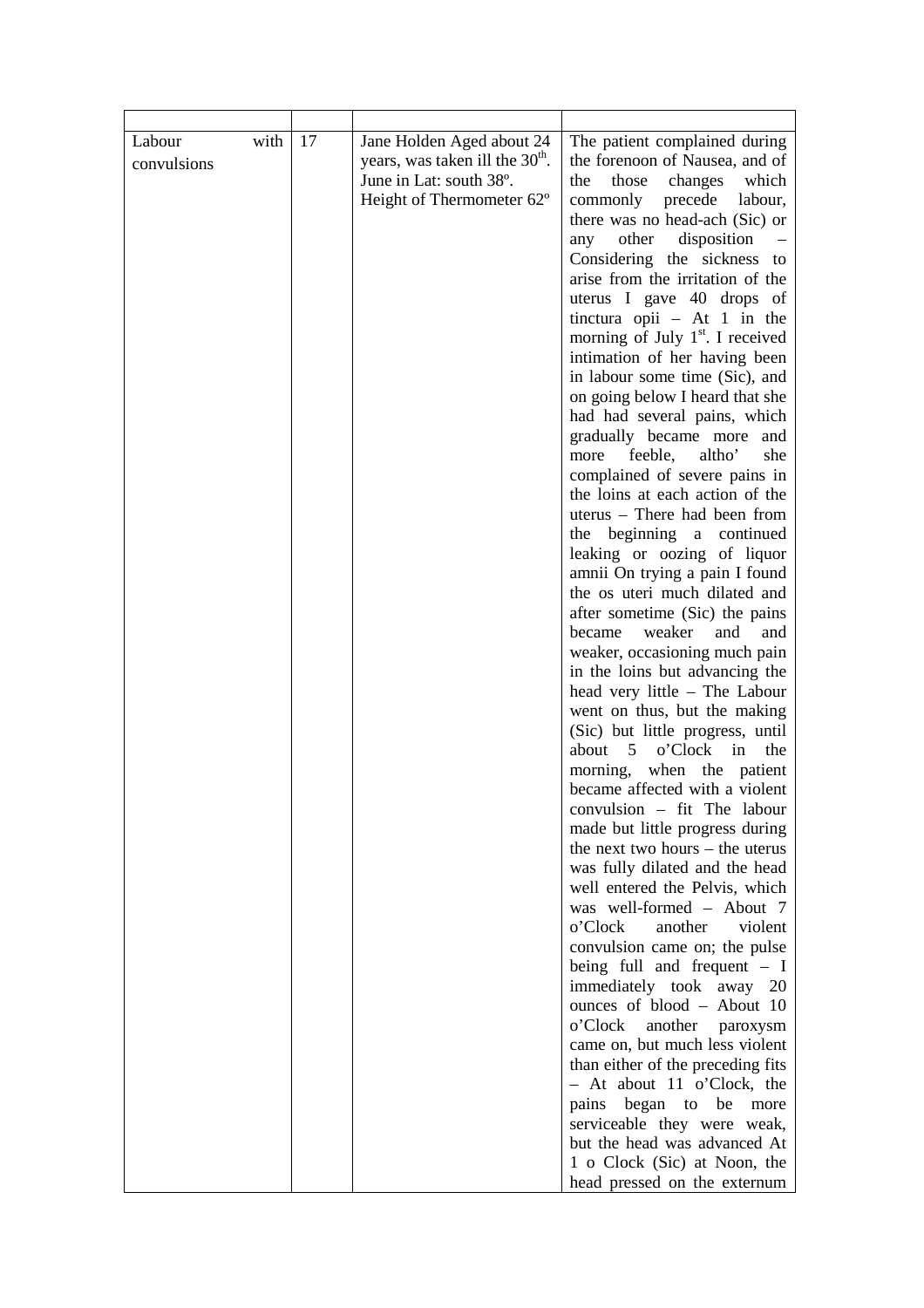|  | and at $\frac{1}{2}$ past 1 the child was      |
|--|------------------------------------------------|
|  | the<br>born<br>without<br>mother               |
|  | loosing consciousness of it The                |
|  | mother lay tranquil 'till the                  |
|  | ecening, when a dose of Castor                 |
|  | oil was given her - Early the                  |
|  | next morning she had two                       |
|  | convulsion-fits<br>and                         |
|  | more<br>continued afterwards in a state        |
|  |                                                |
|  | of stupor. She had yet no signs                |
|  | of milk, her child was offered                 |
|  | to her, but she refused it -she                |
|  | frequently put her hand to her                 |
|  | head; her pulse was full and                   |
|  | more than $100$ in a minute $-$                |
|  | She was again bled to the same                 |
|  | extent as before, and a dose of                |
|  | sulphate of magnesia given to                  |
|  | her – She became conscious of                  |
|  | the<br>situation<br>towards<br>her             |
|  | evening, and was willing to                    |
|  | acknowledge her infant but she                 |
|  | had no milk to give it $-$ She                 |
|  | complained of considerable                     |
|  | pain in the loins, the afterpains              |
|  | (Sic)<br>with<br>were<br>severe,               |
|  | frequent and irritable pulse –                 |
|  | $5^{\text{th}}$ .<br>June<br>The<br>afterpains |
|  | (Sic)continued severe, and the                 |
|  | irritation of the uterus extended              |
|  | itself to the rectum; provoking                |
|  | To<br>frequent,<br>tho'<br>very                |
|  | ineffectual calls to stool 60                  |
|  | drops of Laudanum was (Sic)                    |
|  | given and a warm fomentation                   |
|  | was applied to the lower part of               |
|  | the abdomen, and the Patient                   |
|  | found ease and had a fair share                |
|  | of rest during the night $-$ July              |
|  | 6 <sup>th</sup> . The bladder began to         |
|  | sympathise with the irritable                  |
|  | state of the uterus, occasioning               |
|  | very frequent inclination to                   |
|  | pass urine- There was nothing                  |
|  | unusual in the appearance of                   |
|  | uterine<br>discharges<br>the<br>to             |
|  | this<br>account<br>for<br>continued            |
|  | irritation - This was again                    |
|  | quieted by another dose of                     |
|  | Laudanum and the fomentation                   |
|  | was repeated - July $7th$ . The                |
|  | irritation was removed to the                  |
|  | occasioning<br>lungs,<br>long-                 |
|  | continued fits of coughing, but                |
|  | with<br>scarcely<br>any                        |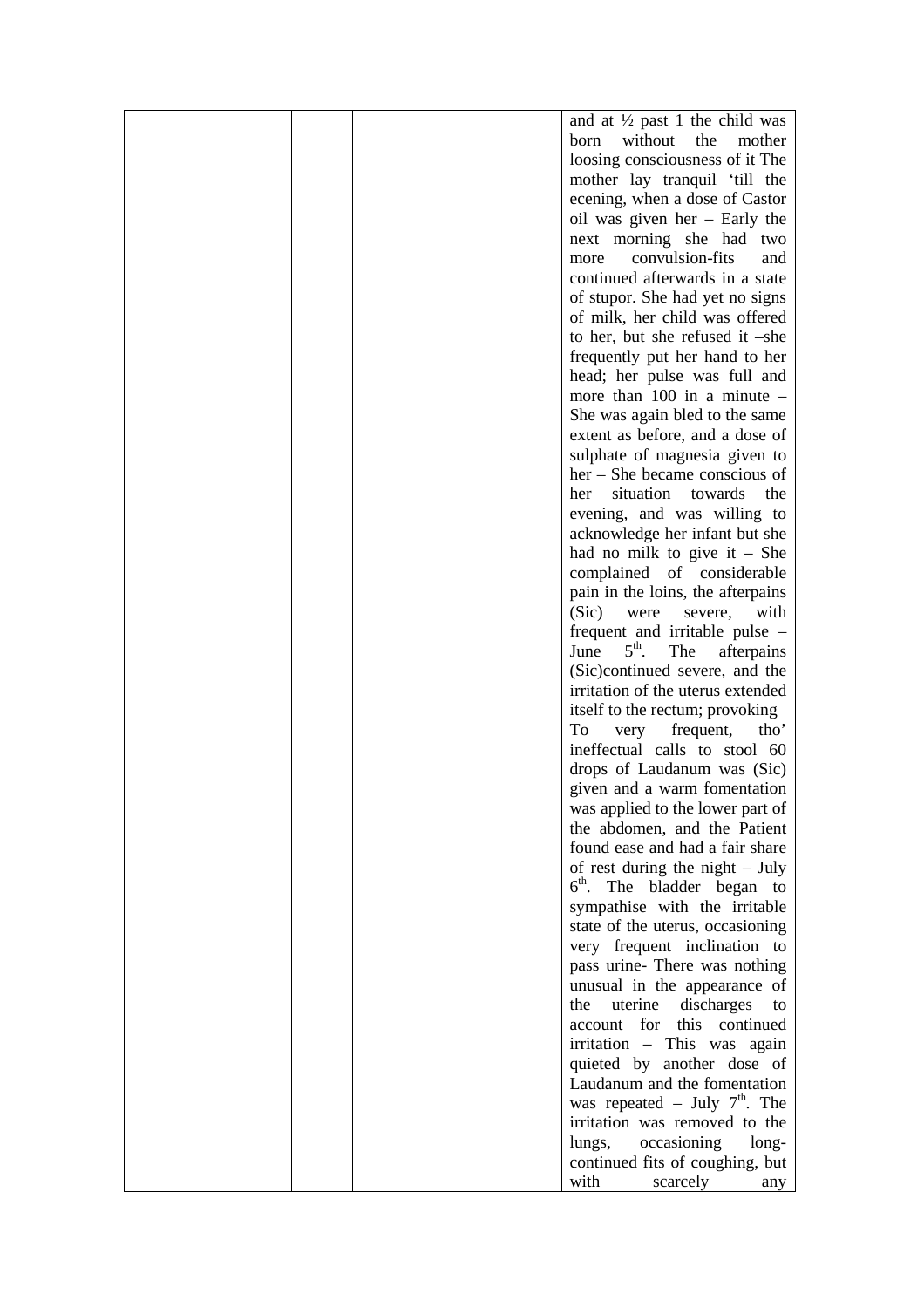|                                       |    |                                                                                            | expectoration The opiate was<br>repeated<br>and<br>also<br>the<br>$8^{\text{th}}$ .<br>fomentation<br>July<br>The<br>bowels were relieved by an<br>ounce of Castor oil - The<br>afterpains (Sic) gradually<br>became less, but the irritation<br>of the lungs continued for<br>some time - yet the Patient<br>gradually recovered her health<br>towards the end of the month -                                                                                                                                                                                                                                                                                                                                                                                                                                                                                                                                                                                                                                                                                                                                                                                                                                                                                                                                                                                                                                                                                                                               |
|---------------------------------------|----|--------------------------------------------------------------------------------------------|--------------------------------------------------------------------------------------------------------------------------------------------------------------------------------------------------------------------------------------------------------------------------------------------------------------------------------------------------------------------------------------------------------------------------------------------------------------------------------------------------------------------------------------------------------------------------------------------------------------------------------------------------------------------------------------------------------------------------------------------------------------------------------------------------------------------------------------------------------------------------------------------------------------------------------------------------------------------------------------------------------------------------------------------------------------------------------------------------------------------------------------------------------------------------------------------------------------------------------------------------------------------------------------------------------------------------------------------------------------------------------------------------------------------------------------------------------------------------------------------------------------|
| Diarrhea<br>with<br>scorbutic Cachexy | 18 | Ellen Magrath Aged 27 was<br>taken ill July $9th - in S$ Lat<br>$37^{\circ}.7 - Long - 49$ | This person complained of<br>being affected with severe<br>griping pains of bowels, very<br>frequent motions, she was<br>feverish and thirsty An emetic<br>of 25 grains of Ipecacuanha<br>was given, and in the evening a<br>dose of Pulvis opiates - The<br>$10th$ . July the inclination to go<br>to stool was constant, there was<br>much pain of abdomen; and<br>much irritative fever – She<br>took 3 gr: of Calomel with 5 gr<br>of Pulv: opiate twice a day -<br>July 13 <sup>th</sup> . The mouth was quite<br>sore and great complaint was<br>made<br>on<br>the<br>account<br>of<br>inconvenience<br>this<br>state<br>occasioned, but the affection of<br>the bowels was found to be<br>giving way; the motions having<br>become less frequent, with<br>scarcely any tenderness or pain<br>in the abdomen The calomel in<br>smaller doses was continued<br>$17^{\text{th}}$ -<br>the<br>The<br>bowel<br>till<br>complaint having having then<br>for the most part ceased, the<br>medicine was omitted, and the<br>of<br>the<br>mouth<br>soreness<br>$gradually$ got well $-$<br>She<br>continued without making any<br>complaint to the end of the<br>month; and during the interval,<br>the Patient had been supplied<br>with fresh soup and other<br>comforts from the Hospital.<br>$2^d$ .<br>She<br>August<br>again<br>complained<br>disordered<br>of<br>bowels; but not attended with<br>such symptoms of irritation as<br>were shown at the first attack;<br>it had much of that character of |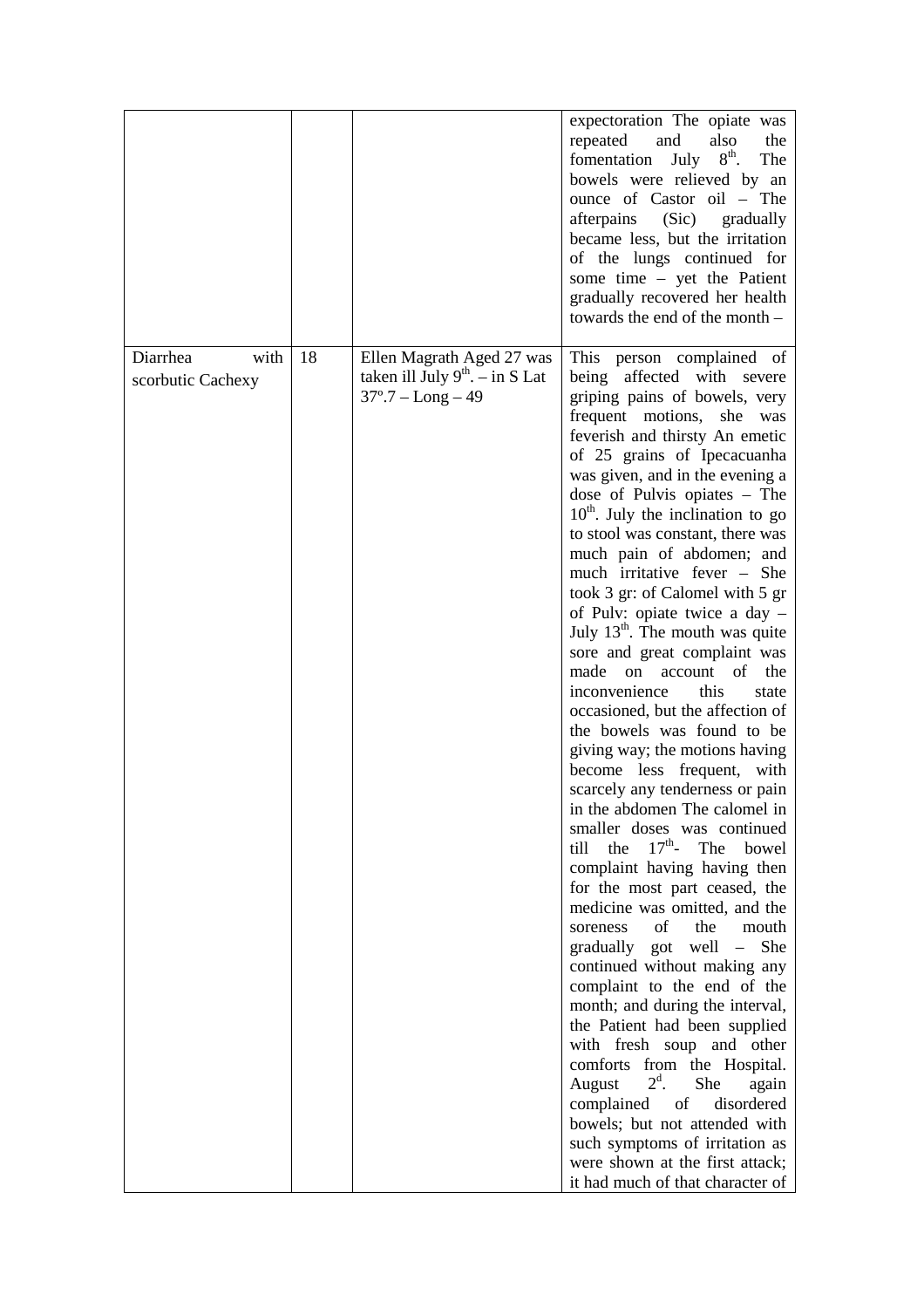|  | weakness usually attending           |
|--|--------------------------------------|
|  | disease occurring near the end       |
|  | of the voyage - There was            |
|  | much pain of the abdomen             |
|  | with tenesmus, and, and very         |
|  | frequent loose motions of a          |
|  | light yellow colour $- I$ gave       |
|  | (????) of nitrate of Potash with     |
|  | 10 drops of tincture of opium        |
|  | three times a day; and she was       |
|  | allowed her food from the            |
|  | Hospital – Aug $4th$                 |
|  | August $4th$ . (Sic) The Patient     |
|  | was in no respect worse and          |
|  | the nitrate was increased to 3 fs    |
|  | for a dose and finally $\zeta$ j was |
|  | given three or four times a day,     |
|  | and each dose having the             |
|  | addition of 10 drops of tincture     |
|  | of opium $-$ On the whole her        |
|  | health improved, but her             |
|  | complaint did not entirely           |
|  | cease until we arrived in            |
|  | Harbour.                             |
|  |                                      |
|  |                                      |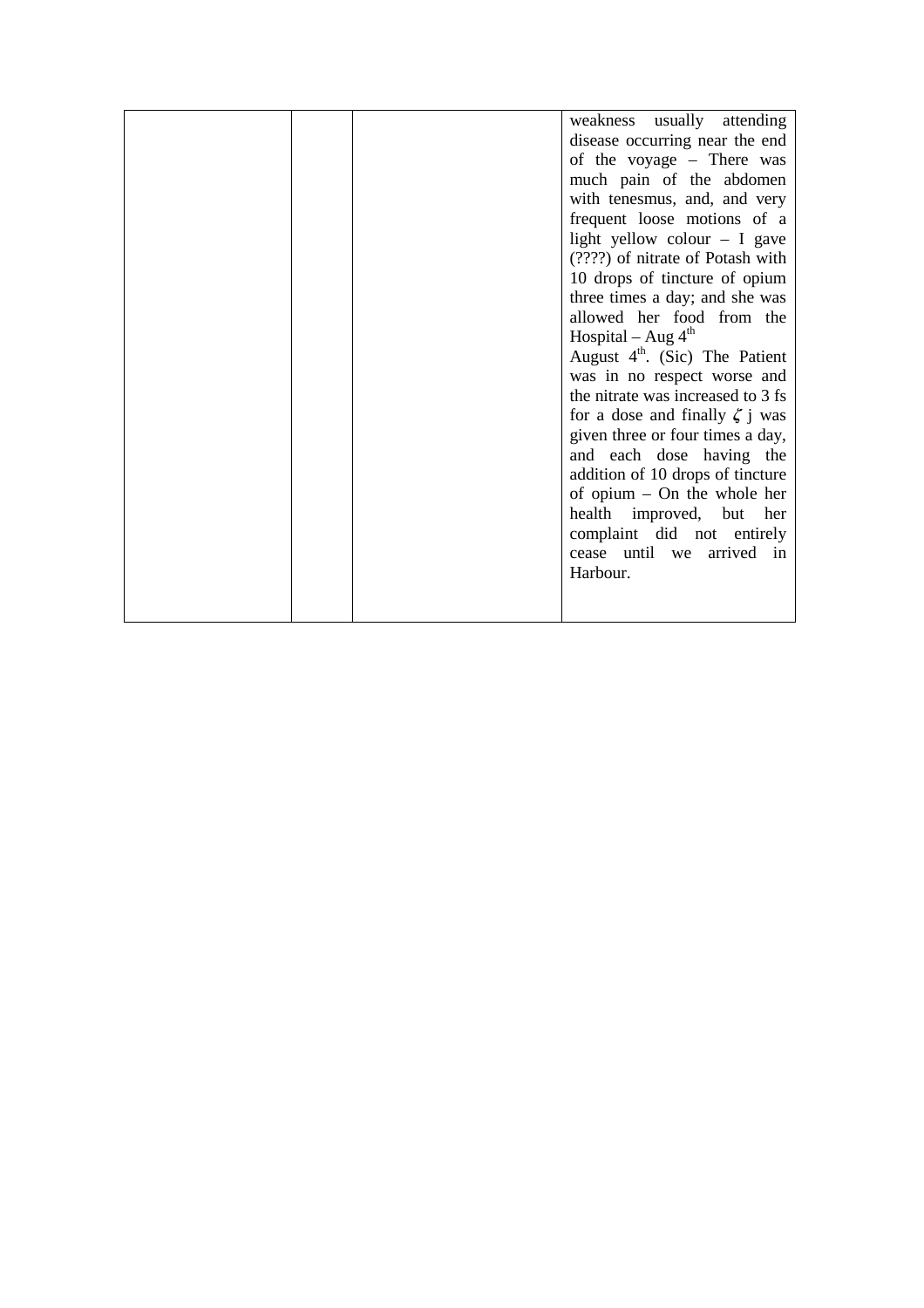|                 | <b>Catherine Docherty</b>                                                                                               | In this case the whole course of<br>the intestines seemed in a state                                                                                                                                                                                                                                                                                                                                                                                                                                                                                                                                                                                                                                                                                                                                                                                                                                                                                                                                                                                                 |
|-----------------|-------------------------------------------------------------------------------------------------------------------------|----------------------------------------------------------------------------------------------------------------------------------------------------------------------------------------------------------------------------------------------------------------------------------------------------------------------------------------------------------------------------------------------------------------------------------------------------------------------------------------------------------------------------------------------------------------------------------------------------------------------------------------------------------------------------------------------------------------------------------------------------------------------------------------------------------------------------------------------------------------------------------------------------------------------------------------------------------------------------------------------------------------------------------------------------------------------|
|                 | daughter, aged 9 was taken<br>ill Aug <sup>st 8th</sup> in Lat $44^{\circ}$ -<br>Long: $141^\circ$                      | of Irritation; the motions were<br>frequent with griping pain and<br>(ME)<br>Painful<br>tenesmus<br>Straining of the bowel) the<br>motions being of a light yellow<br>colour and mucous - Pulse<br>frequent and skin hot 2gr: Of<br>Calomel was given and 8<br>grains of Pulv. rhii, and a<br>fomentation was applied to the<br>abdomen. – August $9th$ . In<br>addition<br>former<br>to<br>her<br>complaint, the patient was<br>affected with inflamm <sup>n</sup> of the<br>eyes; the conjunctiva<br>was<br>much injected, a painful heat<br>was complained of and there<br>was considerable intolerance of<br>light $-8$ grains of nitrate of<br>potash was given 3 or 4 times a<br>day with 3 drops of tinct opii<br>for a dose; and the eyes were<br>washed with warm water -<br>August $13th$ . The nitrate has<br>gradually increased<br>15<br>to<br>grains: three times a day with 3<br>drops of tinct opii $-$ the patient<br>is much easier in the bowels:<br>and the eye is soothed by the<br>warm lotion - The patient<br>gradually became relieved, and |
|                 |                                                                                                                         | was able before she went on<br>shore to come on deck and face<br>the sun-light.                                                                                                                                                                                                                                                                                                                                                                                                                                                                                                                                                                                                                                                                                                                                                                                                                                                                                                                                                                                      |
| Wound of Leg 20 | Margaret MacVitie Aged<br>40 received her hurt on the<br>19 <sup>th</sup> . Of July near Van<br>Dieman's Land $(Sic)$ – | The Patient had occasion to<br>move from her sleeping-place,<br>during the night, and falling<br>against the Iron Handle of a<br>mess-bucket, she received a<br>wound in her leg- The wound<br>was about two inches in length;<br>carefully brought<br>it<br>was<br>together and supported by a<br>bandage, and the bowels gently<br>opened by OL: ricini - July<br>$23d$ . The sore shews (Sic) no<br>kindly disposition to heal; on<br>the contrary it is surrounded by<br>a weak kind of inflam <sup>n</sup> and it<br>seems inclined to slough The<br>Patient's general health also                                                                                                                                                                                                                                                                                                                                                                                                                                                                              |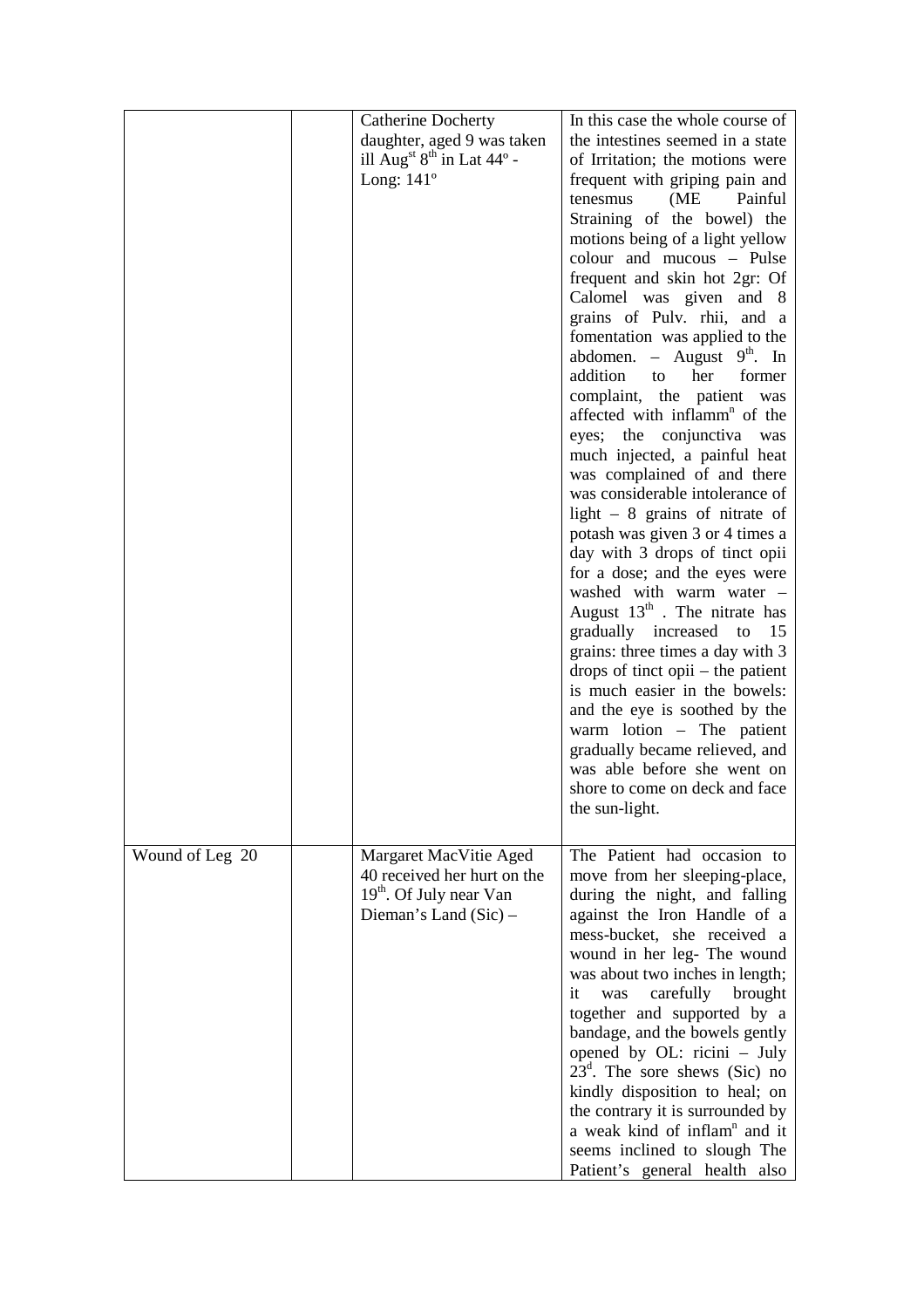|                                        |    |                                                                                                                                    | was bad the appetite was ;<br>depressed, and<br>spirits<br>an<br>indifference<br>apparent<br>to<br>circumstances - A Poultice<br>was applied until it was found<br>to be too relaxing, when it was<br>dressed with warm basilicon,<br>and nitrate of mercury until the<br>slough was thrown off The<br>Patient was during this time<br>fed in the hospital and had<br>latterly a glass or two of wine<br>during the day - oi of nitrate of<br>potash was given three or four<br>day which was<br>times<br>a<br>gradually increased to $\zeta$ for a<br>dose with 10 drops of Tinct<br>opii to each dose –<br>The<br>medicine was continued and<br>health<br>of the Patient<br>the<br>gradually improved: the sore<br>became more healthy very<br>much contracted in size and                                                                                                                                                                                                                     |
|----------------------------------------|----|------------------------------------------------------------------------------------------------------------------------------------|--------------------------------------------------------------------------------------------------------------------------------------------------------------------------------------------------------------------------------------------------------------------------------------------------------------------------------------------------------------------------------------------------------------------------------------------------------------------------------------------------------------------------------------------------------------------------------------------------------------------------------------------------------------------------------------------------------------------------------------------------------------------------------------------------------------------------------------------------------------------------------------------------------------------------------------------------------------------------------------------------|
|                                        |    |                                                                                                                                    | was on the point of cicatrising<br>when the<br>ship arrived in<br>Harbour                                                                                                                                                                                                                                                                                                                                                                                                                                                                                                                                                                                                                                                                                                                                                                                                                                                                                                                        |
| Enteritis<br>with<br>scorbutic cachexy | 21 | Catherine Ryan Aged 55<br>was taken ill July 19 <sup>th</sup> .<br>Between the Cape of Good<br>Hope and Van Dieman's<br>(Sic) Land | The Patient had been ill in an<br>earlier part of the voyage, and<br>had since that time been an<br>assistant<br>in<br>the<br>Hospital,<br>without making any complaint<br>- on the $19th$ . Of July she<br>complained of acute griping<br>pain with tenderness on the<br>abdomen; there was much heat<br>of the surface, and frequent<br>pulse The bowels were opened<br>by a dose of Ol:Ricini<br>July $20th$ . The patient is nearly<br>in the same state, but the<br>affection is not confined to one<br>part only, the whole of the<br>mucous membrane seems to be<br>disordered; pain of the chest is<br>complained of with short and<br>frequent breathing,<br>with<br>a a<br>troublesome cough $-$ Two or<br>three motions followed when<br>ol:ricini was given, but the<br>bowels were in general rather<br>confined than otherwise $-$ 2i of<br>nitrate of Potash was taken<br>with ten grains of tinct. Opii,<br>three or four times a $day - The$<br>nitrate was gradually increased |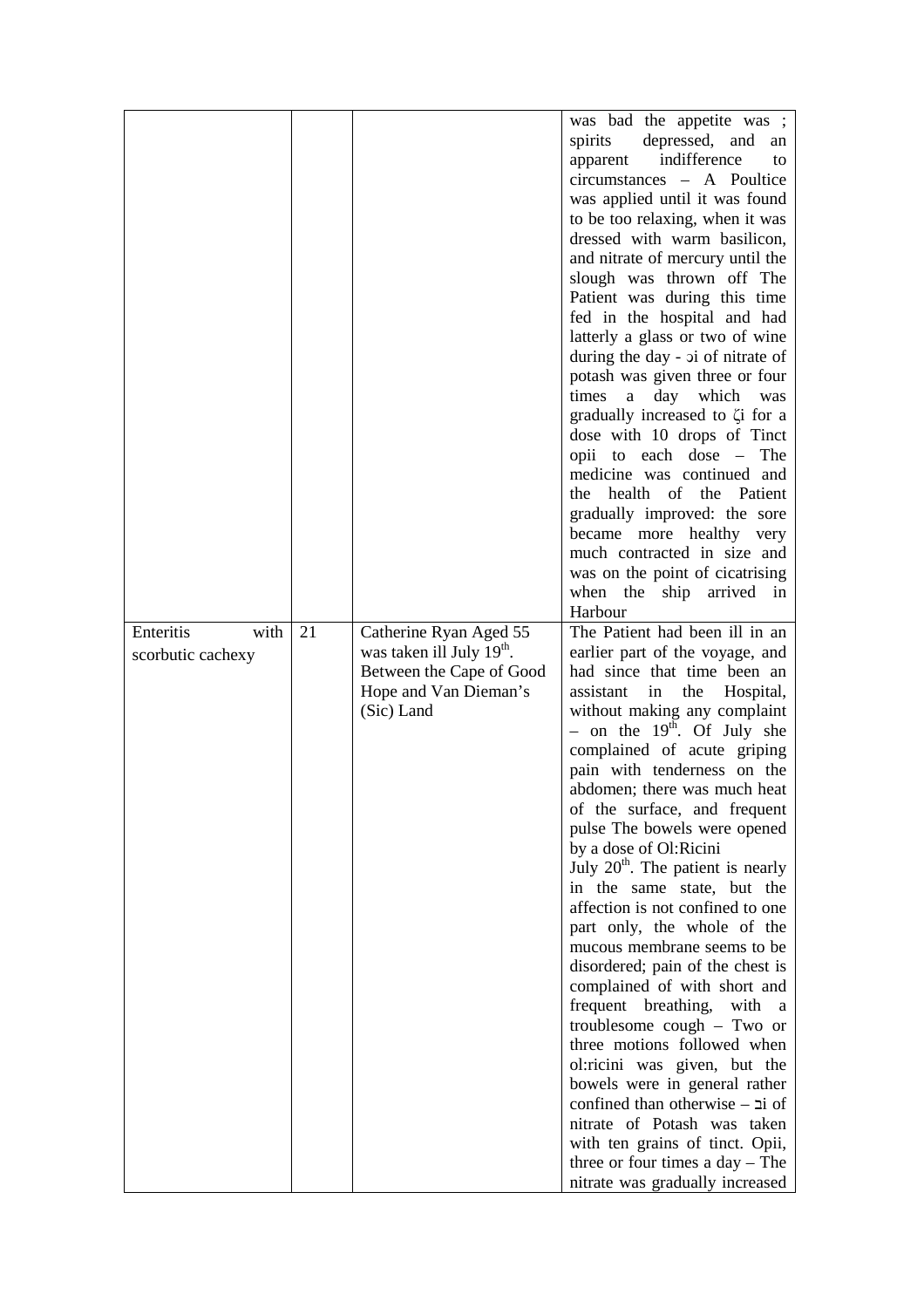|  | to $\zeta$ i for a dosis The pain in<br>chest and abdomen became<br>less, and these were less<br>severe; but there was an<br>increase of heat of skin and<br>quickness of Pulse about noon<br>- The nitrate of Potash with<br>tincture of opium was<br>continued and the patient<br>became more easy; and her<br>appetite improved; on our<br>arrival in harbour she was sent<br>to the Colonial Hospital. |
|--|------------------------------------------------------------------------------------------------------------------------------------------------------------------------------------------------------------------------------------------------------------------------------------------------------------------------------------------------------------------------------------------------------------|
|  |                                                                                                                                                                                                                                                                                                                                                                                                            |

### **A NOSOLOGICAL SYNOPSIS of the Sick Book kept during the Period of this Journal in conformity with the 20th Article of the Surgeon's Instruction**

| <b>Diseases</b>           |              |                |                     | $\overline{\mathbf{5}}$ |                              |                |                                                                  |
|---------------------------|--------------|----------------|---------------------|-------------------------|------------------------------|----------------|------------------------------------------------------------------|
| Nosologically arranged    |              | Discharged     |                     |                         |                              |                |                                                                  |
|                           | <b>Total</b> |                |                     |                         |                              |                |                                                                  |
|                           |              | to Dutuy       | Sent to<br>Hospital | Died<br>Board           | Invalided                    | Remaiimg       | Nos, of<br>such Cases<br>as are<br>detailed in<br>Journal<br>the |
| Pyrexiae                  |              |                |                     |                         |                              |                |                                                                  |
| Ord. I. Febres.           |              |                |                     |                         |                              |                |                                                                  |
| Internulleates Quotutiana |              |                |                     |                         |                              |                |                                                                  |
| Tertiana                  |              |                |                     |                         |                              |                |                                                                  |
|                           |              |                |                     |                         |                              |                |                                                                  |
| Continua Synochus         |              |                |                     |                         |                              |                |                                                                  |
| Typhus                    |              |                |                     |                         |                              |                |                                                                  |
|                           |              |                |                     |                         |                              |                |                                                                  |
| Ord. II. Phlegmasiae.     |              |                |                     |                         |                              |                |                                                                  |
| Phlogosis                 |              |                |                     |                         |                              |                |                                                                  |
| Pneumonia                 | 5            | $\blacksquare$ | $\blacksquare$      | $\overline{2}$          | ä,                           | $\blacksquare$ | 7.12                                                             |
| Rheumatismus              |              |                |                     |                         |                              |                |                                                                  |
| Enteritis                 | $\mathbf{3}$ | ä,             | $\blacksquare$      | $\blacksquare$          | $\blacksquare$               | $\blacksquare$ | 3,10,16                                                          |
| Splinitis                 | $\mathbf{1}$ | $\blacksquare$ | $\blacksquare$      | $\blacksquare$          | $\qquad \qquad \blacksquare$ | $\blacksquare$ | 15,                                                              |
| Cynanche                  | $\mathbf{1}$ |                |                     |                         |                              |                |                                                                  |
| Ord. III. Exanthemata.    |              |                |                     |                         |                              |                |                                                                  |
| Variola                   |              |                |                     |                         |                              |                |                                                                  |
| Rubeola                   |              |                |                     |                         |                              |                |                                                                  |
|                           |              |                |                     |                         |                              |                |                                                                  |
| Erysipelas                | $\mathbf{3}$ | $\blacksquare$ | $\blacksquare$      | $\blacksquare$          | $\frac{1}{2}$                | $\blacksquare$ | $\mathbf{1}$                                                     |
| Vaccina                   | $\mathbf{1}$ | $\blacksquare$ | $\blacksquare$      | $\blacksquare$          | $\blacksquare$               | $\blacksquare$ | $\overline{5}$                                                   |
|                           |              |                |                     |                         |                              |                |                                                                  |
|                           |              |                |                     |                         |                              |                |                                                                  |
| Ord. IV. Haemorrhagiae    |              |                |                     |                         |                              |                |                                                                  |
| Haemoptysis               | $\mathbf{1}$ | $\blacksquare$ | $\blacksquare$      | $\blacksquare$          | $\blacksquare$               | $\blacksquare$ | $\overline{\mathbf{4}}$                                          |
|                           |              |                |                     |                         |                              |                |                                                                  |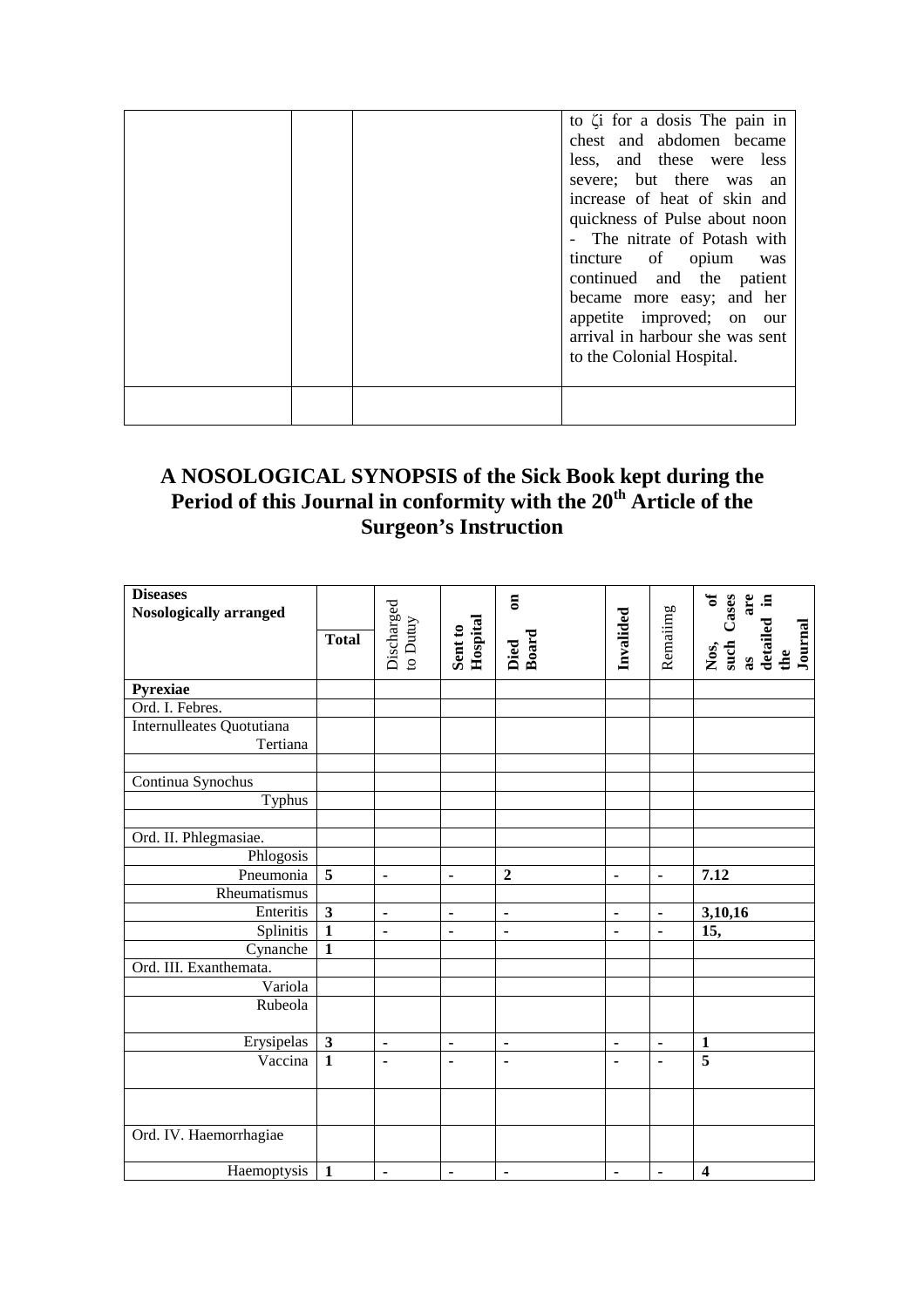| Phthisis incipiens      |                 |                |                |                |                |                |                   |
|-------------------------|-----------------|----------------|----------------|----------------|----------------|----------------|-------------------|
| Phthisis                |                 |                |                |                |                |                |                   |
| cosfirmata              |                 |                |                |                |                |                |                   |
|                         |                 |                |                |                |                |                |                   |
| Hermatemesis            | $\overline{1}$  | $\blacksquare$ | $\blacksquare$ | $\blacksquare$ |                | $\blacksquare$ | $\overline{9}$    |
|                         |                 |                |                |                | $\blacksquare$ |                |                   |
|                         |                 |                |                |                |                |                |                   |
|                         |                 |                |                |                |                |                |                   |
|                         |                 |                |                |                |                |                |                   |
| Ord. V. Profluvia.      |                 |                |                |                |                |                |                   |
| Catarrhus               | $\mathbf{3}$    |                |                |                |                |                |                   |
| Dysenteria              | $\mathbf{1}$    | $\blacksquare$ | ä,             | ä,             | ä,             | $\blacksquare$ | $\overline{9}$ .  |
|                         |                 |                |                |                |                |                |                   |
| Neuroses.               |                 |                |                |                |                |                |                   |
|                         |                 |                |                |                |                |                |                   |
| Ord. I. Comata.         |                 |                |                |                |                |                |                   |
| Apoplexia               |                 |                |                |                |                |                |                   |
|                         |                 |                |                |                |                |                |                   |
|                         |                 |                |                |                |                |                |                   |
|                         |                 |                |                |                |                |                |                   |
|                         |                 |                |                |                |                |                |                   |
| Ord. II. Adynamiae.     |                 |                |                |                |                |                |                   |
| Dyspepsia               | $\overline{12}$ |                |                |                |                |                |                   |
|                         |                 |                |                |                |                |                |                   |
| Hysteria                | $\bf{8}$        | $\blacksquare$ | $\blacksquare$ | $\blacksquare$ | $\blacksquare$ | $\blacksquare$ | 2,8,11,13,        |
|                         |                 |                |                |                |                |                |                   |
| Ord. III. Spasmi.       |                 |                |                |                |                |                |                   |
| Asthma                  |                 |                |                |                |                |                |                   |
| Diarrhoea               | $\overline{6}$  |                |                |                |                |                |                   |
| Colica                  | $\mathbf{1}$    | $\blacksquare$ | $\blacksquare$ | $\blacksquare$ | $\blacksquare$ | $\blacksquare$ | 6                 |
|                         |                 |                |                |                |                |                |                   |
| Partus e Convulsionitus | $\overline{1}$  | ä,             | ä,             | ä,             | $\blacksquare$ | $\blacksquare$ | $\overline{17}$ . |
|                         |                 |                |                |                |                |                |                   |
| Ord. Iv. Vesaniae       |                 |                |                |                |                |                |                   |
|                         |                 |                |                |                |                |                |                   |
| Amentia                 |                 |                |                |                |                |                |                   |
|                         |                 |                |                |                |                |                |                   |
| Mania                   |                 |                |                |                |                |                |                   |
|                         |                 |                |                |                |                |                |                   |
| <b>Total Carried up</b> | 48              |                |                | $\overline{4}$ |                |                |                   |
|                         |                 |                |                |                |                |                |                   |
|                         |                 |                |                |                |                |                |                   |
|                         |                 |                |                |                |                |                |                   |
|                         |                 |                |                |                |                |                |                   |
|                         |                 |                |                |                |                |                |                   |

| <b>Diseases</b><br>Nosologically arranged | Total | Discha<br>$\begin{array}{c}\n\text{reg to} \\ \hline\n\text{Dutuy}\n\end{array}$ | Sent<br>to<br>Hospit | Board<br>Died<br>$\overline{\mathbf{e}}$ | Invali<br>ded | Remai<br>$\lim g$ | ัธ<br>Journal<br>detailed<br>Cases<br>Nos,<br>such<br>$\overline{a}$<br>æ |
|-------------------------------------------|-------|----------------------------------------------------------------------------------|----------------------|------------------------------------------|---------------|-------------------|---------------------------------------------------------------------------|
| Total Brought up                          | 48    |                                                                                  |                      |                                          |               |                   |                                                                           |
| Cachexiae.                                |       |                                                                                  |                      |                                          |               |                   |                                                                           |
| Ord. I. Marcores.                         |       |                                                                                  |                      |                                          |               |                   |                                                                           |
| Tabes                                     |       |                                                                                  |                      |                                          |               |                   |                                                                           |
|                                           |       |                                                                                  |                      |                                          |               |                   |                                                                           |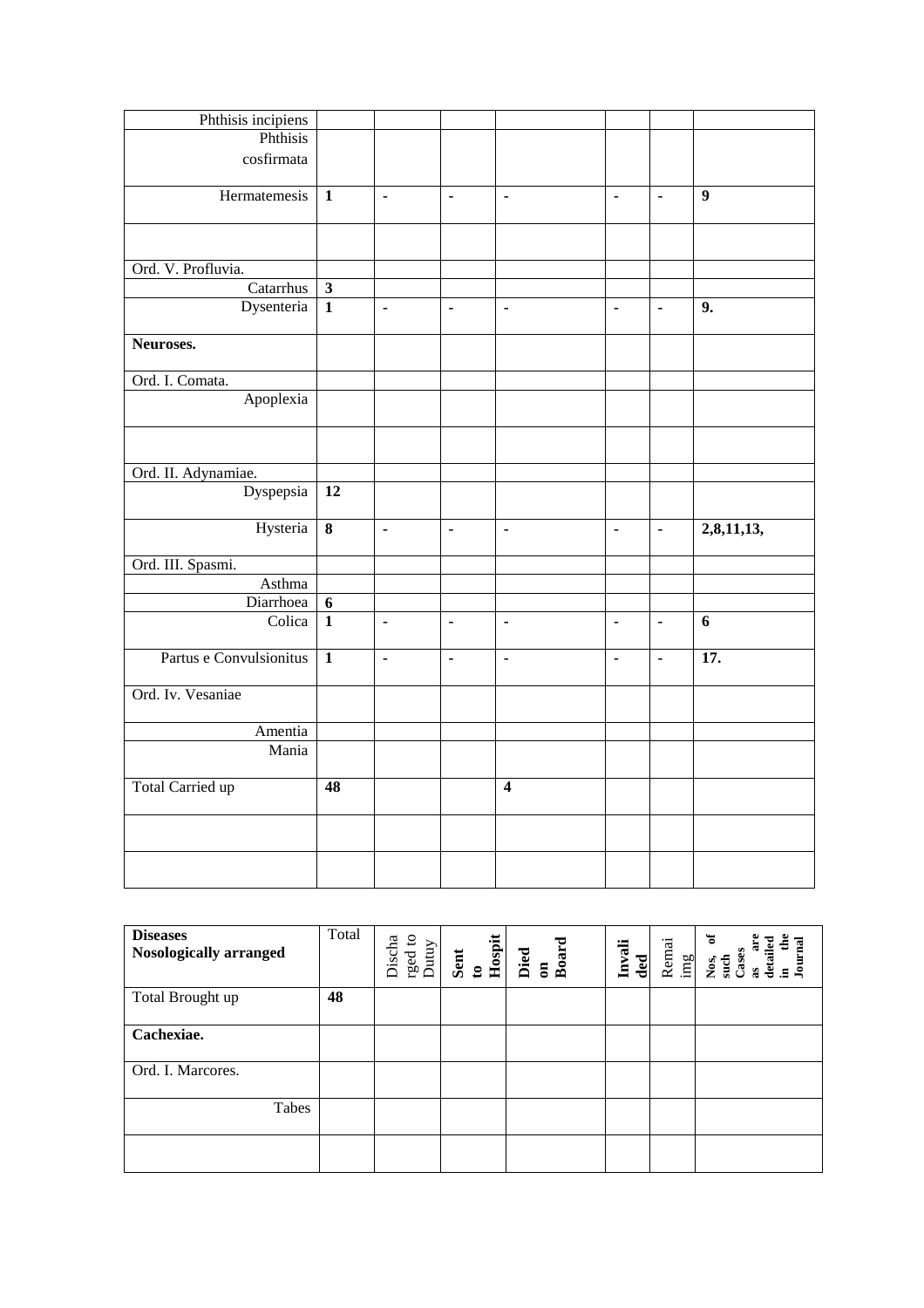| Ord. II. Intumescentiae.  |                |                     |              |                          |                          |                          |          |
|---------------------------|----------------|---------------------|--------------|--------------------------|--------------------------|--------------------------|----------|
| Anasarca                  |                |                     |              |                          |                          |                          |          |
| Ascites                   |                |                     |              |                          |                          |                          |          |
| Hydrothorax               |                |                     |              |                          |                          |                          |          |
|                           |                |                     |              |                          |                          |                          |          |
| Ord. III.<br>Impetigines. |                |                     |              |                          |                          |                          |          |
| Syphilis                  | $\overline{5}$ |                     |              |                          |                          |                          |          |
| Scrophula                 |                |                     |              |                          |                          |                          |          |
| Icterus                   |                |                     |              |                          |                          |                          |          |
| Porrigo                   | $\overline{2}$ | $\bar{\phantom{a}}$ | $\mathbf{1}$ | $\overline{\phantom{a}}$ | $\overline{\phantom{a}}$ | $\overline{\phantom{a}}$ | 13,19,21 |
| Scorbutus                 |                |                     |              |                          |                          |                          |          |
|                           |                |                     |              |                          |                          |                          |          |
| <b>LOCALES</b>            |                |                     |              |                          |                          |                          |          |
| Ord. I. Dysaethesiae.     |                |                     |              |                          |                          |                          |          |
| Amaurosis                 |                |                     |              |                          |                          |                          |          |
|                           |                |                     |              |                          |                          |                          |          |
| Ord. II. Dysorexiae.      |                |                     |              |                          |                          |                          |          |
|                           |                |                     |              |                          |                          |                          |          |
| Ord. III. Dyscinesiae.    |                |                     |              |                          |                          |                          |          |
|                           |                |                     |              |                          |                          |                          |          |
| Ord. IV. Apocenoses.      |                |                     |              |                          |                          |                          |          |
| Gonorrhoea                | $\overline{1}$ |                     |              |                          |                          |                          |          |
|                           |                |                     |              |                          |                          |                          |          |
| Ord. V. Epischeses        |                |                     |              |                          |                          |                          |          |
| Ischuria                  |                |                     |              |                          |                          |                          |          |
| Obstipatio                |                |                     |              |                          |                          |                          |          |
|                           |                |                     |              |                          |                          |                          |          |
| Ord. VI. Tumores.         |                |                     |              |                          |                          |                          |          |
| Aneurisma                 |                |                     |              |                          |                          |                          |          |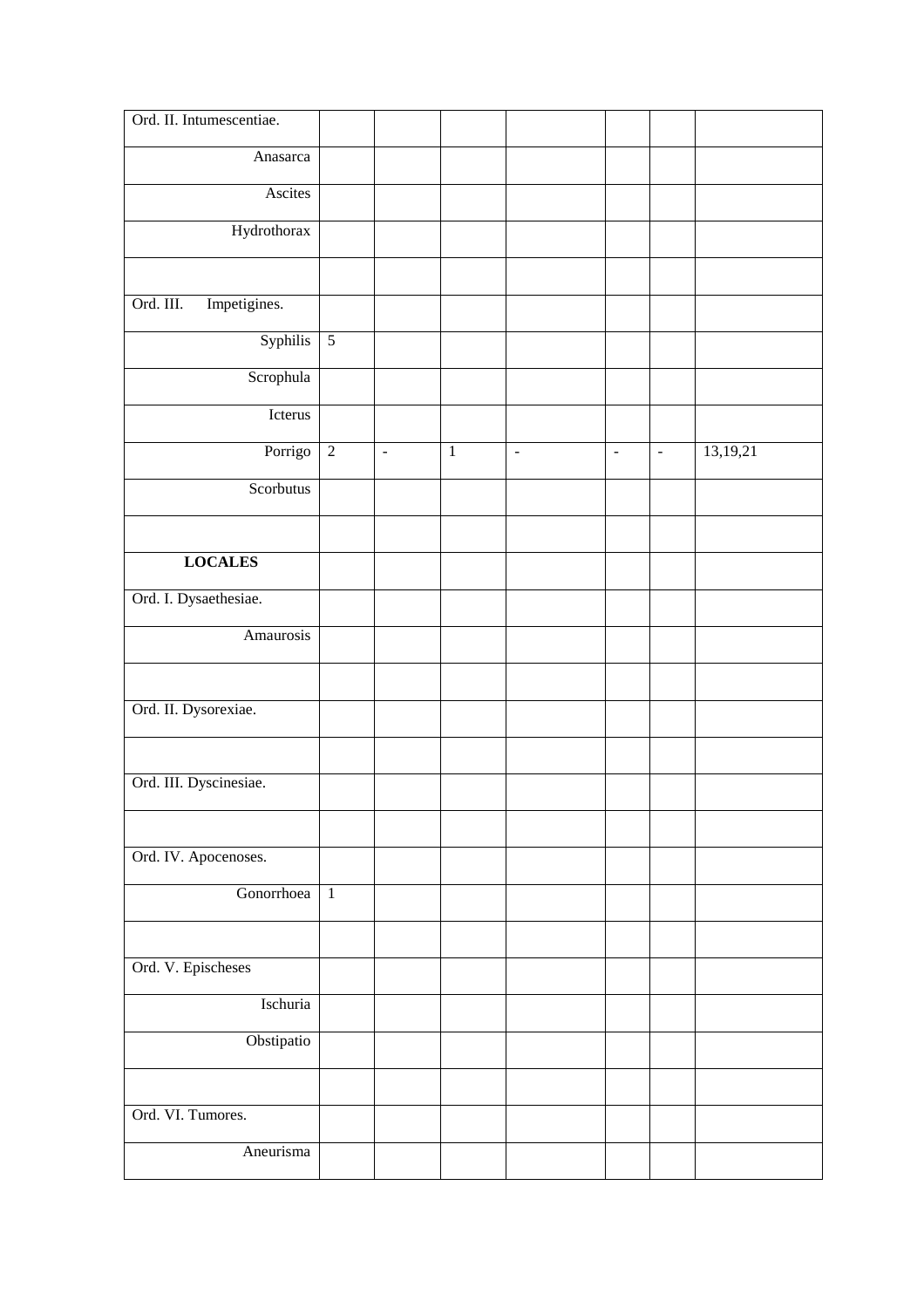| Ord. VII. Ectopiae.  |    |   |   |                          |                          |                          |                          |
|----------------------|----|---|---|--------------------------|--------------------------|--------------------------|--------------------------|
| Hernia               |    |   |   |                          |                          |                          |                          |
| Prolapsus            |    |   |   |                          |                          |                          |                          |
|                      |    |   |   |                          |                          |                          |                          |
| Ord. VIII. Dialyses. |    |   |   |                          |                          |                          |                          |
| Vulnus               | 3  | - | - | $\overline{\phantom{0}}$ |                          | 2?                       | 20                       |
| Uleus                |    |   |   |                          |                          |                          |                          |
| Fractura             | 1  |   |   |                          |                          |                          |                          |
| <b>GENERAL TOTAL</b> | 70 | ۰ | 1 | $\overline{4}$           | $\overline{\phantom{0}}$ | $\overline{\phantom{a}}$ | $\overline{\phantom{a}}$ |

Officers are desired particularly to Notice that the Numbers of each Disease and the General Total must not only correspond with the Sick Book, but also with the particulars contained in the several Nosological Returns for the period

### **ADM 101/35 (AOT Reel 3198) Journal of His Majesty's convict ship 'Hope', Mr Richard Lewis Surgeon, between 28 February and 23 August 1842**

#### **GENERAL REMARKS**

I have the Honor to lay before the Physician-General a summary of Cases of disease, which occurred on board the Convict-ship "Hope" (with 139 Female Prisoners, ?7 Free settlers, and 44 of their children) during the Passage from Dublin to Van-Diemen's Land. The first cases of disturbance of health were those of Erysipelas, one of these was attended by much fever, and required active depletion, but the others gave way to simple remedies. During the voyage many cases occurred of disturbance of the functions of the uterus, occasioning several forms of Hysteria, and among the rest the rather singular one of simulated Asthma, which came on in alarming Paroxysms three successive evenings, & which was removed by two full bleedings, but the function of the organ principally deranged was not so readily restored. I am sorry to have to report two fatal cases of Pneumonia, and also the death of two of the children, one of them only 5 weeks old, and both of whom came on board in an ill state of Health. During the Passage that morbid condition of the system, so common in these voyages, arising from imperfect nutrition shewed itself in many cases, the mucous membrane was the part most

affected. In several as Ellen Magrath, Ellen Nowland, Mary Halfpenny, Joanna Duggan and others the initiation had its principal seat in the Intestines occasioning Diarrhoea - with Margt Dunn it assumed most the form of Dysentery; violent spasm of the bowels with frequent loose motions streaked with blood. With Catherine Doeherty's daughter te mucous membrane of the bowels, suffered and also the Conjuctiva. With Catherine Ryan the mucous membrane of the bowels, the lungs and eyes became severely affected. In several others as Sarah Jorndan, Rose Murphy, Mary Gilmore, Celia Hart and several others the disturbance was principally confined to the stomach, occasioning Nausea, head-ache &c. In Ann Day there was an attack of tertian intermittent with very regular and complete interones[?]" and during each Paroxysm, she suffered severe pain of the Lungs, dyspnoea, violent cough and expectoration of thick mucus. So various were the forms assumed by this morbid state of the system that they seemed like different diseases bound together by common predisposing cause. In all there was more or less of febrile invitation. In former voyages I have seen instances of effusion within the cellular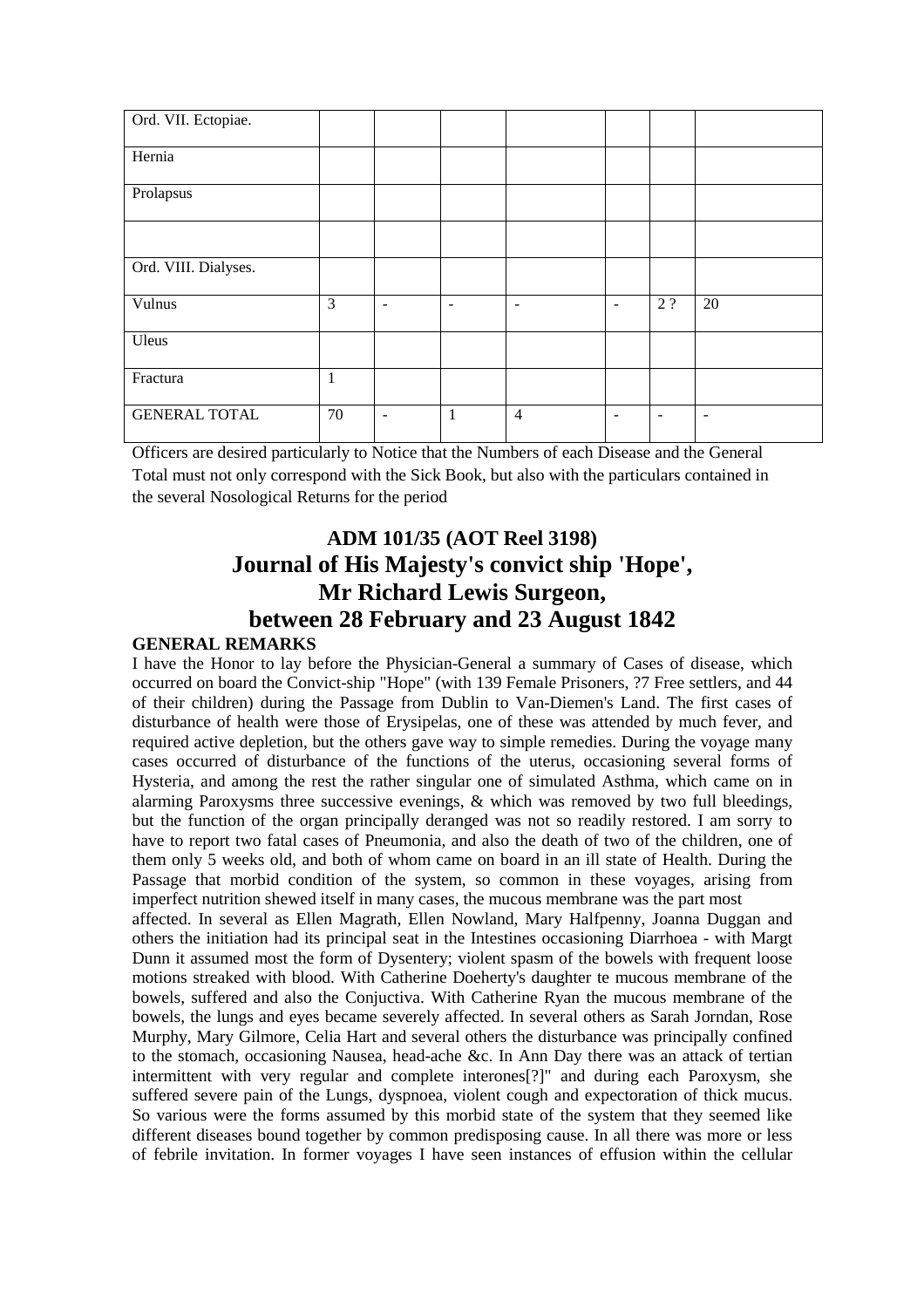membrane of the lower extremities, with discoloured spots, and eruptions on the skin, but there was no appearance of the kind during our late voyage.

Richard Lewis

| <b>Names</b>                        | Age               | Taken ill                              | <b>Diseases</b> |
|-------------------------------------|-------------------|----------------------------------------|-----------------|
| Mary Crimey                         | 30                | April 2 <sup>d</sup>                   | Hysteria        |
| Day's<br>Anne<br>Infant             | 3 mo              | $-\cdots$ 3 <sup>d</sup>               | Diarrhea        |
| <b>Ellen Smith</b>                  | $26y^{r}$         | $\ldots$ $3d$ .                        | Erysipelas      |
| Ellen Lynch's Inf <sup>t</sup>      | 5<br>Weeks        | $\ldots \ldots \ldots 6^{\text{th}}$ . | Enteritis       |
| M. Jane Iles                        | 30y <sup>r</sup>  | $9th$ .                                | Haemoptesis     |
| Marf <sup>t</sup> Cassady           | 30                | 12                                     | Hysteria        |
| Ellen Fay                           | 26                | 12                                     | Erysiplelas     |
| Mary Mahony                         | 25                | 12                                     | Erysipleas      |
| <b>Bridget Donelly</b>              | 35                | 12                                     | Colica          |
| $Marg^t$<br>Griffin's<br>Son        | 12                | 13                                     | Porrigo         |
| Joanna Duggan's<br>$\mathsf{Dat}^r$ | 10 <sub>m</sub>   | 13                                     | Porrigo         |
| Mary Hannikan                       | $17y^s$           | 13                                     | Hysteria        |
| Eleanor lynch                       | 30                | 17                                     | Pneummonia      |
| Mary Halfpenny                      | 51                | 17                                     | Diarrhea        |
| Calica Hart                         | 20                | 18                                     | Vaccina         |
| <b>Winifred Cook</b>                | 20                | 18                                     | Gonorrhea       |
| Ellen Murphy                        | 30                | 20                                     | Pneumonia       |
| Joanna Guggan's<br>$Ch^d$           | 10.mo             | May 1                                  | Enteritis       |
| Jane M <sup>c</sup> Ilhaire         | 40 y <sup>s</sup> |                                        | Dysentery       |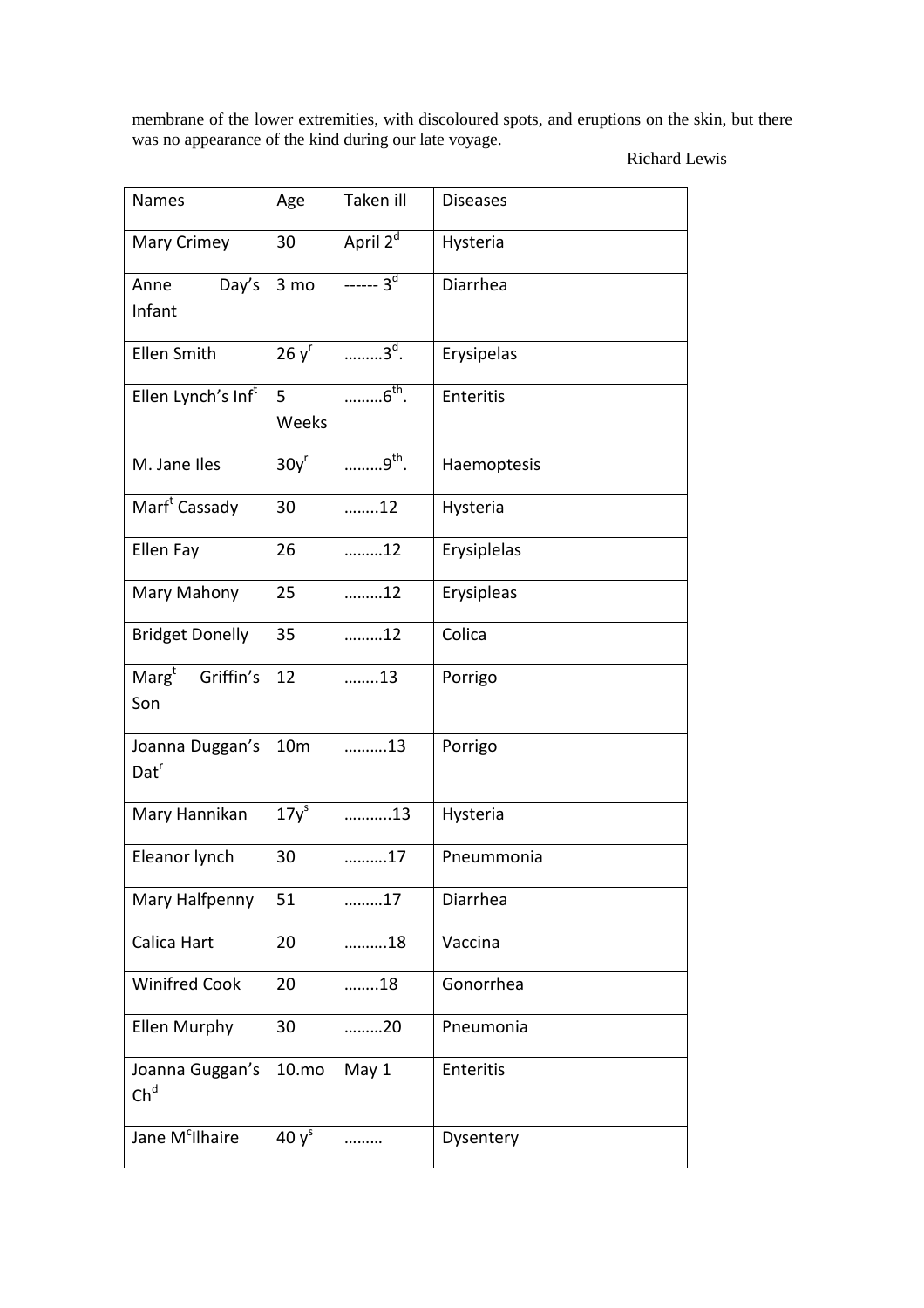| Ellen Lovett                                   | 22       | $\overline{2^d}$ | <b>Hysterical Asthma</b> |
|------------------------------------------------|----------|------------------|--------------------------|
| Mary Jane Isles                                | 30       | $\ldots$ $2^d$   | Pneumonia                |
| Hannah Wilson                                  | 36       | 4                | Nausea                   |
| Ellen Lynch                                    | 30       | 6                | Nausea                   |
| Hannah Webb                                    | 28       | 10               | Nausea                   |
| Ellen Nolan                                    | 19       | 10               | Nausea                   |
| Ellen Swinson                                  | 23       | 13               | Hysteria                 |
| $\mathsf{Marg}^\mathsf{t}$<br>Griffin's<br>Son | 10       | 14               | Hematemesis              |
| Norah Finn                                     | 23       | 16               | Catarrh                  |
| Abigail Calaghan                               | 27       | 17               | Hysteria                 |
| Catherine Ryan                                 | 55       | 17               | Enteritis                |
| Cather <sup>ne</sup><br>Docherty               | 19       | 19               | Splenitis                |
| <b>Catherine Hall</b>                          | 21       | 20               | Nausea                   |
| Mary Mara                                      | 30       | 21               | Pneumonia                |
| Marg <sup>t</sup> Kilduff                      | 23       | 22               | Diarrhea                 |
| Name                                           | Age      | Taken ill        | <b>Diseases</b>          |
| Anne<br>M <sup>c</sup> Gibney's Son            | $2y^{r}$ | 23               | Cynanche Parotidea       |
| Sarah M <sup>ª</sup> Peake                     | 37       | 25               | Nausea                   |
| Mary Mahony                                    | 25       | 26               | Nausea                   |
| <b>Bridget Donelly</b>                         | 25       | 27               | Nausea                   |
| Marg <sup>t</sup> Griffin                      | 40       | 28               | Nausea                   |
| Ellen Reeve                                    | 25       | 30               | Nausea                   |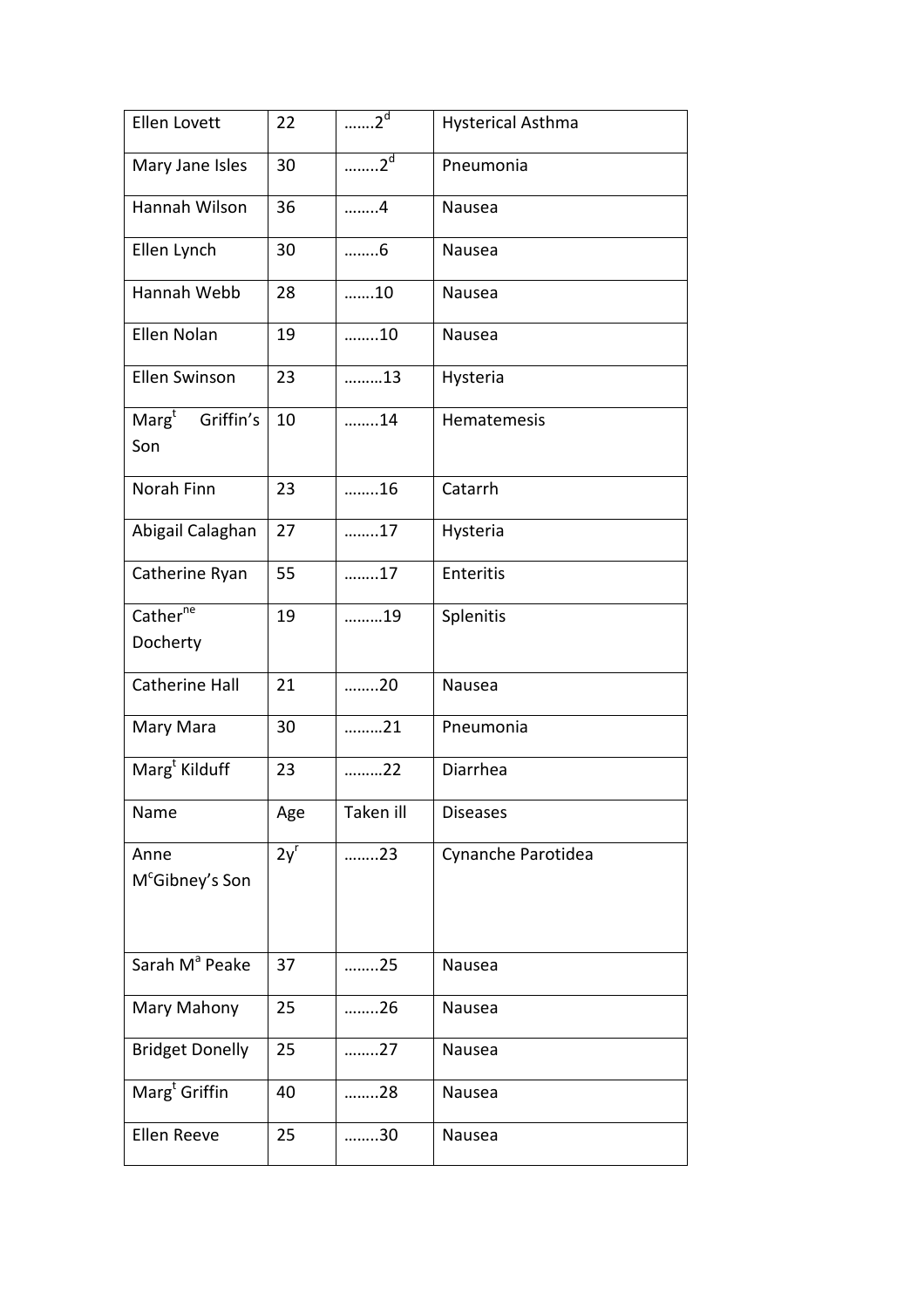| Eliza Stout                | 24        | 30     | Hysteria                                                                    |
|----------------------------|-----------|--------|-----------------------------------------------------------------------------|
| <b>Esther Shaw</b>         | 20        | June 2 | Nausea, Head-ache<br>&<br>with<br><b>Scorbutic Cachexy</b>                  |
| Hannah Webb                | 28        | 2      | Nausea, Head-ache<br>with<br>&<br><b>Scorbutic Cachexy</b>                  |
| <b>Ellen Lovett</b>        | 23        | 3      | Hysteria                                                                    |
| Marg <sup>t</sup> Dunn     | 21        | 6      | Dysentery with<br>scorbutic<br>Cachexy                                      |
| Ellen Nowland              | 40        | 7      | Diarrhea<br>with<br>scorbutic<br>Cachexy                                    |
| Ellen Lynch                | 30        | 8      | Nausea, Head-ache<br>&<br>with<br>Scorbutic Cachexy                         |
| Catherine<br>O'Brien       | 20        | 9      | with<br>Nausea, Head-ache<br>&<br><b>Scorbutic Cachexy</b>                  |
| Catherine Hall             | 23        | 12     | Nausea, Head-ache<br>& with<br>Scorbutic Cachexy                            |
| <b>Catherine Ellis</b>     | 26        | 19     | Pneumonia                                                                   |
| Jane Holden                | 25        | 30     | Labour with convulsions                                                     |
| Ann Day                    | 29<br>(?) | July 5 | Bronchitis,<br>with<br>tertian<br>Intermittent<br>&<br>scorbutic<br>Cachexy |
| Margaret Griffin           | 40        | 8      | with<br>Head-ache<br>&<br>Nausea,<br><b>Scorbutic Cachexy</b>               |
| Ellen Magrath              | 30        | 9      | Diarrhea<br>with<br>Scorbutic<br>Cachexy                                    |
| Joanna Duggan              | 30        | 10     | Diarrhea<br>Scorbutic<br>with<br>Cachexy                                    |
| Mary Fitzpatrick           | 27        | 11     | Catarrh                                                                     |
| Cath <sup>ne</sup> Sinnott | 20        | 19     | Wound of the scalp                                                          |
| M.A. Scallion              | 18        | 17     | Diarrhea                                                                    |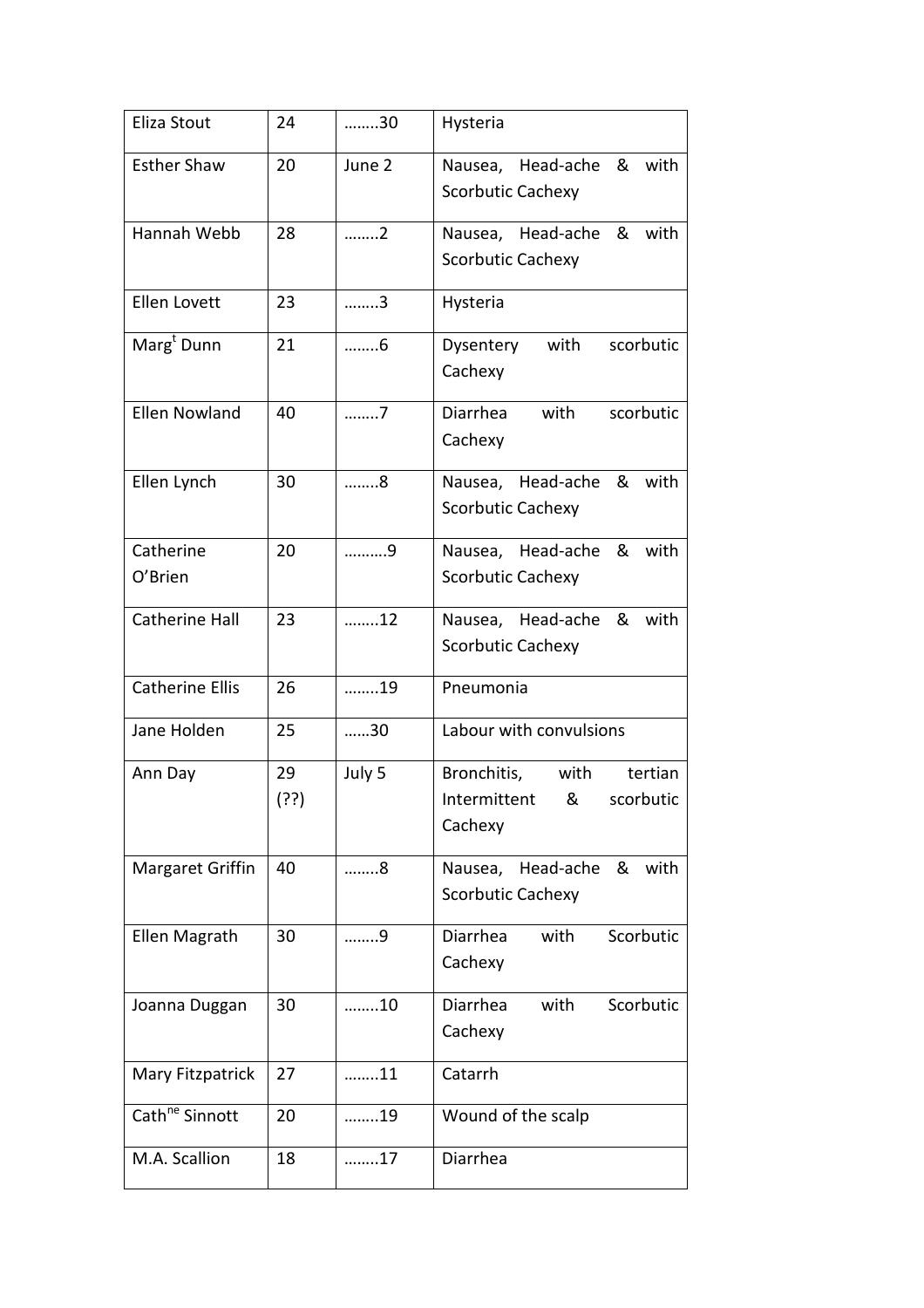| Pollard's<br>Mary<br>Daug <sup>r</sup> | 9  | 18    | <b>Fracture of Clavicle</b>                                |
|----------------------------------------|----|-------|------------------------------------------------------------|
| Mary M <sup>c</sup> Vitie              | 40 | 19    | Wound of Leg                                               |
| Cather <sup>ne</sup> Ryan              | 55 | 19    | Enteritis<br>with<br>scorbutic<br>cachexy                  |
| Celia Hart                             | 26 | 23    | Diarrhea                                                   |
| Mary Kelly                             | 50 | 27    | Injury of Knee-joint                                       |
| Jane Malone                            | 16 | 28    | <b>Diarrhea</b><br>with<br>scorbutic<br>cachexy            |
| Rose Murphy                            | 30 | 31    | Diarrhea<br>with<br>scorbutic<br>cachexy                   |
| M. Ann Gilmore                         | 19 | Aug 1 | with<br>Nausea, Head-ache<br>&<br>Scorbutic Cachexy        |
| Sarah<br>Jourdan<br>(Sic)              | 20 | 2     | Nausea, Head-ache<br>with<br>&<br><b>Scorbutic Cachexy</b> |
| Ann Bodle                              | 25 | 2     | with<br>Nausea, Head-ache &<br>Scorbutic Cachexy           |
| Celia Shannon                          | 25 | 3     | Catarrh                                                    |
| Docherty's daug <sup>r</sup>           | 7  | 8     | Diarrhea with opthalmia and<br>scorbutic Cacexy            |

i ( blister )

v (Specialia)

ii (lead component)

 $\ddot{ii}$  ( Exciting = those which cause, arouse)

iv (Period)